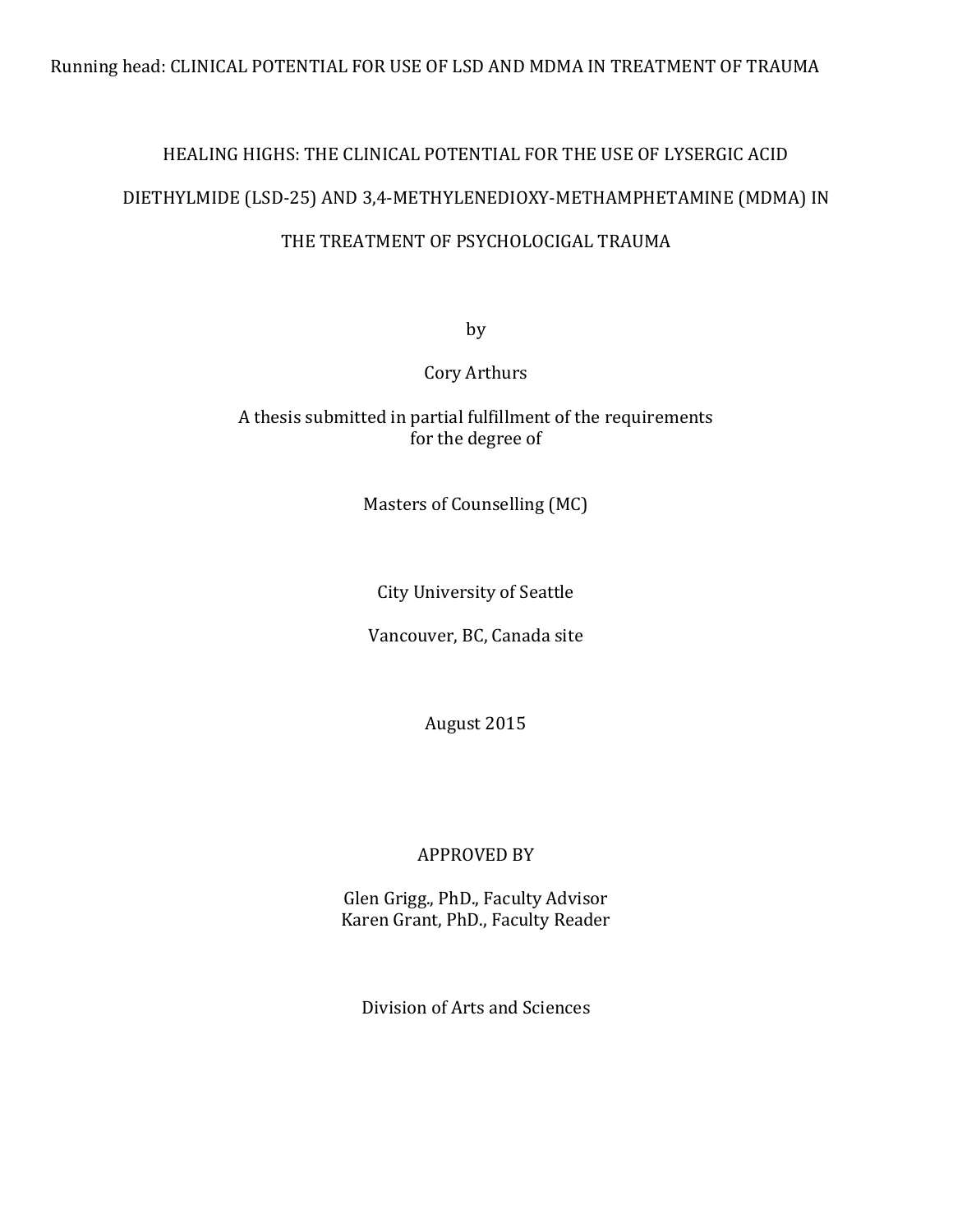#### **Abstract**

Trauma, including Post Traumatic Stress Disorder, is a prevalent and challenging issue in the psychology field, with a number of treatment approaches with varying degrees of success. Historically, the psychedelic substances lysergic acid diethylamide (LSD-25) and 3,4 methylenedioxy-methamphetamine (MDMA) were used in therapeutic settings, under the supervision of trained practitioners. However, prohibition and the subsequent scheduling of these substances as illicit effectively halted their use in therapy and ceased exploration of their therapeutic potential. As a result, a generation of therapists has been uninformed of the potential of these psychedelic substances as an adjunct to psychological therapy, including in the treatment of trauma. This qualitative thesis will aim to uncover the history behind these substances, their relationship to psychotherapy, and the more recent utilization of them in our culture of psychotherapy through a best practices document analysis and synthesis. Exploring the use of psychedelics in treating trauma will provide further insight into the ways in which we approach and deal with psychological healing.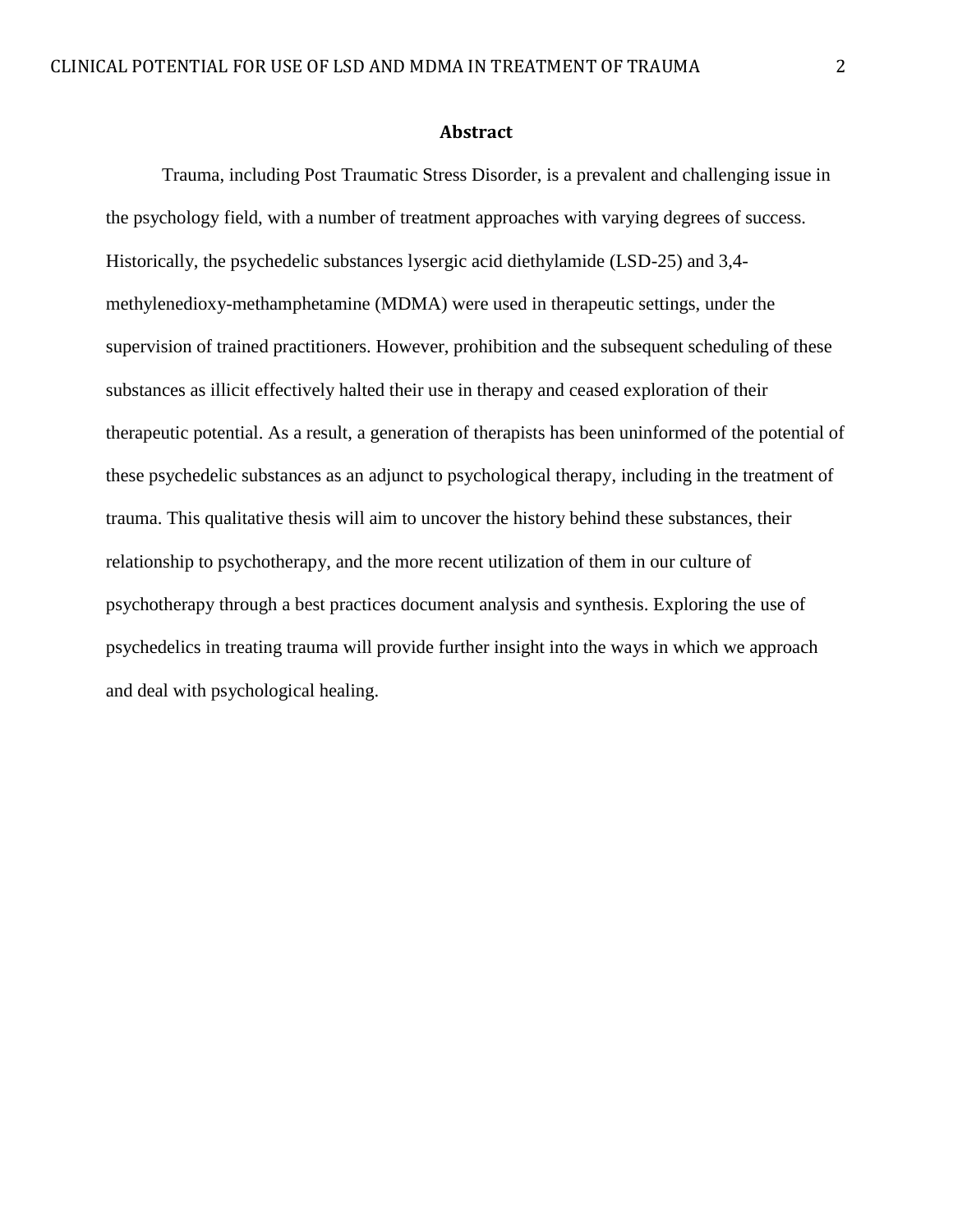### Acknowledgments

This undertaking could not have been done without the committed, unwavering support and insight of my partner, Stephen Lawson, who challenged me to see new perspectives and encouraged me when I lost momentum or confidence. My friends and family who supported me through the years of this degree played a significant role in my success. Also, the learning, challenges, and fun that was experienced as part of BC Cohort 15 at City University of Seattle- I would not be the professional I am today without each professor, each peer, and each assignment over the past three years. And of course, Glen Grigg, my thesis advisor, and Karen Grant, my faculty reader, for their support, guidance, and feedback throughout this thesis project. Though I am grateful it is over, I also have gratitude for the journey that brought me here.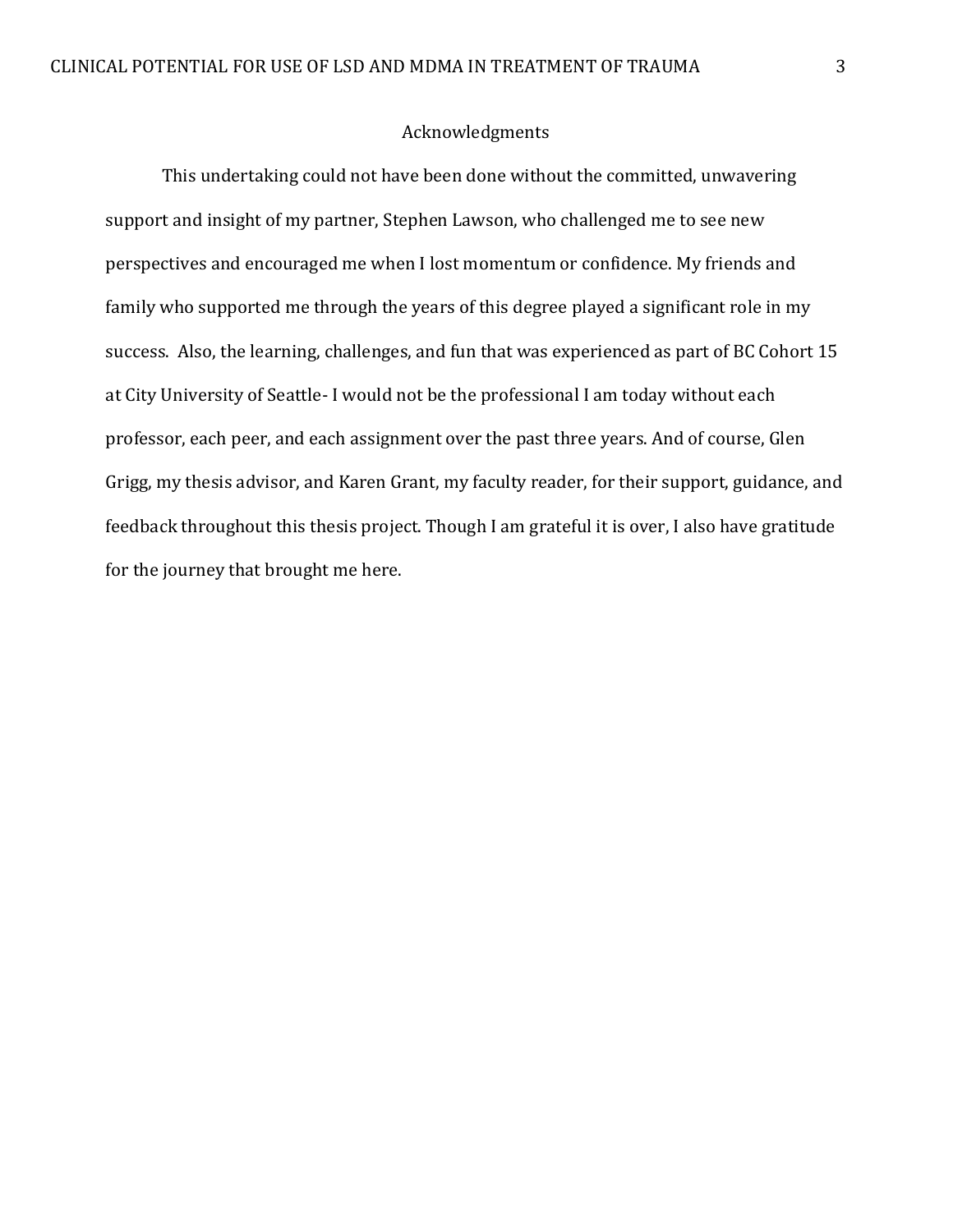## **TABLE OF CONTENTS**

### **CHAPTER 1: INTRODUCTION**

## **CHAPTER 2: LITERATURE REVIEW**

## **CHAPTER 3: METHODS**

## **CHAPTER 4: RESULTS**

### **CHAPTER 5: DISCUSSION**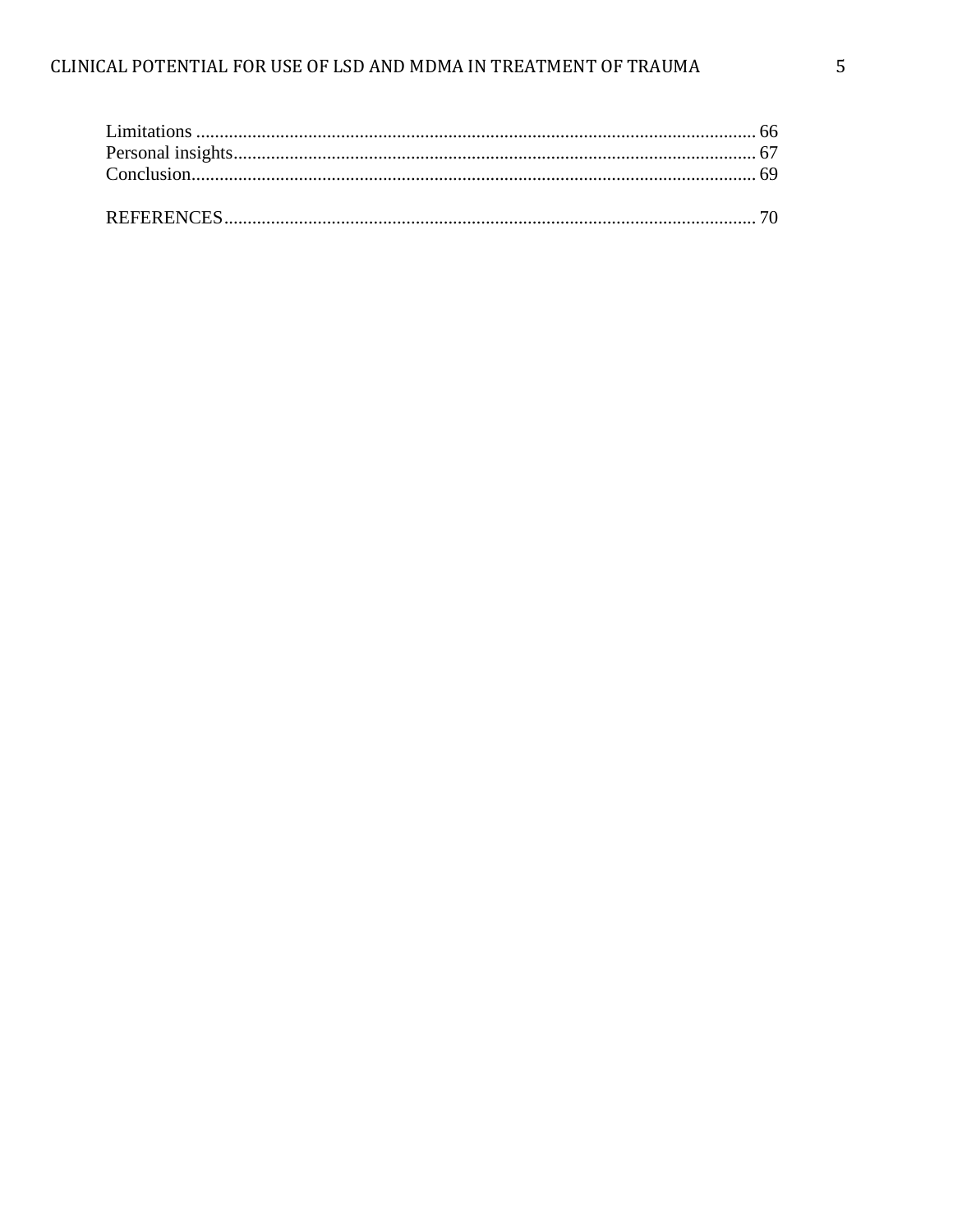#### **Chapter 1: Introduction**

This thesis will present an analysis and synthesis of information on two psychedelic substance, LSD and MDMA, and their place in psychotherapy practice as it relates to the treatment of trauma. It will offer valuable and accessible reference for counsellors and non-medical psychotherapists in understanding alternative methods of treatment for posttraumatic stress disorder. As a result of both of these substances being removed as an available prescribed method of pharmacology, there is limited experience and information in the psychotherapy community, which this thesis will review in addition to the recent renewal of clinical research utilizing them in conjunction with traditional psychotherapy methods. A focus on how these substances have been used historically in addressing the necessary conditions for effective treatment, including development of the therapeutic alliance and improving the experiences of the debilitating symptoms of PTSD, will be discussed. The aim of this thesis is to provide a manner of orienting current therapeutic practitioners to the therapeutic potential, concerns, and best practices of using these psychedelic substances as an aide in the treatment of psychological trauma.

The use of pharmaceutical drugs to combat mental health issues has been going on for decades, ushered in by the use of Thorazine for psychosis in the 1950s, or lithium for mania (Fink, 2000). Prescription drugs are used in an attempt to alleviate symptoms of mood, anxiety, or psychosis. We permit, and at times demand, pharmaceuticals be administered to those who are suffering with psychological pain, including experiences and effects of trauma. A variety of psychological therapies have proven to be helpful for trauma related issues, including Cognitive Behavioural Therapy, Prolonged Exposure Therapy and Eye Movement Desenzitization and Reprocessing (EMDR), but efficacy is not always long term (Oehen, Traber, Widmer, & Schnyder, 2012). At times, medications may be beneficial in supporting the client's improvement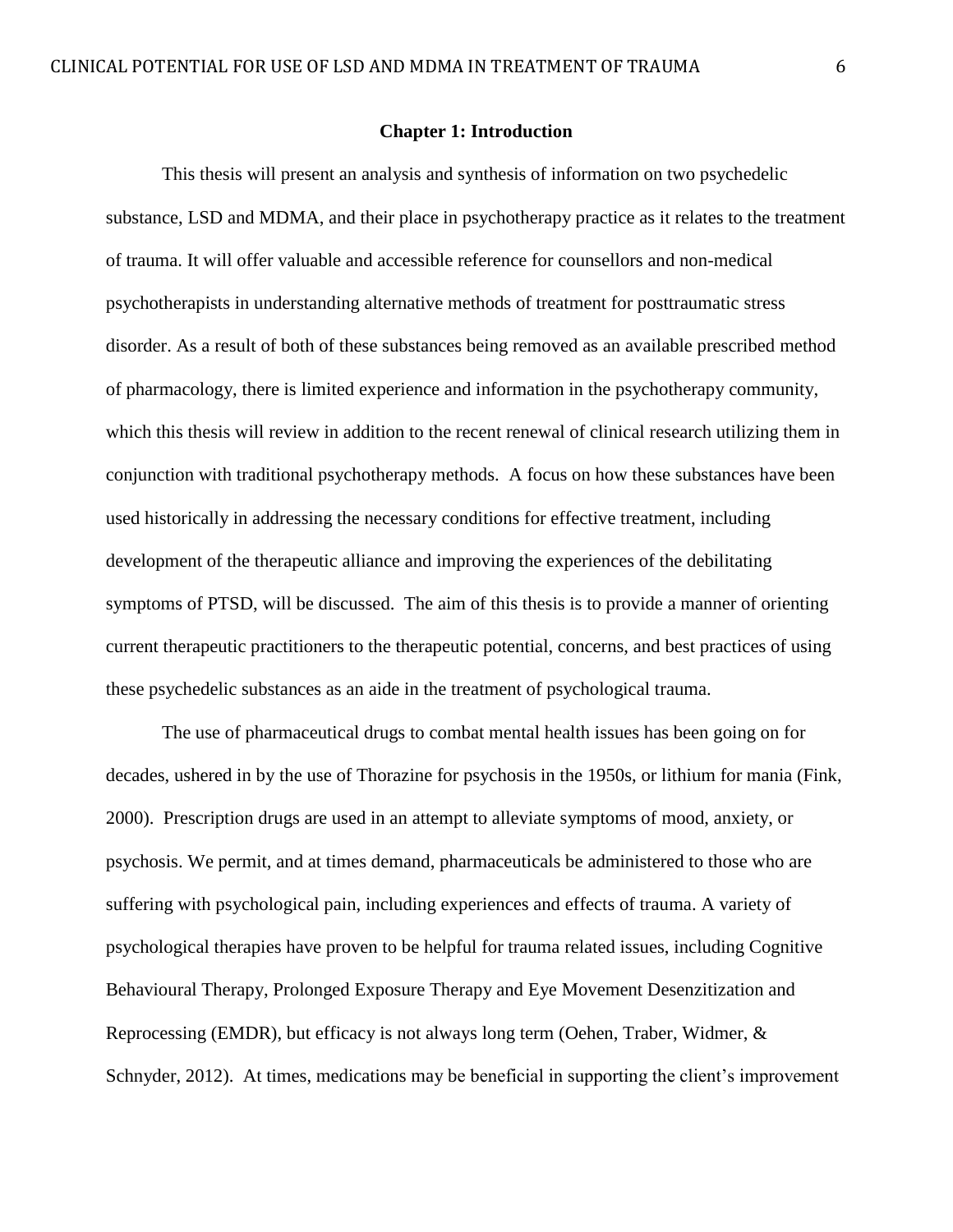of symptoms, in combination with psychotherapy. Oehen, et. al (2012) explain that the only FDA approved medications at this time are Selective Serotonin Reuptake Inhibitors (SSRIs) and Serotonin-norepinephrine Reuptake Inhibitors (SNRIs), which seem to have only moderate impact on managing the symptoms. Furthermore, there are individuals who, despite a range of available treatment approaches and medications, find no solace from their traumatic suffering, and may benefit from alternative methods. Decades ago, substances that we now view as dangerous or illegal, were used to help guide individuals with psychological pain to a more manageable and functional place. Before the Controlled Substances Act was initiated in 1970 in the United States, psychedelics such as lysergic acid diethylamide (LSD) and 3,4-methylenedioxy-methamphetamine (MDMA) were used within clinical settings to address reactive issues such as trauma and anxiety. Unlike current pharmaceutical approaches, which seek to medically blunt or temporarily alleviate symptoms of distress, psychedelics were used within the psychological therapy session to enhance the process of therapy through diagnosing the problem, facilitating the therapeutic alliance and enhance memories and insights (Grinspoon, & Doblin, 2001). The Controlled Substances Act, which made psychedelics illicit substances, therefore eliminated the progression of this therapeutic tool by making it inaccessible to, not only general society, but psychotherapists and physicians as well (Friedman, 2006).

#### **Nature and purpose of the study**

LSD was discovered in 1938 by Alberta Hoffman (Yensen, 1985), a discovery which produced extensive literature on psychological effects and potential therapeutic uses. Specifically, widespread use and research was conducted in the 1950s in regards to the psychosis-like effect, reflective of schizophrenia, it could produce, a claim which eventually faded but was replaced by the possibility as using it as an aid for the therapeutic process (Pahnke, Kurland, Unger, Savage, &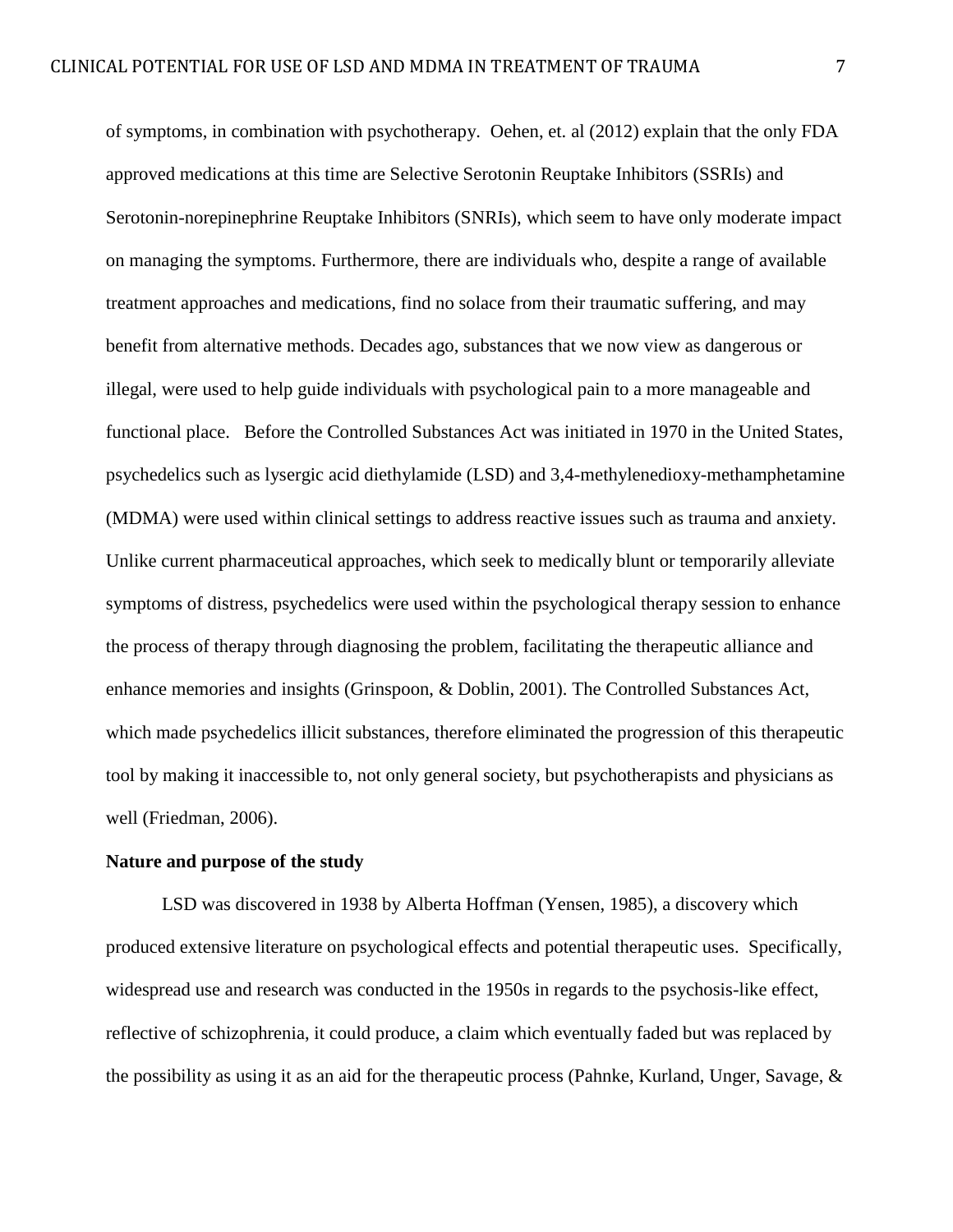Grof, 1970). Similarly, MDMA has its roots in the early  $20<sup>th</sup>$  century, with a patent by Merk in 1912, and first documented in therapeutic trials in 1978 (Mithoefer, 2011). MDMA was explored as an adjunct to psychotherapy throughout the 1970s and 1980s, used widely by psychiatrists and therapist prior to becoming a Schedule I drug in 1985 when it was commonly known as 'Ecstasy' on the streets. Despite research being curtailed, and a generation of therapeutic professionals developed in the meantime, these psychedelic substances are being revisited and promoted as possible tools for addressing a variety of mental health challenges. Like any substance or medication, there are important risks and benefits, both of which both are important to understand considering the therapeutic potential.

Recent literature suggests the therapeutic potential in using psychedelics in treating trauma, specifically treatment resistant Post-Traumatic Stress Disorder (PTSD) because of the experience the individual has while under the influence of the substance and the facilitated and supported environment in which it occurs (Friedman, 2006; Mithoefer, 2011). However, with a generation gap in implementation, it is important that the new generation in the therapeutic community be informed of the nature of these studies and proposed therapeutic uses of psychedelics. As a result of the culture of substance demonization and prohibition, there is potentially a bias against the use of non-pharmaceutical medication as a result of fear, judgment, and lack of accurate information.

This possibility is at the centre of the purpose of this thesis, which is to provide a comprehensive exploration of both historical and current research into the therapeutic potential for the use of LSD and MDMA as it relates to the treatment of PTSD. The intention is to produce a comprehensive analysis that discusses historical literature including clinical trials, followed by a competent synthesis and analysis of the clinical potential of these medications as an adjunct feature of psychological therapy for PTSD. Exploring the literature through a psychotherapy lens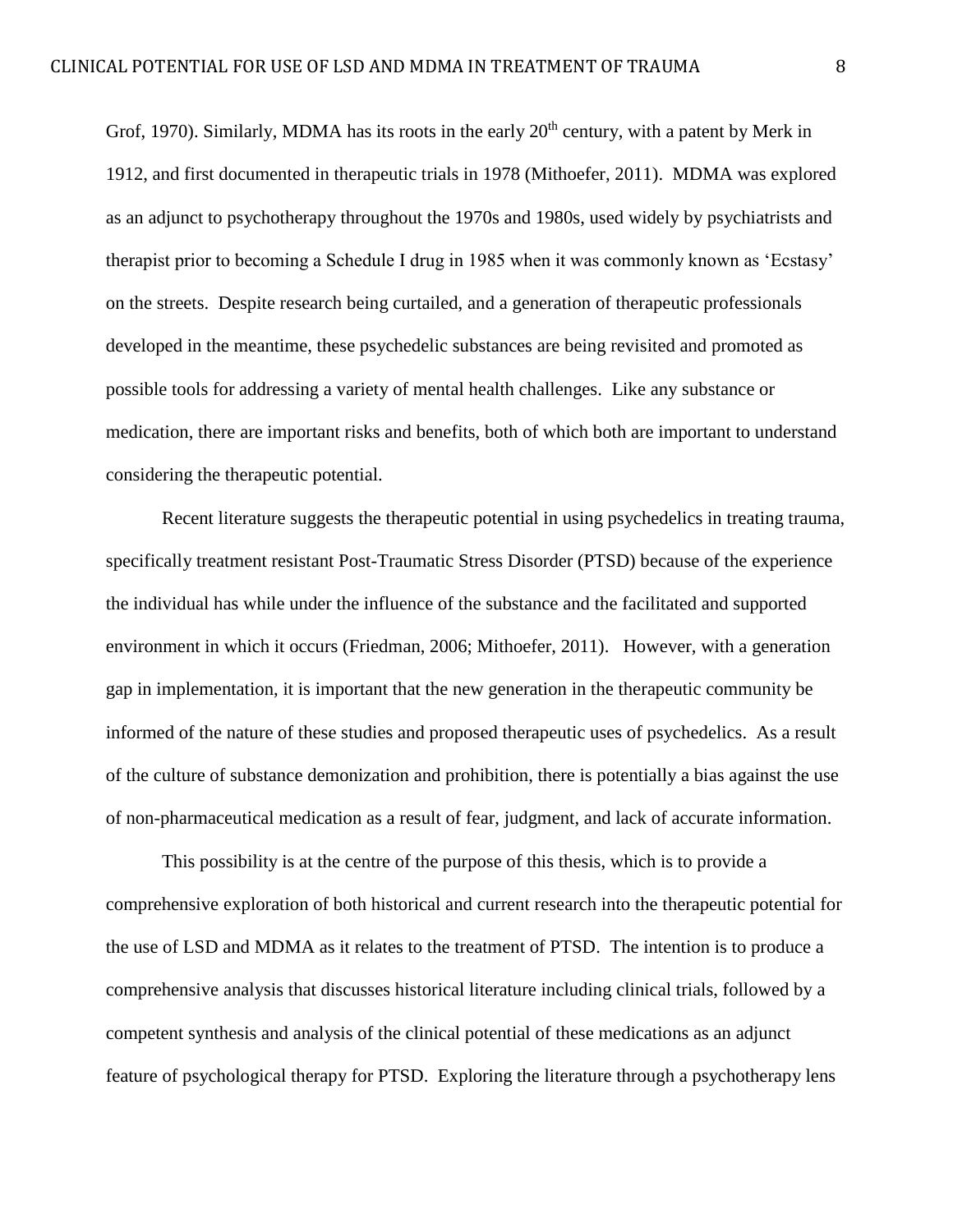will provide an in-depth depiction of this topic to inform therapeutic practitioners, while highlighting considerations and recommendations for future exploration. The method utilized is a thorough literature review, to provide the historical perspective, current knowledge, and future possibilities. The literature will provide insight into the history and cultural context of these substances, the influence of the political climate, as well as examples of effective therapeutic implementation as it relates to PTSD, and areas of caution when proceeding forward with this therapeutic tool.

#### **Scholarly context**

Research into psychedelics began early in the 20<sup>th</sup> century, and expanded following World War II (Friedman, 2006). The increasing illicit use during the 60s and subsequent scheduling of psychedelic drugs mostly curbed research and exploration to further their use within the clinical setting, but is reemerging as a possible way to support the healing process for individuals who struggle with a variety of mental health issues (www.maps.org). The first clinical uses date back to the 1950s with Dr. Ronald Sandison, and continued with a multitude of studies. The Multidisciplinary Association for Psychedelic Studies (MAPS), a non-profit organization advocating for the legalization of psychedelic substances, cited over 4200 studies in one of their bibliographies (Friedman, 2006). This illustrates the rich history of research prior to the demonization of these substances. Efforts have been made in recent years to allow for the clinical use of psychedelics, resulting in a variety of stage one and two trials in Europe and the United States, and some further progress in Spain (Mithoefer, 2011). Research is also beginning in Jordan, Israel, and Canada. MAPS continues to be a strong advocate and voice of many prominent researchers in this field and a large body of work and an active group of advocates is working to lay the foundation for ongoing research and development in this area of study. Grinspoon, &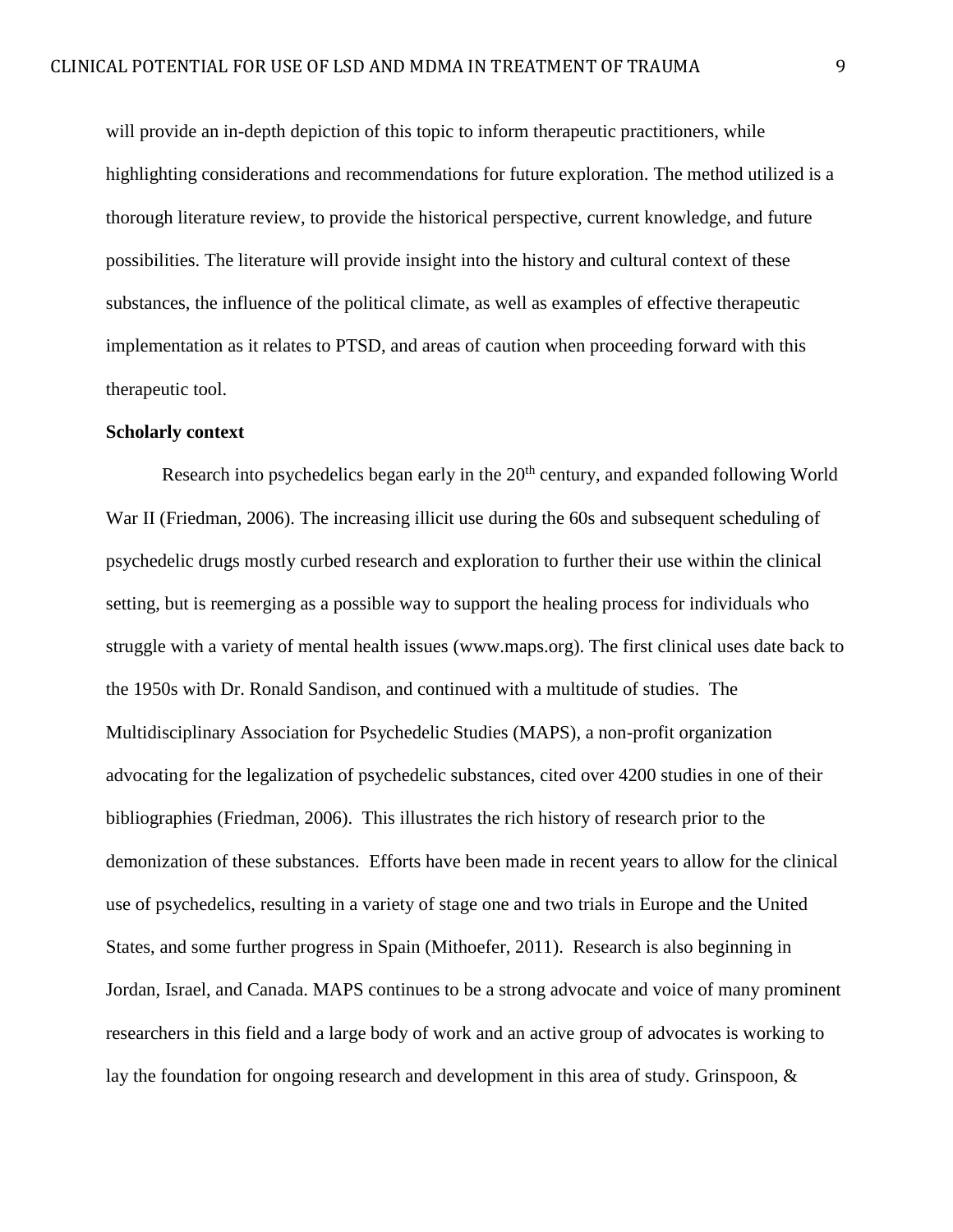Doblin (2001) offer valuable reflection and analysis of historical use of psychedelics, and are significant advocates in the work MAPS is moving forward with.

Our Western culture is, generally, opposed to the use of non-pharmaceutical, sociologically alternative methods of psychological healing, which has been constructed over the decades by the political climate and societal factors (Friedman, 2006). Virtually every culture on earth has used psychedelics for traditional-historical religious use or recreational and spiritual use (Sessa, 2014; Friedman, 2006), which brings to light the importance of considering political and cultural perspectives in this exploration. These considerations are arguably critical to understand the place of LSD and MDMA in the range of medical therapies, as they have shaped societal perspectives and responses to even the concept of 'illicit' substances. Our culture is that of demonization and stigmatization, which has effectively eliminated alternative options for individuals who have had no relief from mainstream approaches to trauma therapy. MAPS has sought to deconstruct these fear-based responses by providing research based information, and fought to restore the therapeutic use of psychedelics. As a result, these approaches are beginning to reappear in the literature. The suggestion is not to provide psychedelic substances to society and push for acceptance, but rather to approach it as a psychotherapeutic tool, provided and overseen by trained professionals. As practitioners, it is arguable that the higher ethical standard is that we be versed in possibilities, and remain critical of our assumptions or biases.

#### **Definitions**

To comprehensively examine the literature and provide a relevant synthesis and analysis to inform practitioners, it is important to clearly outline the terms and concepts. Having a clear understanding of what is meant by psychedelics and trauma will be important to the purpose of this examination.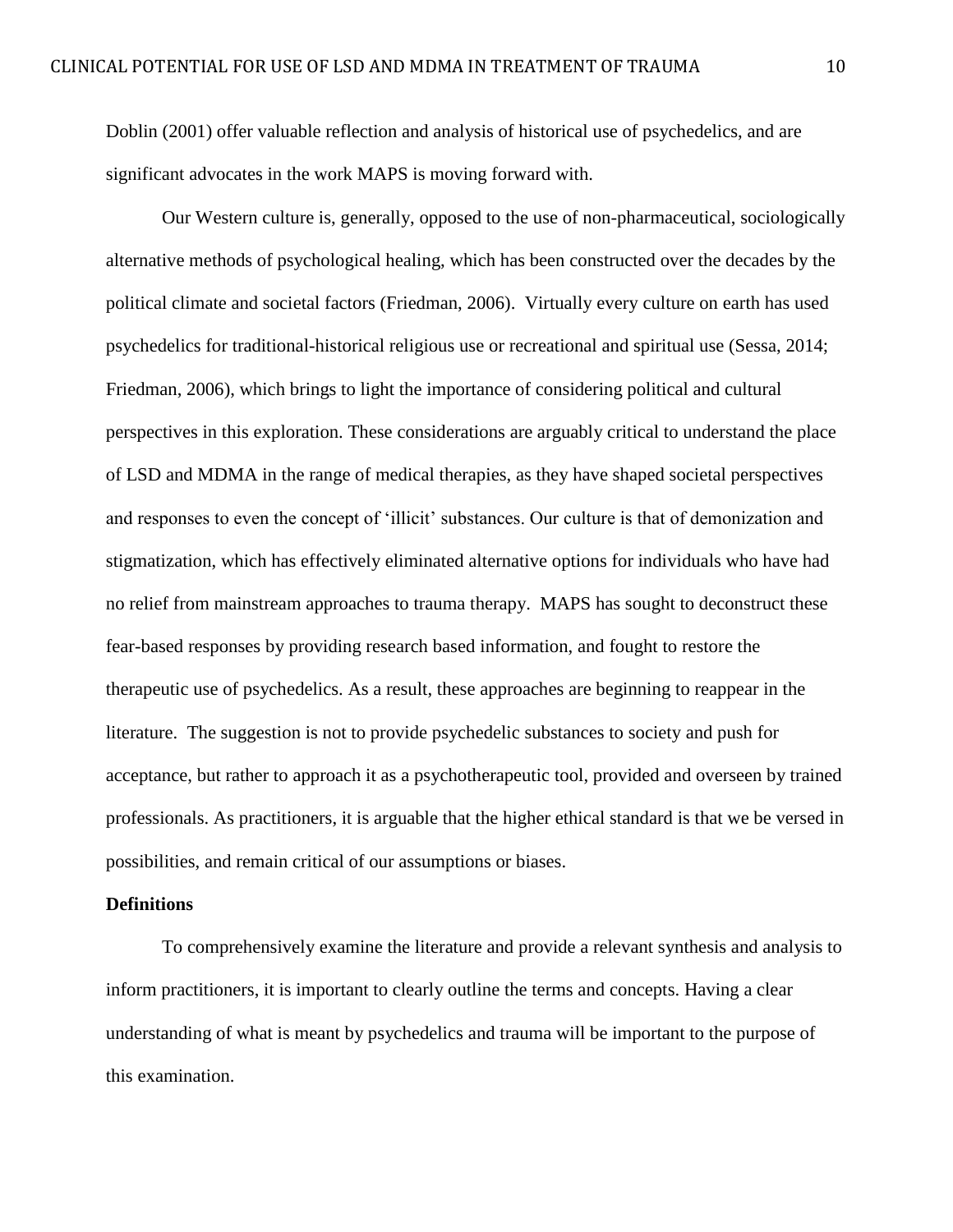Psychedelic and hallucinogenic are terms frequently used interchangeably in the literature, but this paper will exclusively refer to psychedelics in regards to the substances of LSD and MDMA. Psychedelic means 'mind-manifesting', and was first used in 1956 to describe a group of substances that produce significant psychoactive effects (Friedman, 2006). Previously, these substances had been referred to as hallucinogens, a term which is still seen in some literature. However, not all psychedelics have hallucination-inducing effects, and therefore psychedelic is my preferred term when exploring this topic. Psychedelics are further defined in Friedman's literature as non-addictive substances, which provide a change in mood, perception and thought without causing significant physiological or psychological changes. These substances include both naturally occurring substances such as psilocybin as well as synthesized substances such as LSD. MDMA is considered a hybrid between a psychedelic and an amphetamine, but is frequently classified as a psychedelic, as it will be in this paper.

It is important to clearly outline what is intended by the concept of trauma within the scope of this exploration. The American Psychological Association website (apa.org) defines trauma as an emotional response that an individual experiences following a terrible experience such as a natural disaster, accident, assault or other form of abuse. This can be an event that the person experiences personally, witnesses, or learns about happening to a loved one (APA, 2013). The emotional responses experienced could be depersonalization, amnesia-like experiences, or derealization, all of which serve to defend and separate the individual from the pain of the traumatic experience and down-regulate their responses in future overwhelming situations (Brier, Scott, & Weathers, 2005). Emotionally, longer-term effects may include affect dysregulation, aggression against the self or others, and somatization (van der Kolk, Roth, Pelcovitz, Sunday, & Spinazzola, 2005). A person may experience other longer-term effects following their experience,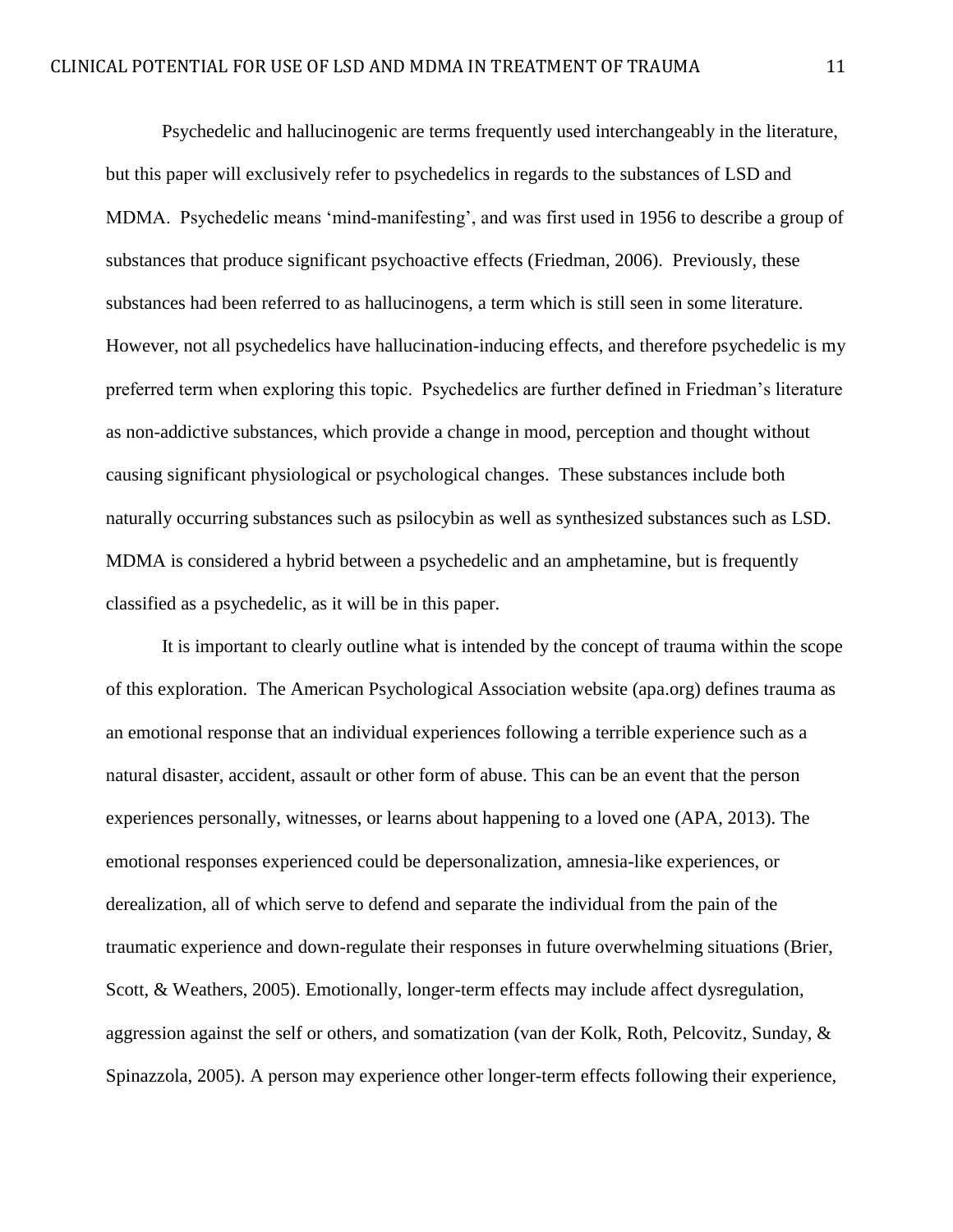including flashbacks or nightmares, or physical effects such as headaches, difficulty sleeping or nausea. For many, counselling can be a beneficial way of processing these events and reducing the impacts or symptoms. Dissociation as a trauma response, as described by Brier et al (2005), also exists in the experience of Acute Stress Disorder, another possible outcome for an individual exposed to a terrible experience. For others, however, these symptoms may persist and lead to what is termed Post Traumatic Stress Disorder (PTSD), in which the symptoms are cause clinically significant distress in the person's life, making areas such as work or social interactions difficult (APA, 2013). Individuals who develop PTSD experience intrusive thoughts and memories of the trauma experience, as well flashbacks or nightmares. In addition, they develop anxious feelings they previously did not have, and they can easily be triggered to vividly remember the trauma, and go to great lengths to avoid locations or other elements that may remind them of what they experiences. Their lives become disrupted by the ongoing impacts of their trauma experience, as these symptoms persist for at least one month following the traumatic event (American Psychiatric Association, 2000). For these individuals, therapy may be beneficial, and at times pharmaceutical intervention is required as well. Despite the various approaches found to be effective in treating PTSD, including exposure-related therapeutic approaches of Cognitive Behavioural Therapy, Prolonged Exposure Therapy or Eye-Movement Desensitization and Reprocessing in combination with SSRIs or SNRIs, PTSD still has high suicidality rates (Oehen et al., 2012). Literature has pointed to the need for improved treatment modalities to address this issue. Within the context of this paper, PTSD and trauma will be used interchangeably to refer to the instances of PTSD that are chronic and treatment resistant, as this is what the suggested psychedelic studies are addressing in their research. Though PTSD and its treatment will be briefly addressed, extensive exploration is beyond the scope of this document. The interested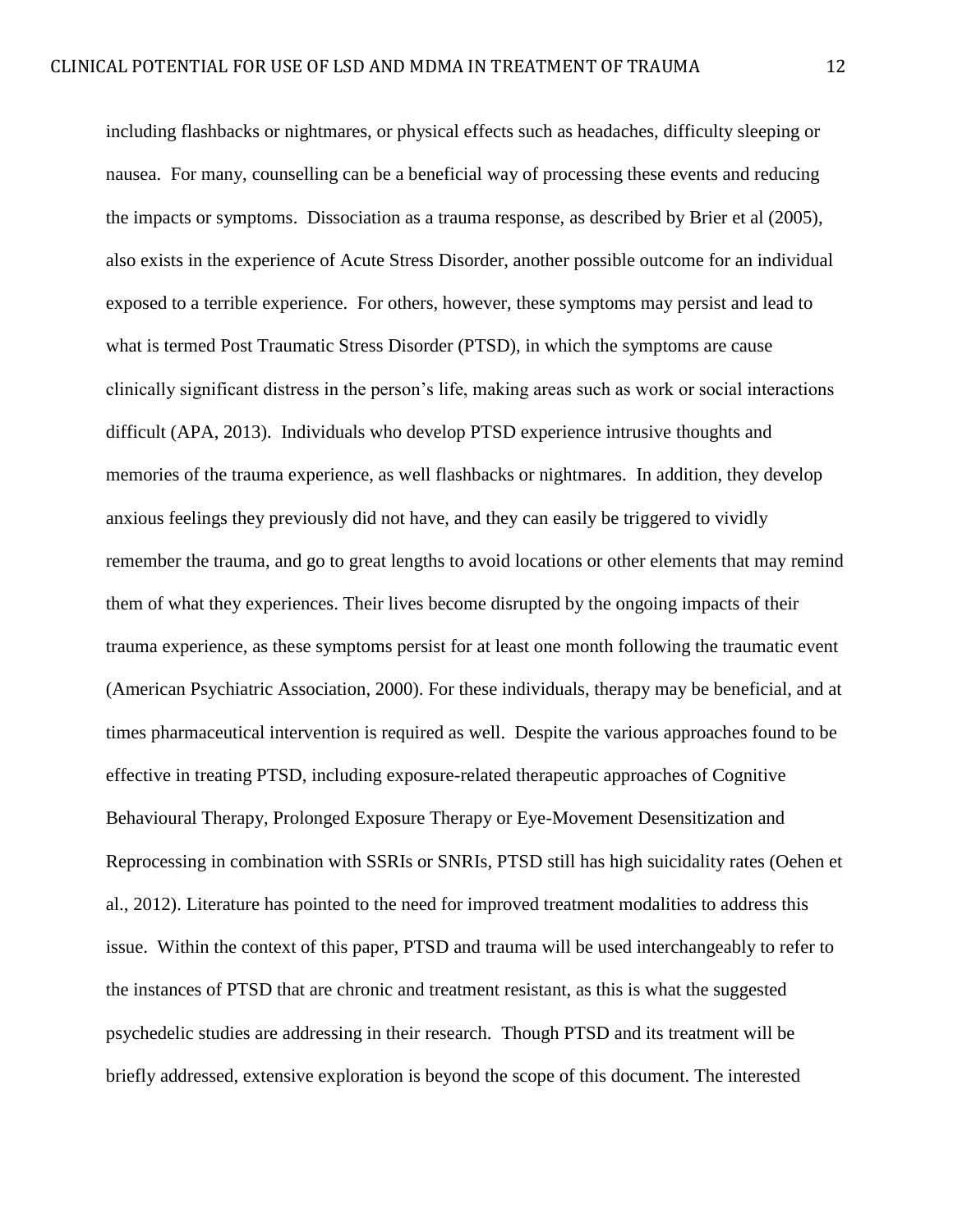reader is encouraged to refer to literature including Najavits, L.M (2012); Keller, S.M., Zoellner, L.A., & Feeny, N.C. (2010); and Pratchett, L. C., & Yehuda, R. (2011).

#### **Assumptions, limits, and scope**

The scope of this exploration is to review the use of two psychedelic substances: LSD and MDMA, and their therapeutic potential in trauma treatment. The primary focus will be on MDMA as a catalyst for psychotherapy relating to trauma, with LSD included to provide context and contrast. A variety of other psychedelic substances have been researched for their effect on a different mental health challenges, including Mescaline, Psilocybin, and Ayahuasca, and are equally compelling for exploration, however this would be beyond the manageable scope of this thesis. Additionally, psychedelics including MDMA and LSD have been researched for a wide variety of mental health issues, but only trauma will be addressed in this paper. Also, a wide variety of literature exists addressing additional trauma treatment approaches, which are also outside of the scope of this exploration.

An assumption contributing to this exploration is that psychological trauma is an individual experience with many variations and characteristics, and not all sufferers will recovery easily, completely, or at all. Some individuals will go through a variety of interventions to get over their trauma symptoms, but will have limited or no relief. Despite the possibilities of trauma-informed and psychotherapeutic interventions as well as pharmaceutical strategies, it is likely that some individuals will continue with their suffering and may benefit from alternative approaches. Historically, psychedelics have been used to support individuals in therapeutic explorations of their experiences and emotions, with documented success in relieving symptoms of PTSD, anxiety, and other associated trauma symptoms (Pahnke, Kurland, Unger, Savage, Grof, 1970; Mithoefer, 2011; Sessa, 2014). The scheduling of these substances removed them as an accessible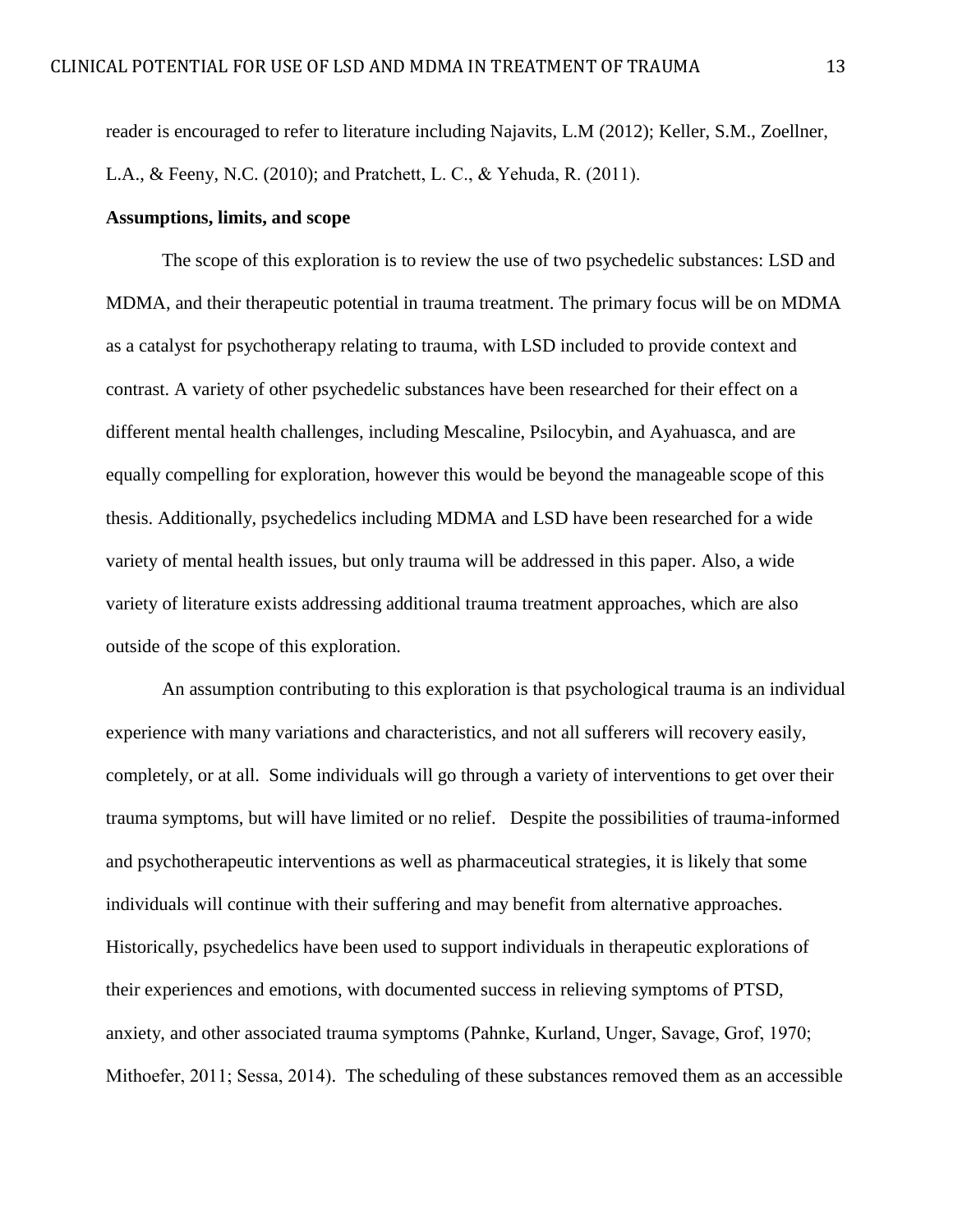option for therapists to utilize, and for clients to experience, in treating trauma. This has led to a culture of fear and animosity towards these substances, and virtually eliminated them as a treatment for those suffering from trauma symptoms. Therapists should consider the possibility that the historical documentation of using these substances provides insight and direction as to how to utilize them in current practice. When other trauma interventions are not working, this approach could be considered an option. The assumption is also that current practitioners are ingrained in a culture that does not see this as an option due to the demonized and stigmatized nature of these scheduled substances. Therapists need clear information and understanding about how this process works, and should be knowledgeable about the risks and benefits. By thoroughly exploring and demonstrating the therapeutic potential of psychedelics, a protocol for the use of psychedelics in therapy could be established and the culture of fear around these substances may be transformed.

There are limitations to this approach. Primarily, relying purely on literature without the use of human subjects narrows the available content and information, restricting new primary data and synthesizing only existing data. In addition, there is the possibility for bias in the selection and review of the literature. I endeavour to assess literature that spans both time and perspective, to allow for an in-depth and non-bias analysis. The restricted scope of this document may also exclude important information, which I will attempt to mitigate by referring the reader on to if they are so inclined.

#### **Significance**

Exploring the use of psychedelics in treating trauma will provide further insight into the ways in which we approach and deal with psychological healing. It will offer the opportunity for professionals to expand their concept of healing and understand more wholly the needs of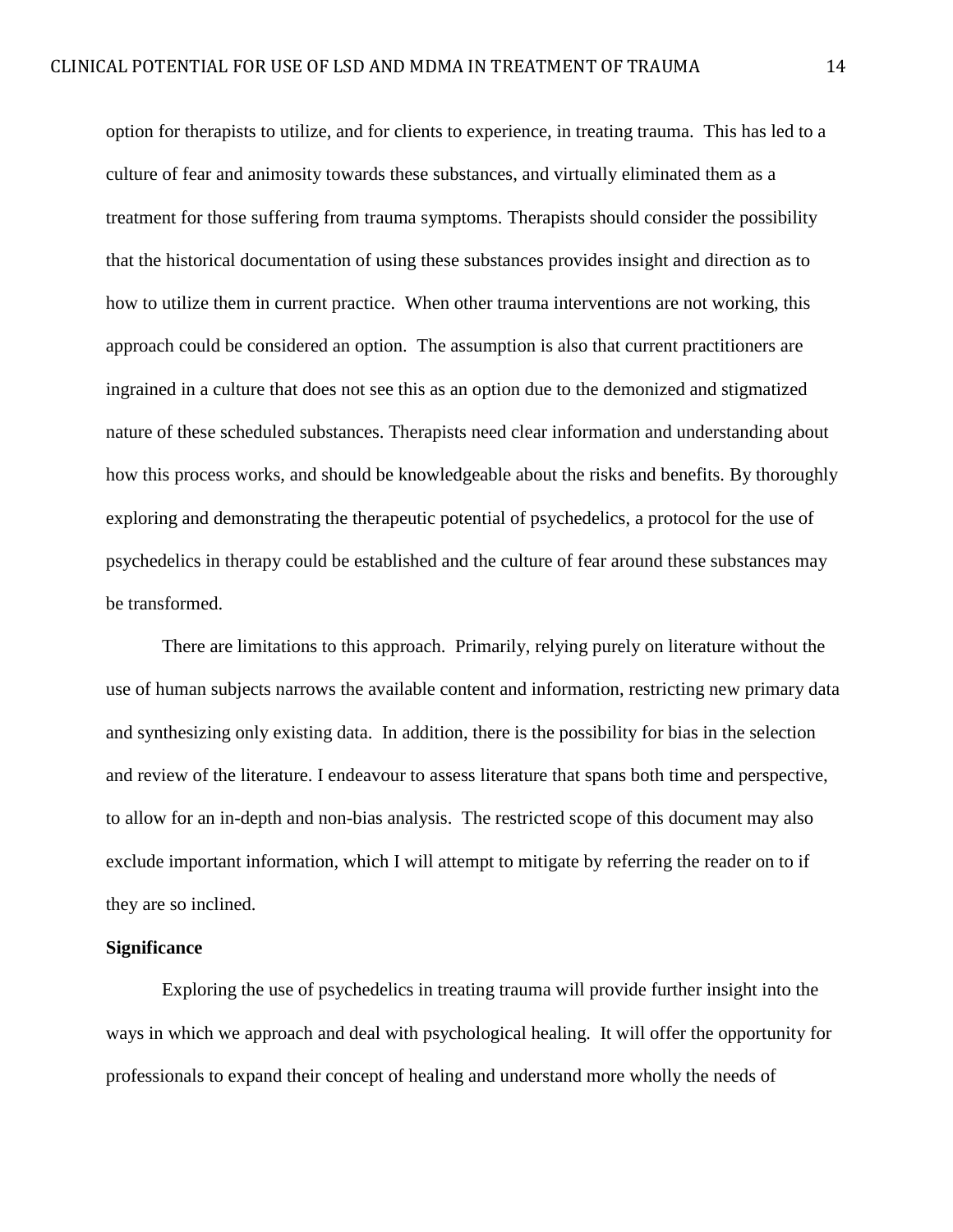alternative approaches in this area. It can be difficult to avoid getting caught in repeating comfortable patterns resulting from entrenched belief patterns about how we should, or can, approach complex psychological issues. This thesis will provide a balanced professional perspective on what could ultimately be a useful, and even innovative method of enhancing the efficacy of psychological therapy for PTSD. The intention is not to demand any one particular therapeutic paradigm, but rather to illustrate the potential to create such possible paradigms.

Understanding the therapeutic potential for the clinical use of psychedelics, specifically LSD and MDMA in the treatment of psychological trauma will provide counselling professionals with insight to alternative protocols for healing trauma in clients who have been unsuccessful in their pursuit of improved psychological wellness. It may serve to challenge existing bias and judgment, and to inform of the impacts of such responses. The next chapter will review the literature to provide a synthesis of existing knowledge and establish the theoretical foundation of the use of LSD and MDMA for addressing PTSD.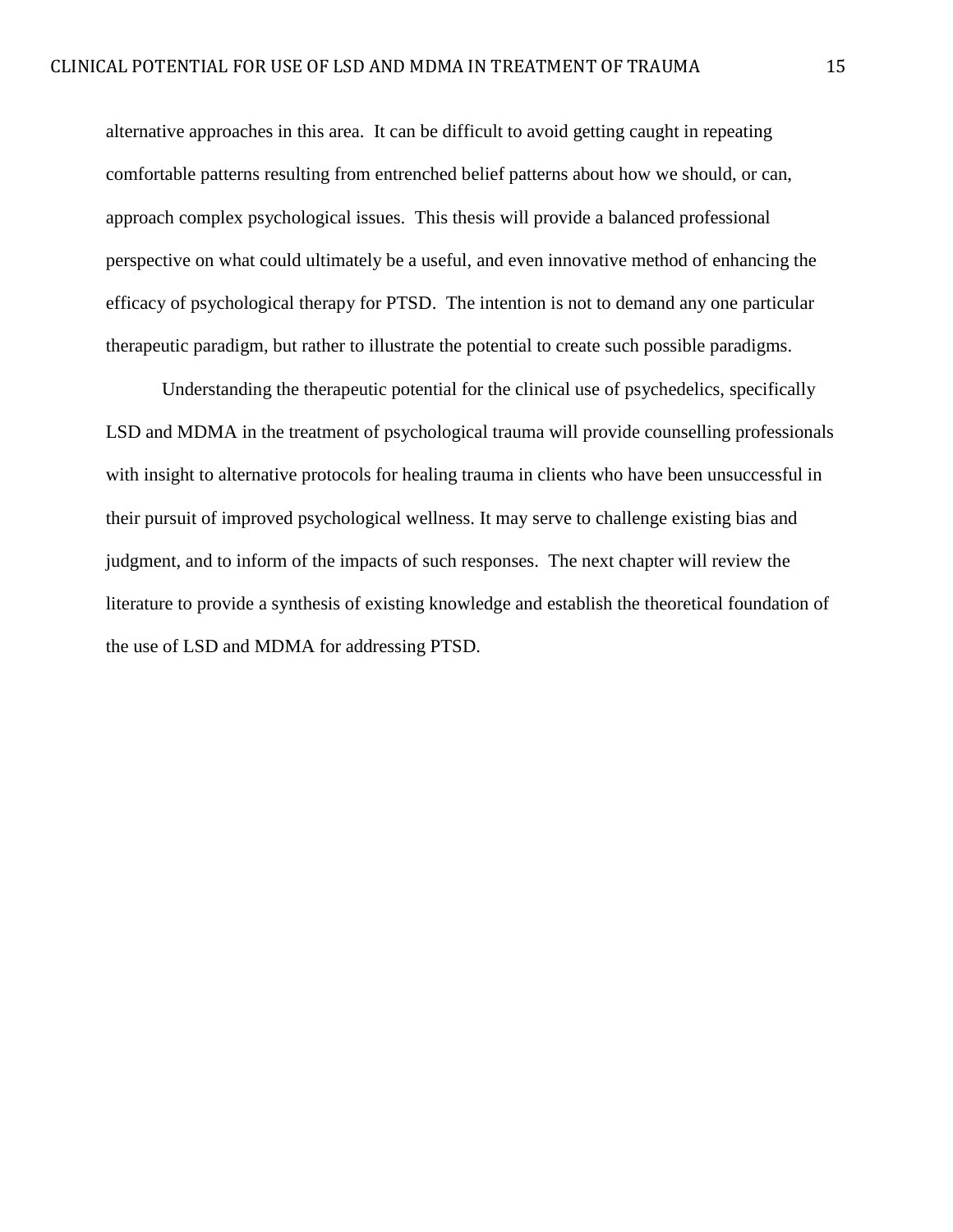#### **Chapter 2: Literature review**

The existing literature on the use of LSD and MDMA in the treatment of trauma offers important insight into the history and utilization of these substances. This literature contains facts about the historical use of these substances as prescribed treatments, and point to the potential therapeutic use of LSD and MDMA. Of great importance is the now-classic literature that emerged early on in the therapeutic exploration of psychedelics. This literature will help create the backdrop for the more recent literature, which is informing the future of psychedelics in psychotherapy. In determining appropriate literature, the focus was on clinical trials, case studies, and literature reviews from before 1980 to help develop the historical context prior to the implementation of scheduling these substances.

#### **Search Strategy and Inclusion Criteria**

For this particular set of literature, the focus was primarily on LSD, and the articles uncovered helped to paint a picture of how utilization and attitudes about this substance contributed to the therapeutic community. Following this, the literature searched addressed the use of LSD or MDMA in trauma or PTSD treatment, to narrow the results and avoid including all articles that pertain to the use of psychedelics in a therapeutic context. Literature describing the use of a wide variety of psychedelics for issues ranging from end of life anxiety, addiction, and depression exists, so it was imperative to narrow the focus and remain targeted on the question at hand. Though PTSD is classified as an anxiety disorder, focus remained on PTSD specifically rather than broadening the search to include more general anxiety related articles, as such the most current explorations are more specific to MDMA. Search terms including LSD, MDMA, PTSD including variations of this term (post traumatic stress disorder, posttraumatic stress disorder, and post-traumatic stress disorder), treatment resistant PTSD, therapy, psychotherapy, psychedelics,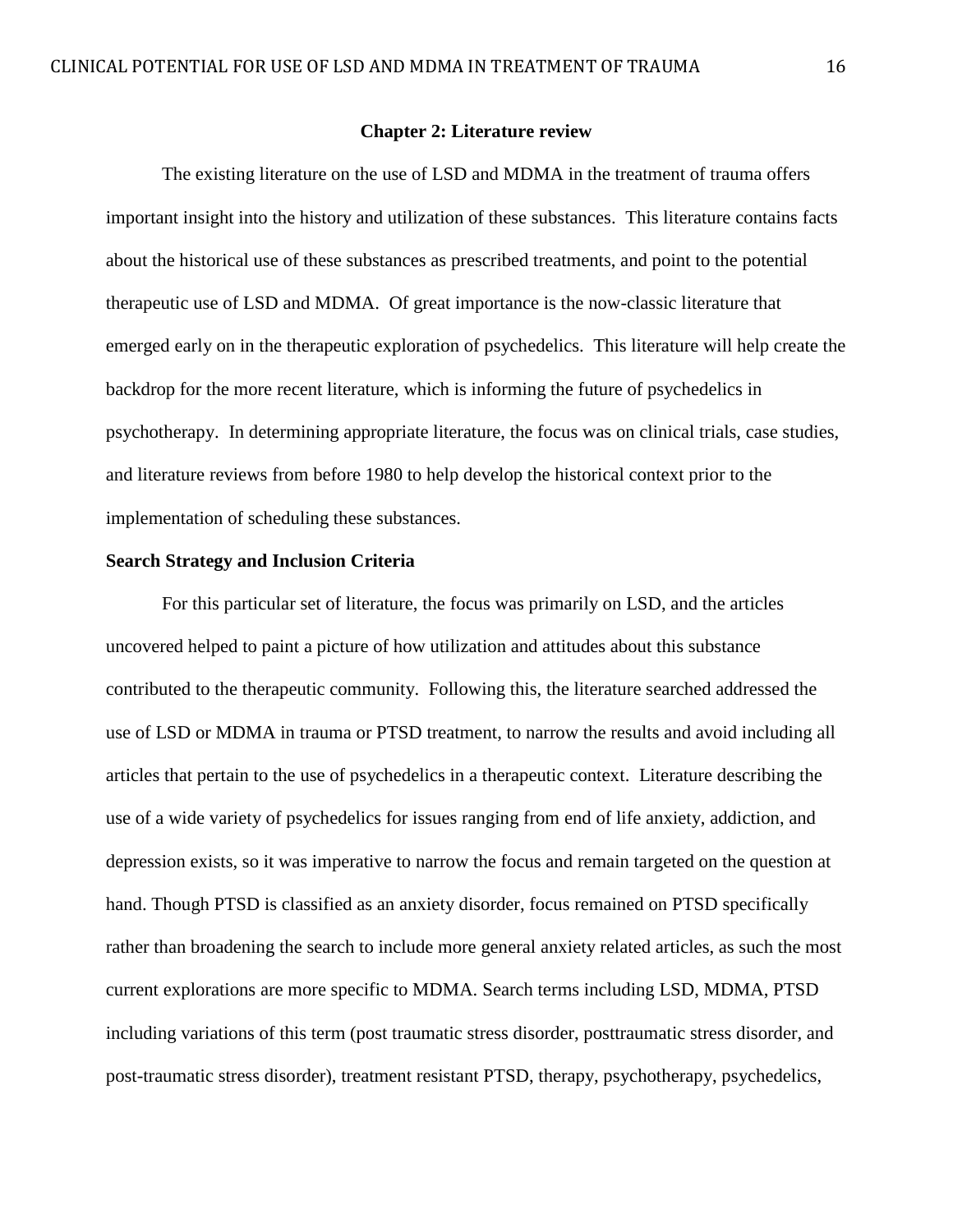trauma, and specific individuals names such as Cohen, Doblin, Greer, and Parrot were used in gathering appropriate articles. Primary sources were given priority, which allowed for rich exploration of the classical studies in this area. What emerged was much like a timeline outlining the story of LSD and MDMA. Early articles spoke most specifically about LSD, later followed by literature on MDMA closely associated with the time of scheduling and a noticeable gap in the literature. The timeline picked up again most prominently in the early 2000s, with a marked presence in the past ten years. The focus on current literature was aimed at these most recent years, and it was noticed that MDMA overtook LSD in prominence within clinical studies, specific to PTSD. This underscores one reason for choosing these two substances, as the literature led to a consideration that current literature on MDMA cites its uses for PTSD specifically, while LSD explorations have turned to other anxiety disorders. However, MDMA-assisted approaches are heavily informed by historical LSD protocols. The current example of this will be explored in the review of the literature, as well as a description of the history, demonization, and resurgence of this area of interest in the treatment of trauma. To begin illustrating the context for the potential to utilize LSD and MDMA in the treatment of trauma, an examination of literature on trauma, PTSD, and treatment resistant trauma will be presented.

#### **The context: Trauma**

## **Key words: trauma, PTSD (and variants), treatment resistant, therapy, psychotherapy, treatment, therapeutic alliance, hyperarousal, hypoarousal**

Despite the availability of a variety of therapeutic approaches to deal with the experience of trauma, some individuals may be unresponsive to interventions. Posttraumatic stress disorder arises when an individual fails to recover from a traumatic event which was experienced either directly, witnessed, or learned of a traumatic event occurring to a loved one, and continues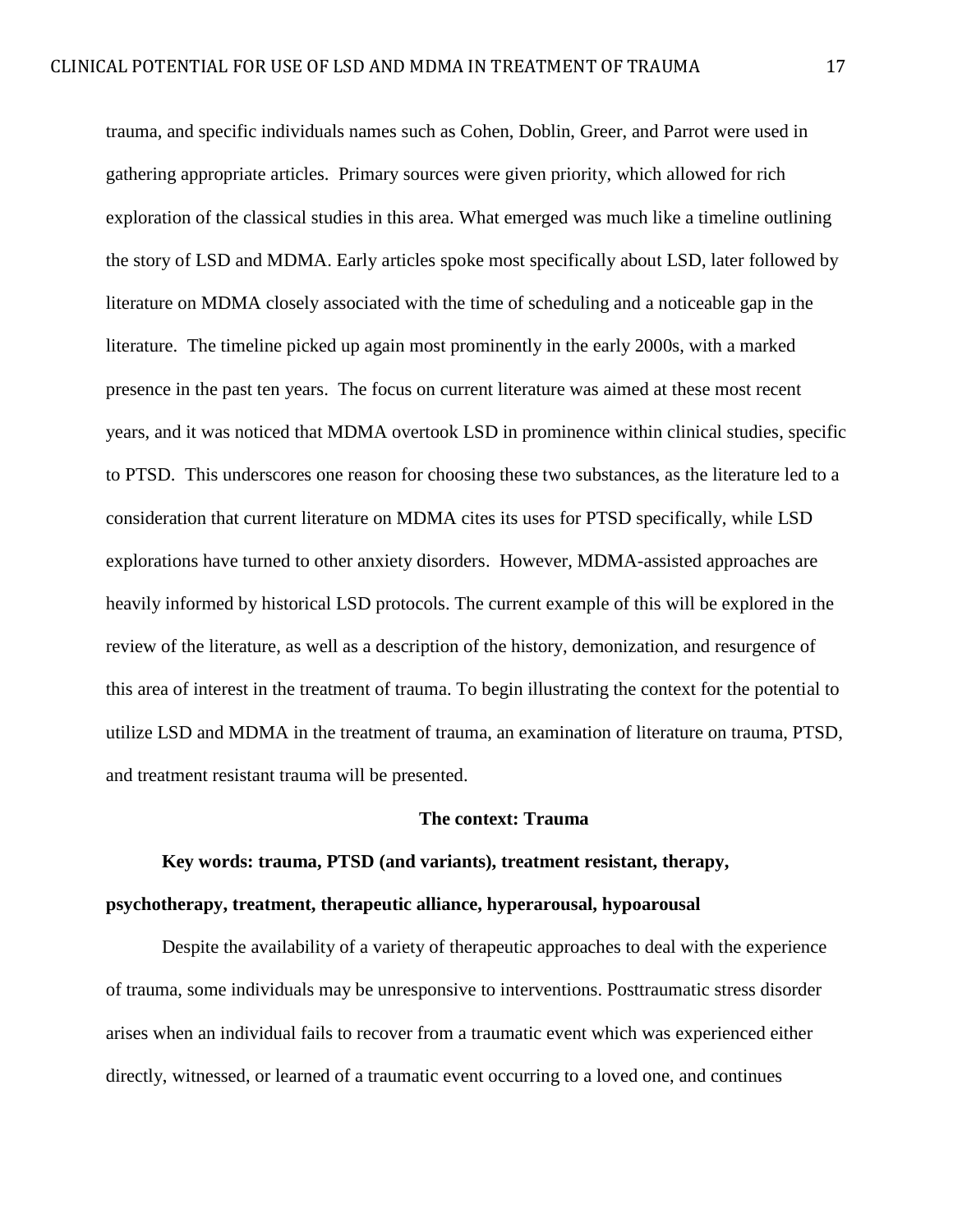experiencing symptoms for at least one month following the trauma (APA, 2013), and their PTSD symptoms may continue for much longer. Through medication, therapy, or a combination of both, some may find healing and return to living a life free from interfering trauma symptoms, but others may not. A wide range of interventions exist, apart from the psychedelic therapies suggested, as the basis of this thesis, but will not be discussed in this document. Rather, a general conceptualization of PTSD will be established, and the reader is encouraged to pursue the references for more in depth reading on this topic.

Traumatic events are not only about war and combat, where PTSD has its roots as 'shell shock' experienced by veterans. The traumatic experience is anything that threatens life and safety, real or perceived. The response to the trauma does not always happen immediately, and can arise months or years later. As pointed out by Dunlop, Kaye, Youngner & Rothbaum (2014), the wide variety of published guidelines on treatment modalities for PTSD has resulted in considerable inconsistency about effectiveness of approaches across studies. This variability creates difficulty in defining treatment resistance, as that would require a consistent standard. Through exploration of existing standards of efficacy, these authors identify that PTSD is typically found to be most improved through trauma-focused therapy, and antidepressants such as Venlafaxine and SSRIs (p. 512). Some factors may impact the course and effect of treatment, including time since the trauma, number of traumas, injury as a result of the trauma, severity of PTSD symptoms, and experience of childhood trauma (p. 516). Who the person is, and their own internal resources also contribute to developing PTSD symptoms. Inadequate coping skills to deal with such psychological distress also increase the likelihood that PTSD symptoms will occur, intensify, or become chronic (Warner, Warner, Appenzeller, & Hoge, 2013). Though risk factors that contribute to chronic experiences of PTSD are not well understood, it is likely that biological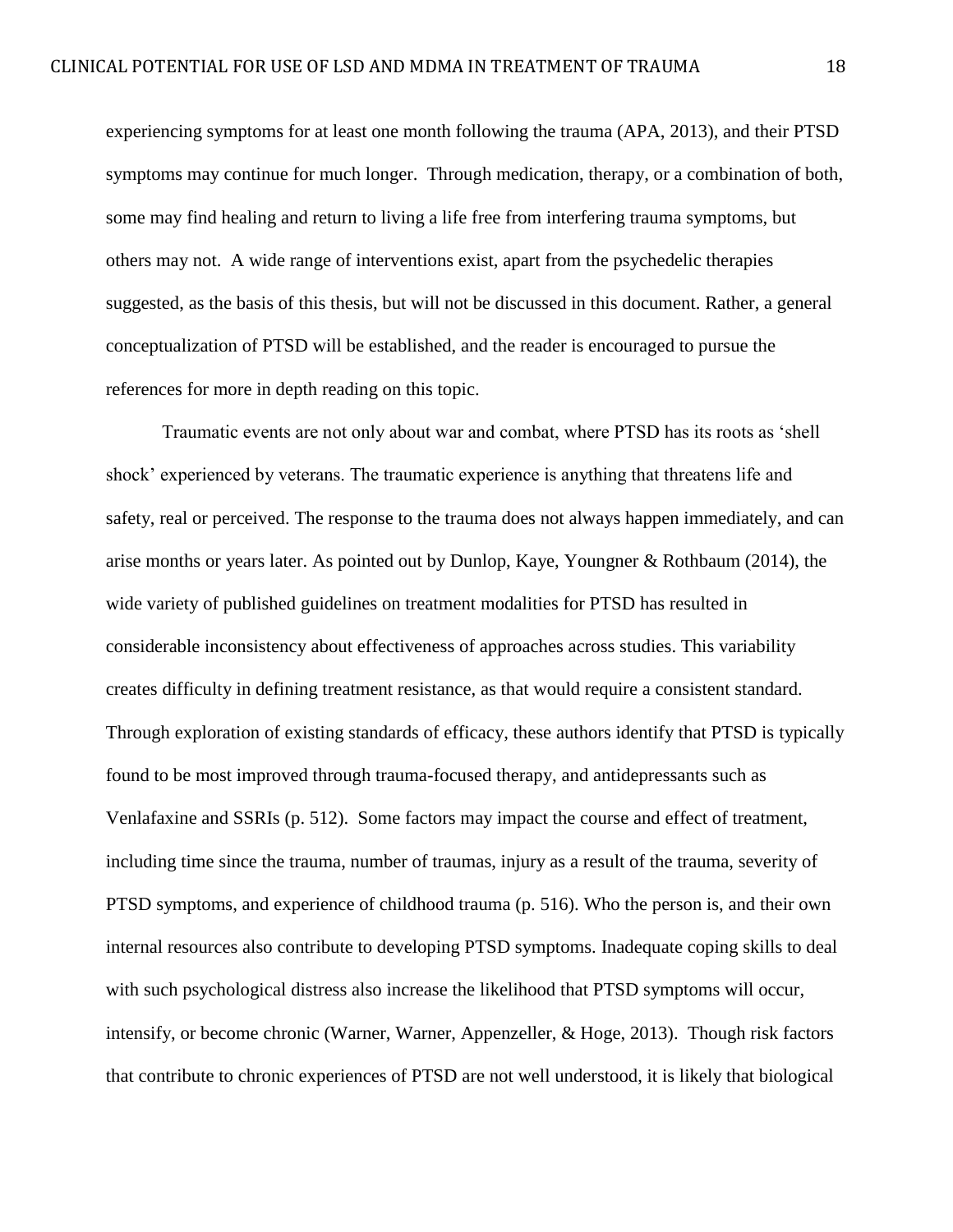and environmental elements effect the progression (p.829), and it is believed that up to one third of individuals with PTSD will develop chronic symptoms (Koenigs, & Grafman, 2009). Despite trauma-focused psychotherapy and pharmacotherapy, these individuals may continue to struggle with symptoms for years before finding relief, if they do at all. For many, PTSD experiences result in comorbidity with other issues such as substance use, other anxiety disorders, and depression. Few individuals have 'just' PTSD, and therefore assessment of possible comorbid disorders must be completed and addressed in any treatment protocol.

For some individuals facing their trauma, they may experience a brain and body response of hypo-arousal, in which their ability to engage in the process is depleted as they dissociate and shut down, unable to take in information or effectively process their experience. This is a common symptom of PTSD, described in the DSM symptoms as avoiding or numbing, and can present as dissociation and disengagement. The dissociation does not only occur after a traumatic event, but often individuals describe having this experience during the event, identifying it as alteration in time, experience of pain, or perceptions. This disassociation has been found to instigate a discontinuity of the conscious memory and of memory regarding the traumatic experience, resulting in fragmented or compartmentalized memories (Lanius, Vermetten, Loewenstein, Brand, Schmahl, Bremner, & Spiegel, 2010). As these authors explain, the dissociation that occurs during the event alters the way in which the memory is encoded in the mind, which can make it difficult for an individual to then access the information when they have returned to a non-aroused state. This may be observed as the individual seeming emotionally detached from their story of trauma, or having a seemingly fragmented memory, as well as an avoidance of cognitive and emotional processing of the trauma. These dissociative experiences have been found to predict the development of chronic PTSD, as they continuously avoid reminders of the trauma (p. 640). As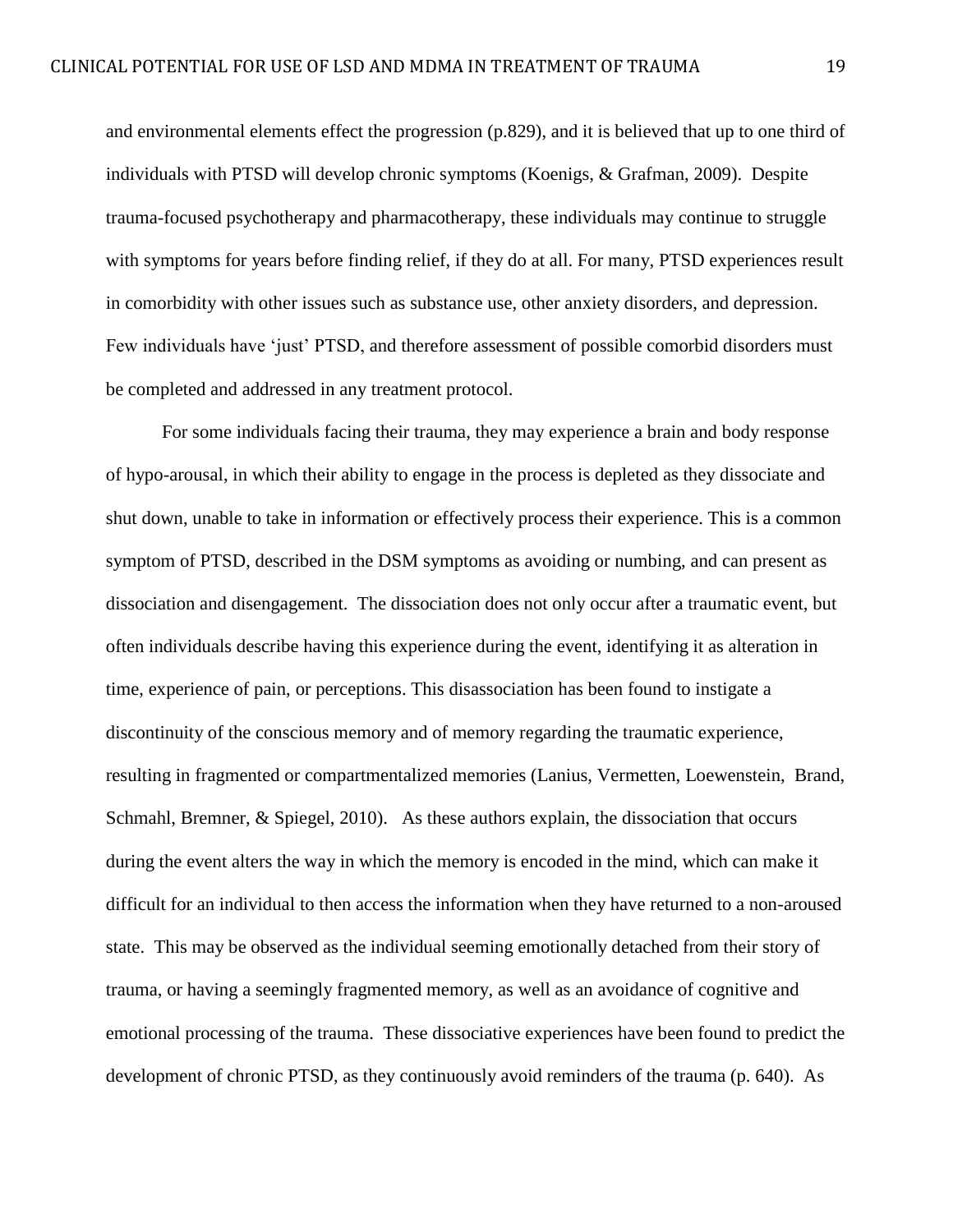opposed to their system becoming excessively agitated, as occurs in situations of hypo-arousal, their system effectively shuts down or 'freezes'. From a neurobiological viewpoint, their prefrontal cortex, or 'higher brain' suppresses the response of the limbic system, including the amygdala, effectively reducing the emotional response, which is observed as the detachment seen in hypo-aroused PTSD individuals (p. 643). Alternatively, individuals who experience a re-living of their trauma, through incidences of flashbacks for example, have an aggressively stimulated system resulting in escalating heart rate and activation of the limbic system (p. 641). For these individuals, their prefrontal cortex fails to inhibit their limbic system, resulting in and increased fear response. As Lanius et al. (2010) explain, one group is essentially under- modulated in their emotional regulation while the other is over-modulated, as demonstrated by brain scans and imaging in clinical explorations. With either response, the emotional responses are dysregulated and unmanaged, resulting in poor integration. An individual with PTSD may experience either response, or both responses, even simultaneously. Each response affects the integration of the memory and experience of the trauma, as a result of the individual's necessary brain functioning of rational, cognitive functioning go offline and leaves only the primitive limbic system to dictate response (Van der Kolk, & Najavits, 2013). Within the therapeutic context, this suggests that it is unlikely for a client to be able to integrate therapeutic interventions during times they are activated (either in a hyper- or hypo- response), or re-living, their trauma experience. They will not be engaged with the therapist, or the process, and will continue experiencing unresolved PTSD symptoms. Conceptualized in a more emotion-focused manner, the individual can only effectively do therapeutic work within the space that exists between hyper- and hypo arousal, termed the window of tolerance (Mithoefer, Wagner, Mithoefer, Jerome, & Doblin, 2011). Individuals with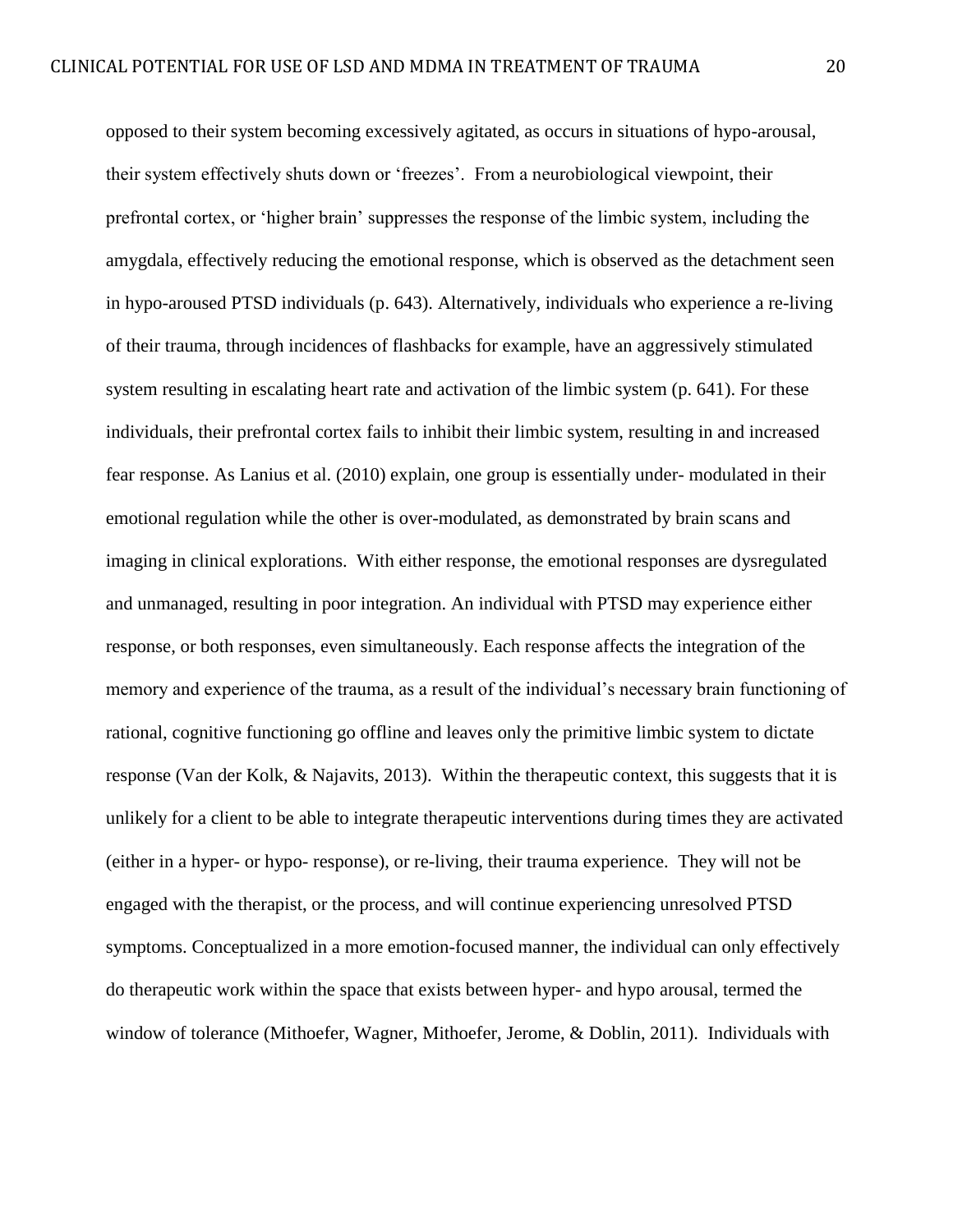PTSD have a very narrow window of tolerance, and become easily overwhelmed or shut down, limiting the way in which therapeutic approaches function or can be effective.

In exploring PTSD, chronic or otherwise, it is important to consider the role attachment plays in the individual's experience in order to better understand treatment and the therapeutic relationship. For many, PTSD exists as a result of an experience of betrayal, abandonment, or other related crises of attachment, which has implications for development across the lifespan (Van der Kolk,& Najavits, 2013). This, then, impacts the therapeutic relationship and the ability for the individual to connect with another person. Trust and openness are sacrificed as the individual responds in a way in which keeps them protected, which may alter their trajectory in therapy as a result. Therapeutic alliance is a key element in establishing motivation and has been found to be associated with improved treatment outcomes (McLaughlin, Keller, Feeny, Youngstrom, & Zoellner, 2014), and is therefore important to consider the potential impediments and how this may help guide treatments. These authors suggest that the experience of negative feelings or depressive symptoms, and the need to keep the self protected hinders the development of therapeutic alliance, as the power of mutual positive emotional expression is important to developing interpersonal alliances. Furthermore, it was found that the therapeutic alliance is even more influential and necessary in working with individuals with PTSD, and is hypothesized that the development of a trusting relationship provides a healing and corrective interpersonal experience that supports the resolution of PTSD experiences (p. 114). Being able to establish a strong therapeutic connection with the client could be transformative to their experience. The role of the therapeutic relationship in facilitating the therapeutic use and efficacy of psychedelics in establishing continues.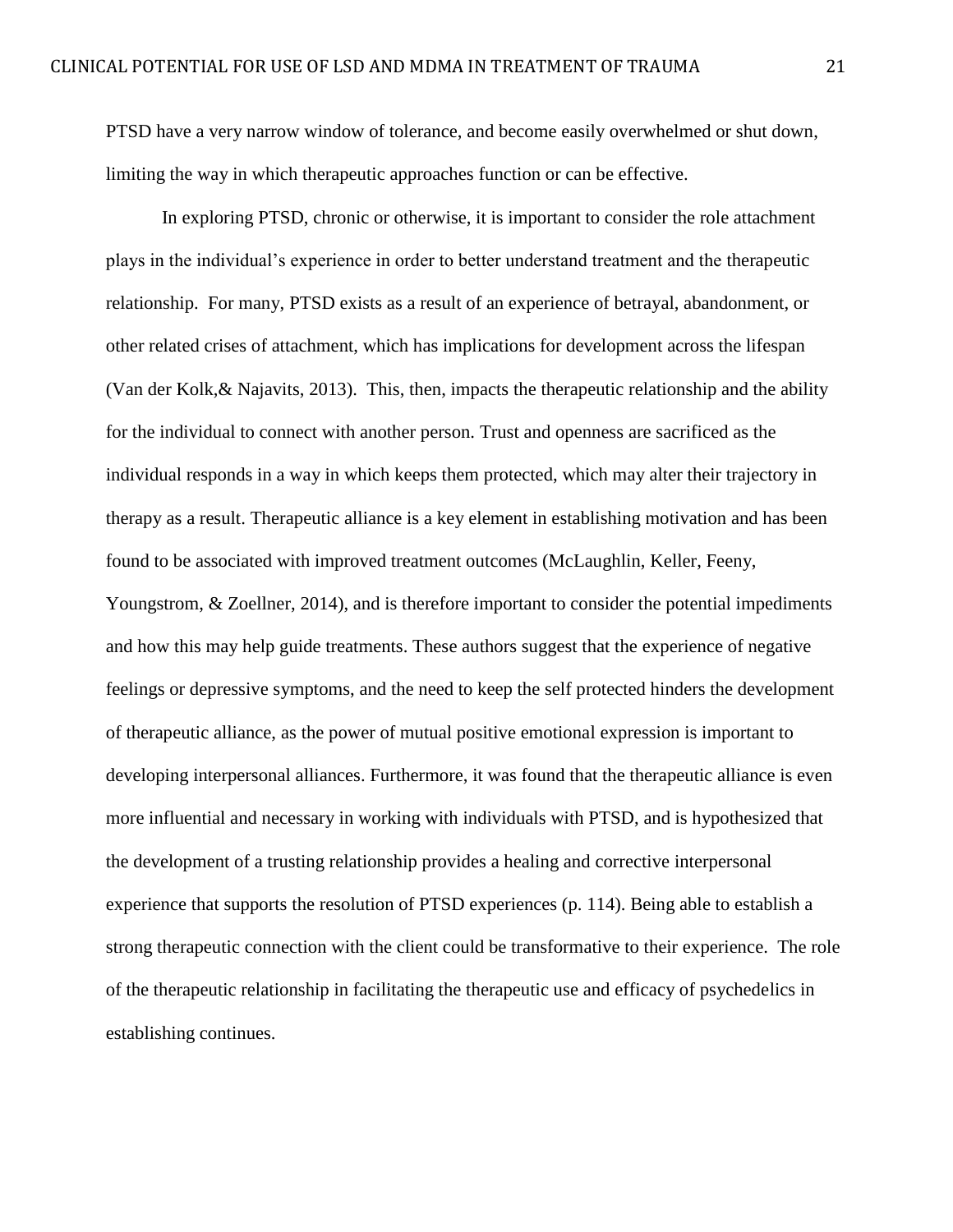PTSD, including chronic experiences of PTSD, is a devastating experience of fear and anxiety. A variety of approaches have been found to be useful in addressing these symptoms, but it is important to recognize that not every individual will be responsive to these approaches and understanding more alternative methods is both important and pragmatic. A more in-depth exploration of how LSD and MDMA have been incorporated in therapeutic settings follows.

#### **The history: LSD**

## **Key words: LSD, Lysergic Acid Diethylamide-25, psychedelic, psychedelic therapy, therapy, psychotherapy, entheogen, hallucinogen, Sidney Cohen, Albert Hofman**

Discovered in 1943 by Albert Hofman in Switzerland, Lysergic Acid Diethylamide-25 (LSD) was immediately of interest to psychotherapists and psychiatrists (Bliss, 1988). Instigated by scientific explorations and applications of the fungus ergot, and the isolated alkaloid ergotamine, which was utilized in the medical field as a hemostatic remedy and for migraines, Hofman endeavoured to find a way to develop it synthetically. Once he succeeded, in 1938, he put it aside and did not return to it until 1943 when he, unexplainably, decided to revisit its synthesis. It was during this revisiting that Hofman himself became accidently exposed to it and experienced curious effects of restlessness, dizziness, and intensely vivid dreams that night (p. 523). Bliss (1988) goes on to describe that Hofman determined LSD to be an exceptionally potent psychoactive substance in which everything is experienced as real, with virtually no hangover-like effects or impairment of the development of memory during the experience (p. 525). Hofman considered this substance to be of interest for a variety of uses, including therapy, but did not consider it a risk for leisure use given the discomfort he had experienced while under the influence. In fact, he acknowledged the risks of LSD, indicating that any inappropriate use outside of controlled manners could be problematic (p. 520).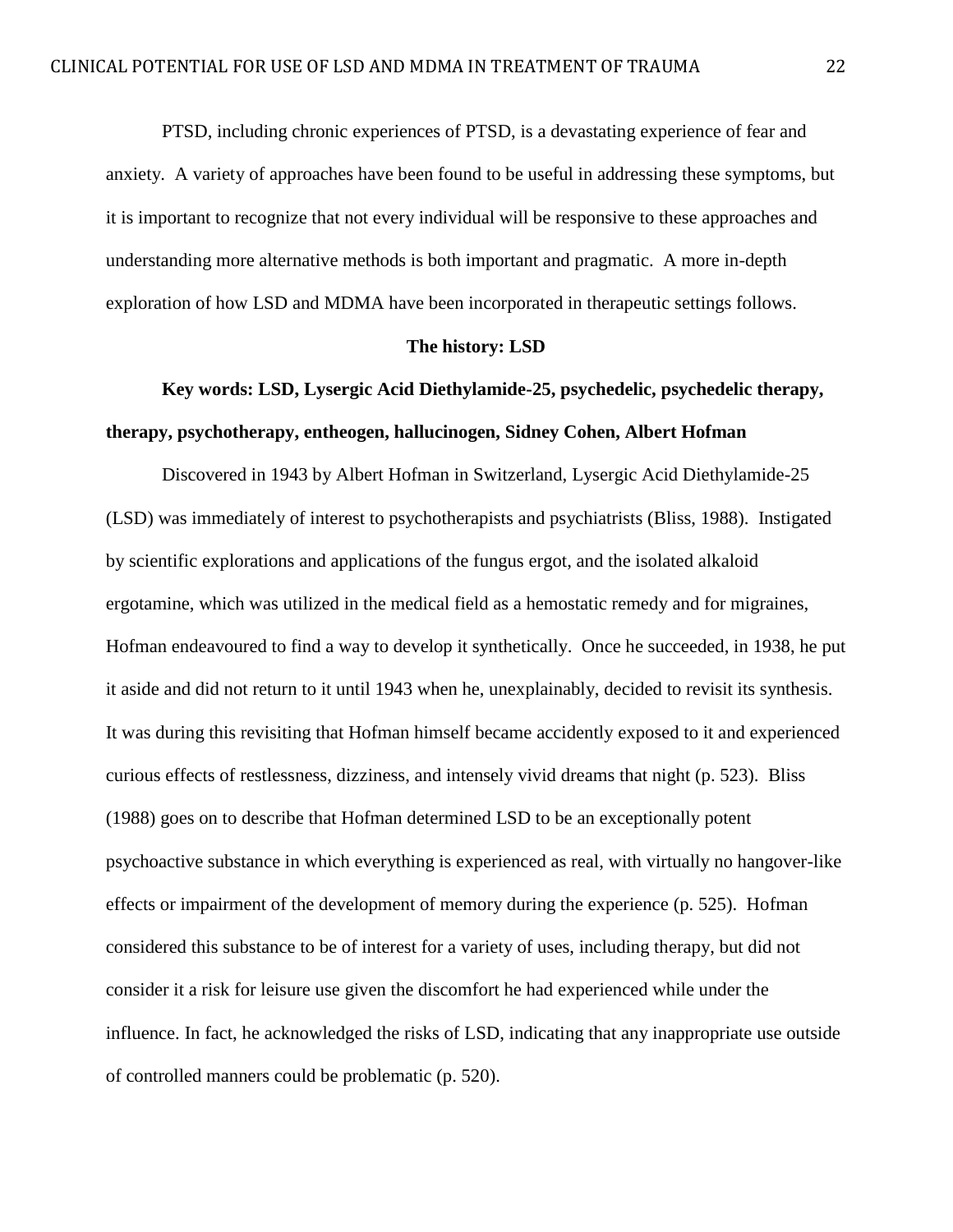Bliss (1988) notes that it is important to consider the psychology climate at this time, as progress was being made in better understanding the brain and the chemical elements involved, resulting in conflicting debates about the cause of mental illness. Initially, LSD was considered as a substance to be used to induce psychosis to allow clinicians to better understand the experience of individuals diagnosed with schizophrenia, and potentially lead to a cure (p. 527). This led to a variety of laboratory studies in animals, specifically to determine toxicity. Hofman noted that no LSD poisoning had been found to occur, and that any deaths as a result of LSD ingestion was undoubtedly caused by the mental disorientation that occurs with inebriation, as the psychic effects were largely unpredictable (p. 528). It was found to induce hallucinations, disturbances of affect, depersonalization, and a reliving of repressed memories, frequently in a euphoric and mentally relaxed manner (p. 529) but at times producing significant distress. It was this tendency to permit the reliving of repressed memories while also maintaining mental relaxation that peaked the interest of the psychotherapy community. From this, two approaches of therapy emerged utilizing LSD, psycholytic therapy and psychedelic therapy. Psycholytic therapy, as described by Bliss (1988) involves therapy clients receiving a low to moderate dose of LSD in sequential sessions, using the substance as only an aide to the process, with the client then working to integrate their LSD experiences and insights gained. This process, in many ways, heavily relied on the therapist to guide and support the integration, though it was observed that clients seemed to require the therapist much less than therapy without LSD. Alternatively, psychedelic therapy involved clients receiving high doses of LSD with the therapist there to guide them while they were under the influence, until the client experienced an experience similar to a spiritual rebirth. Very little talking or processing occurs, and the therapy is short lived as it is considered unnecessary beyond the session in which the LSD is administered (p. 546). It was Ronald Sandison who initially termed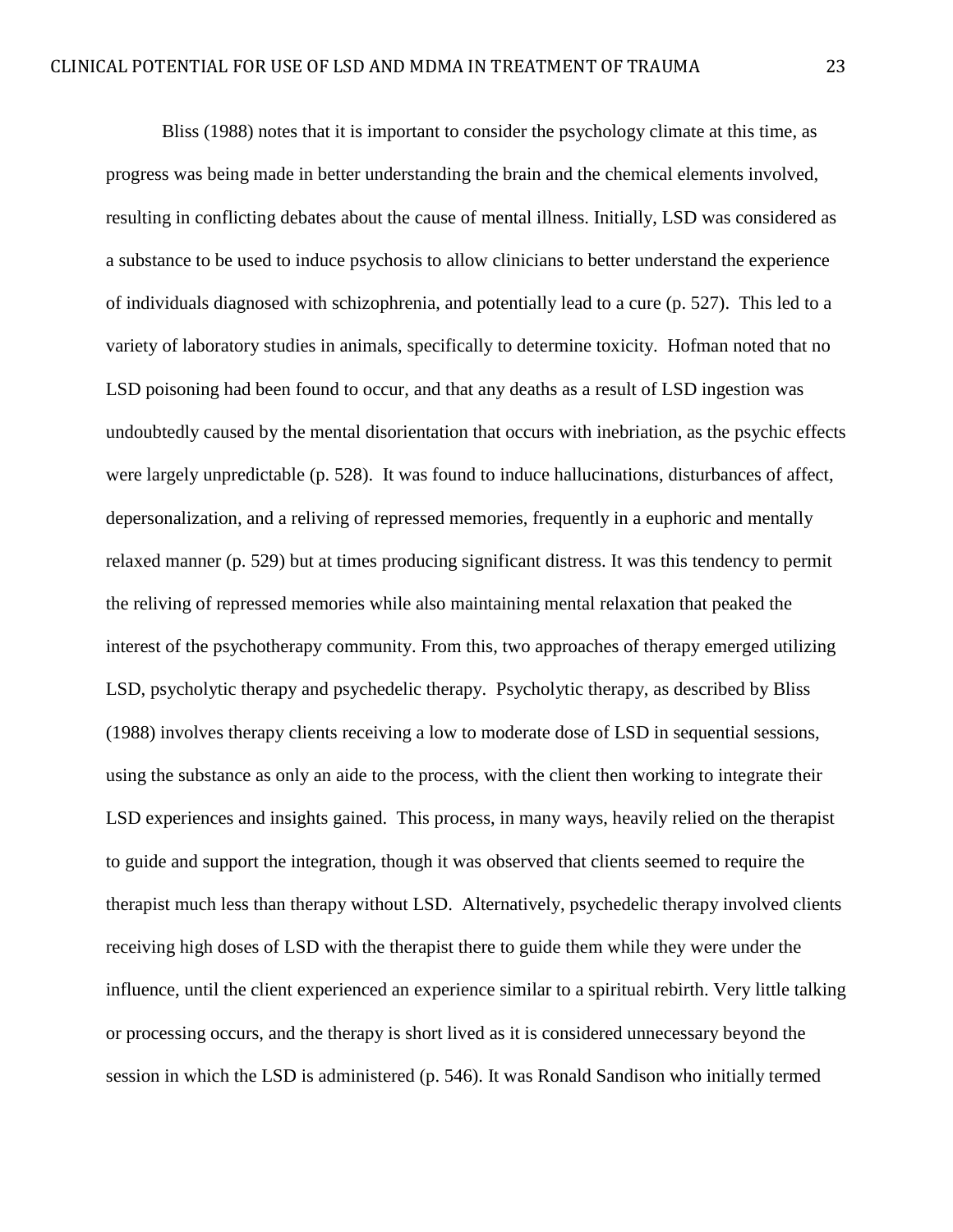these therapies, through his exploration of LSD's application to treat neurosis and his identification that therapists seem to take one of the two approaches, either providing a gentle social readjustment and supportive therapy or more aggressive models of psychedelic therapy approaches (Sandison, 1954). Pahnke et.al (1970) refer to the psychedelic approach as psychedelic-chemotherapy, and also added a third approach termed psychedelic-peak therapy in which much of the work is done during the peak, or transcendental, portion of the LSD session, but significant work is done pre-session and post session to facilitate integration of the insights gained within the drug session. It is important to note that no therapy advocates for the use of LSD involved simply providing a client with the substance and having them use it on their own, without supervision. In all approaches, the therapist, and often a nurse, is present for the entire LSD session, which could last up to 12 hours depending on the dosage administered (p. 1857).

Sandison and colleagues conducted a variety of studies on the use of LSD for mental illness in the 1950s. He noted that individuals who received LSD as part of their treatment underwent highly personalized experiences that closely reflected the individual's psychic struggles (Sandison, 1954). He identified three distinct of LSD highs: generalized and non specific including a lightness in the body, changes in the environment resulting a sense of fluidity or plasticity, and non-personal hallucinations; recollection and reliving of past memories of childhood; and archaic hallucinatory images that are an exact representation of what the individual may experience in their dreams, as connection to the deep unconsciousness, which is experienced with intense vividness and realness (p. 508). Sandison indicated that the ability to relive past memories was of importance in the application for the therapeutic community, as the conditions that permit the individual to experience their neuroses exist in the conscious relationship with the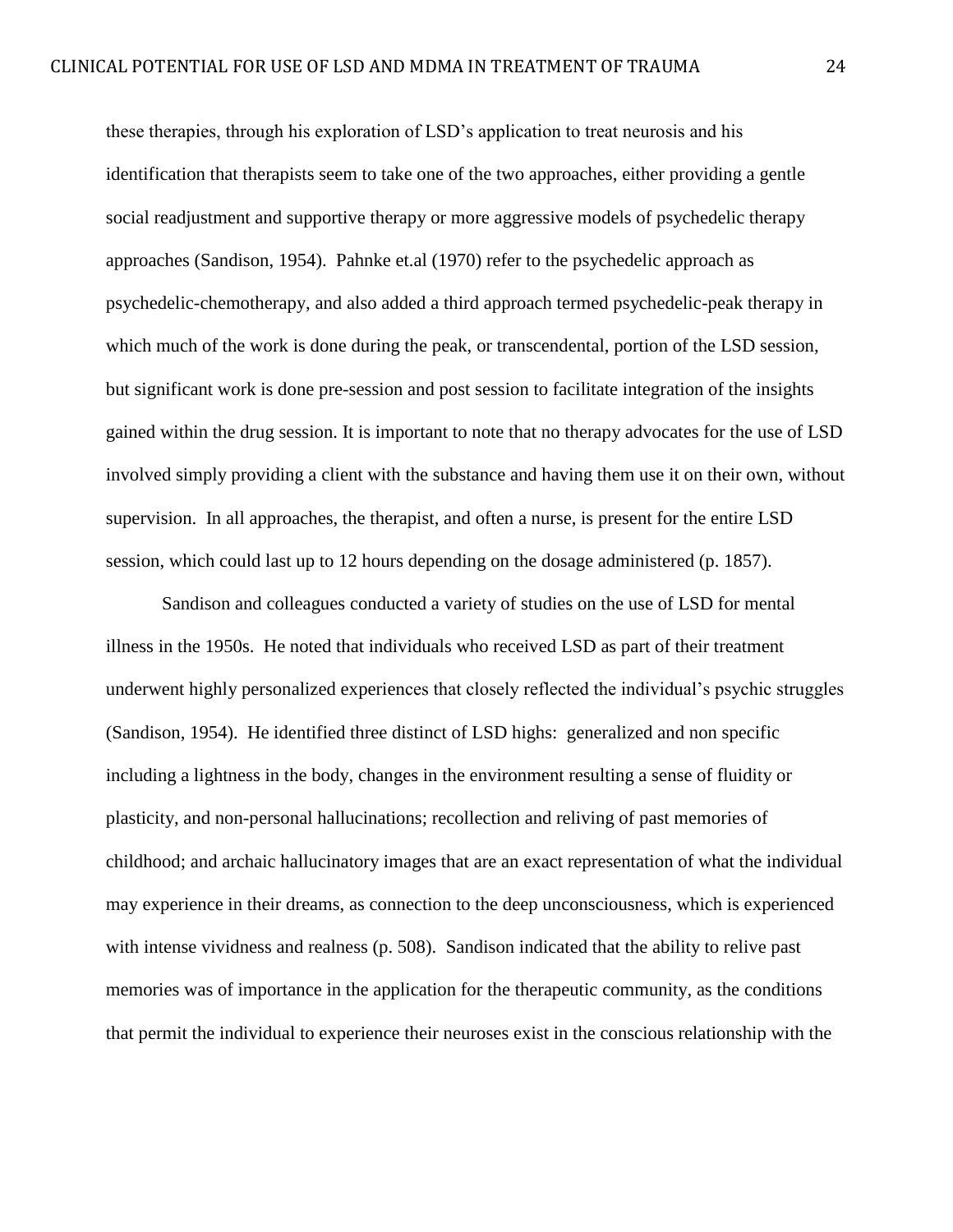more universal elements of psychic life. It was from this suggestion that Sandison, and others, developed a context of the implications of LSD psychotherapy.

#### **Implications for Therapy**

Hofman's accidental discovery of the effects of LSD and the resulting studies and explorations opened up an avenue of therapy that delved deeper than traditional talk therapy, and was less intrusive than approaches such as electric shock therapy or lobotomies. Though the initial consideration to utilize it as a way to better understand psychosis and gain insight into what occurs within the mind of someone with schizophrenia, therapists eventually moved away from it, as the differences between the experiences (such as LSD-induced hallucinations are not typically experienced as being real) became more evident (Bliss, 1988). It opened up a spiritual path with few side effects and virtually no addictive qualities, and provided therapists with a tool to allow their clients a fast tracked way to connect with deep and meaningful explorations. The experiences, though, were not consistent, and clearly the current emotional stance of the individual must be taken into consideration before considering the use of LSD therapeutically. It is important to determine the strength of their ego, or their "ability to retain integrity of personality under all changing internal and external conditions that an individual meets in life" (Vanggaard, 1965). This ego is in charge of perception, memory, thought processes, and repression or development of defense mechanisms (p. 434), and therefore plays a role in the response to LSD treatment. If an individual has a weak ego, they are susceptible to adverse responses or increases in neuroses while under the influence of LSD, whereas someone with too controlling of an ego may be resistant to the influences of LSD and be focused on maintaining control. Gaining an understanding of an individual's ego mechanism is an important consideration in the assessment of suitability for LSD treatment.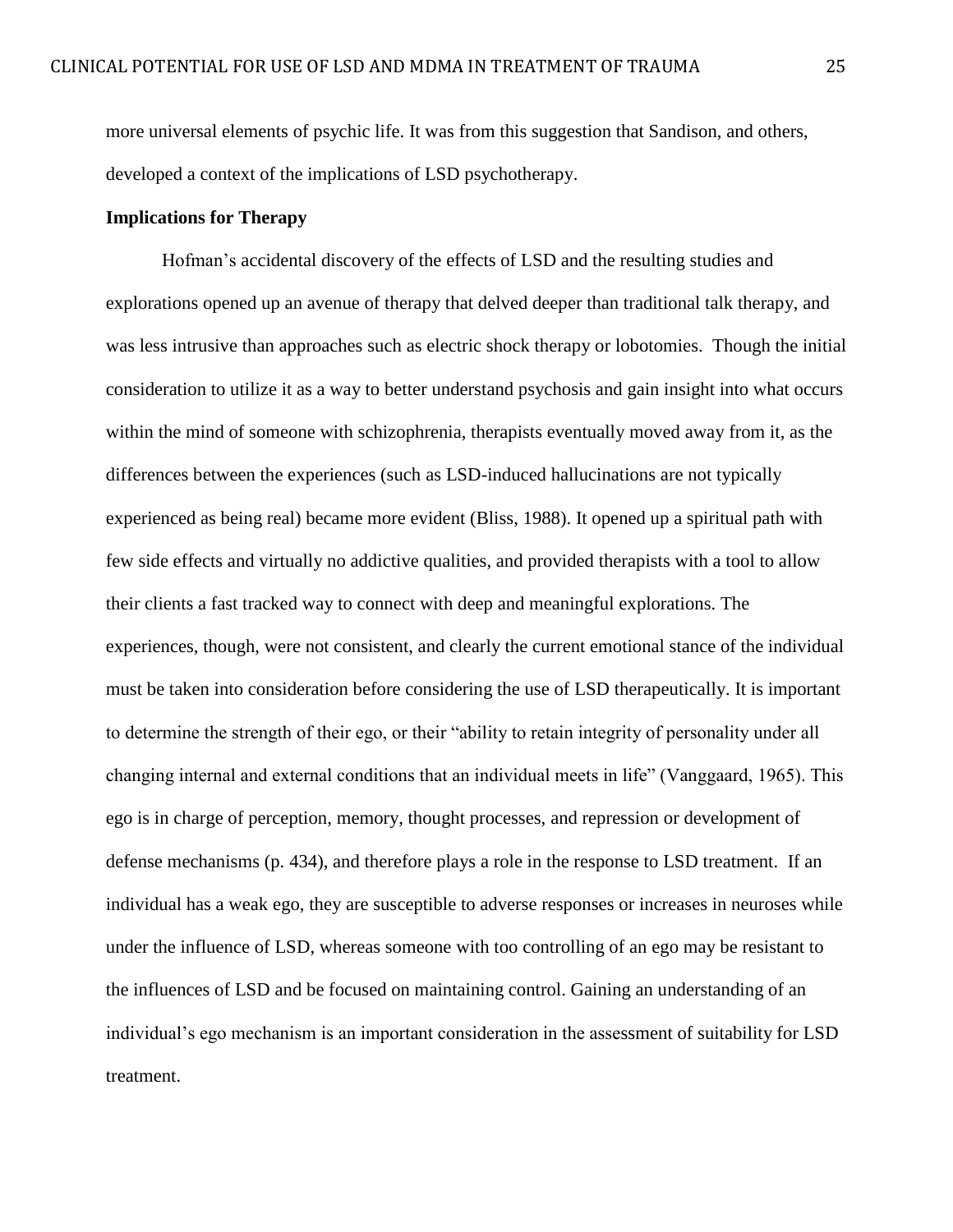The concept of set and setting play an important role in the use of substances, and LSD is no exception. Set is defined as expectations of the experience that the individual has, prior to using the substance, and includes concerns about safety of the drug, the individual's mood, attitude and general personality (McCabe, 1977). This underlines the importance of considering the client's current state of emotions, as it can change their experience. McCabe (1977) also explained that he found individuals who tend to be paranoid or obsessive personalities are at more risk of having adverse responses during psychedelic experiences. The second component of the experience to consider is setting, which includes the environment in which the substance is taken (including the social elements such as who is in the environment) (p. 108). The contributions of both set and setting allow for the possibility of mystical and insightful experiences while under the influence of LSD (Elcock, 2013). It also highlights the differences between utilizing LSD in a therapeutic setting versus a social or recreational setting. Clearly, if both set and setting are considered, a therapeutic setting is created with a very specific intention and consideration regarding preparation, environment, and expectations. This differs significantly to how an individual may use LSD in a recreational manner, in expectations, intentions, and the individuals involved.

Pahnke, et al. (1970) describe the mystical-like experience one may have while under the influence of LSD as having a sense of oneness, loss of space and time, deeply felt positive mood, sense of wonder, meaningfulness of psychological insight, and often have difficulty expressing the experience verbally. With such an experience, in combination to the reconnection with repressed memories, it can be imagined how impactful this kind of experience could be in a therapeutic setting. Ego defenses in the individual, which serve to protect the unconscious and resist connecting with memory and emotions, can be reduced when using LSD, providing an increased ability to access memories, therefore creating a rich forum of accelerated psychological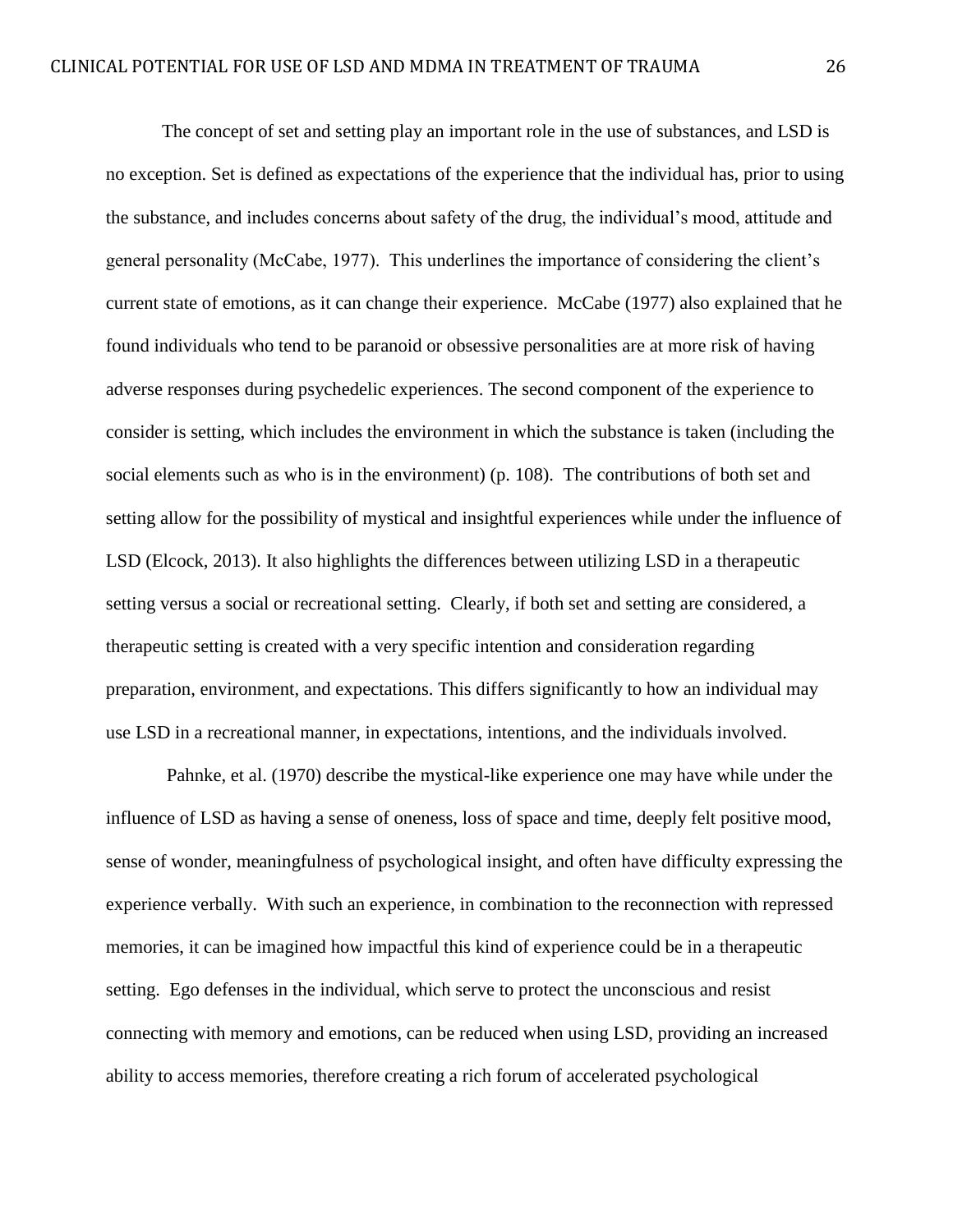processing. The sense of euphoria and safety that one can potentially experience while under the influence of LSD assists the client in uncovering their repressed memories with a sense of calmness, and without the threat of danger that may block the individual from accessing these aspects when sober. Grof, one of the most well known LSD therapists, considered LSD to be a tool to achieve regression and break down resistance, to facilitate the client revisiting traumatic times in their life and identify and process problematic patterns (Jacobs, 2008). Though individuals can have anti-therapeutic responses such as fear and terror, the realm that is most therapeutically relevant and rich is the emotional element in which the client will experience intense emotions, at times feeling overwhelmed (p. 1858). It is important that the practitioner facilitating the session be skilled at managing these experiences, to ensure the session remains stabilized and the client is offered the greatest opportunity to explore their insights. Pahnke et al. also describe the influence of "afterglow", which carries forward positive feelings and energy post-session and can continue to effect mood and behaviour. It is during this time that post session work can be of great value, particularly in regards to relationship challenges in the individual's life (p. 1858). Again, it is evident that the integration of the experience into the individual's life is a key factor of the process.

Pos (1966) argued that there are a variety of factors to take into consideration that may affect the experience within the LSD session, and therefore what can be considered therapeutically significant. For example, variables within the session such as dosage level and how it is administered, as well as variables specific to the response of the individual including their genetic and physiological factors and any previous experience with LSD may influence the experience (p. 332). He does seem to agree on the influence of set and setting, stating that who is present in the process, as well as the attitudes and relationships with self and the therapist are potentially relevant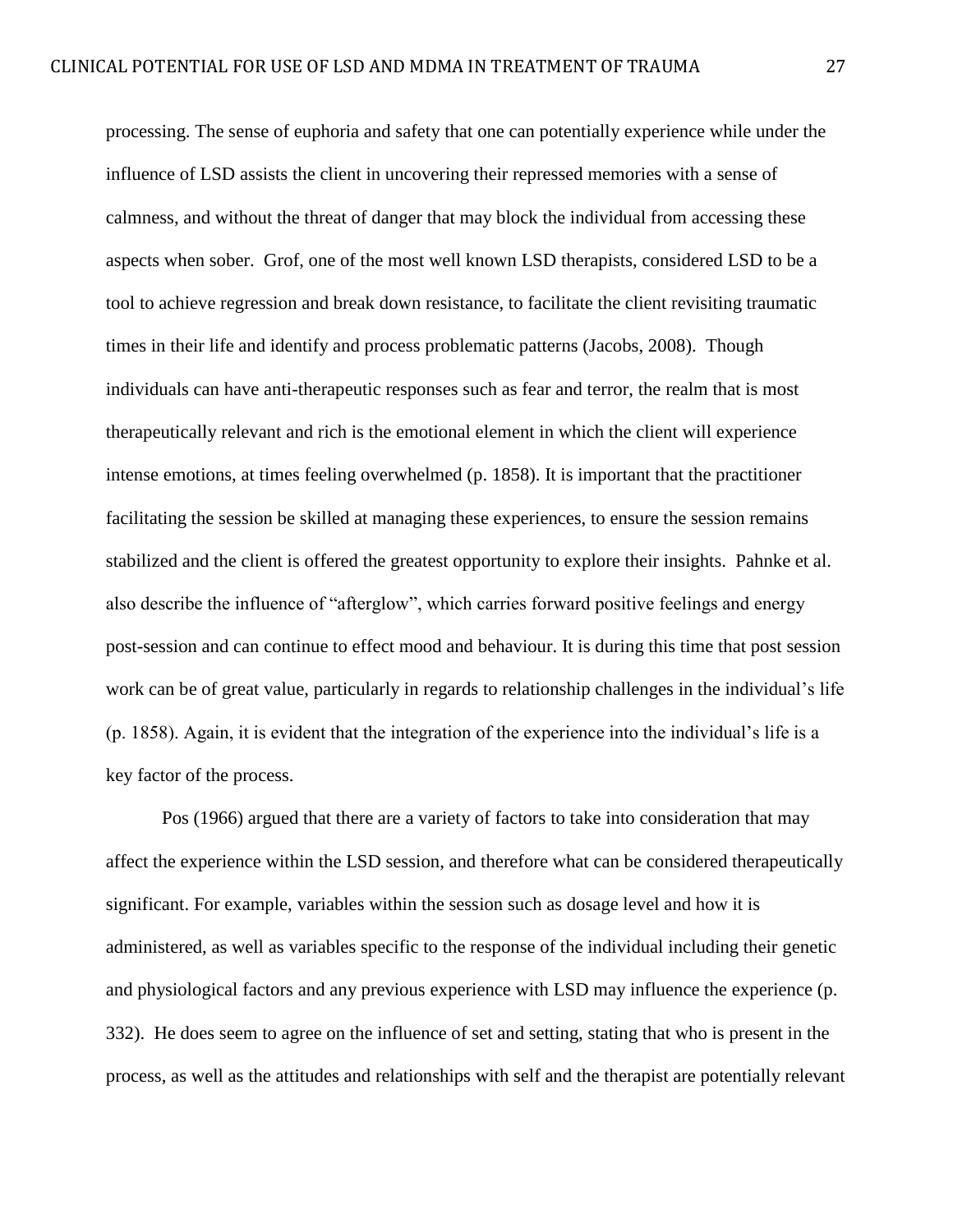to response as well (p. 333). The personality of the client also effects how, or if, they will use their psychedelic experience, and Pos suggests that all of these factors bring into question the "LSD-25 state" and that generally speaking, there is little uniformity across sessions with clients using LSD (p. 337). Some clients, he points out, seem to resist the effects of LSD-25, and maintain ego defenses and repression of unconscious material, as they seem to obsessively focus on control. Other individual may have a psychedelic experience followed by a period of relief from their previous symptoms, but relapse months later. A number of clients were found to have intense psychedelic experiences but return to their usual ego defenses very soon after the session. Generally, Pos found that it was virtually impossible to predict the outcome of the session, even with extensive pre- session experience with the client (p. 340). Studies conducted by Shagass, Charles, and Bittle (1967) suggested that individuals who exhibited the greatest response of insight within the LSD session showed the greatest improvement in their symptoms. However, these individuals also reported rates of relapse in the months following, and additional LSD sessions were provided or at least strongly considered (p. 476). Early studies, particularly those described by Sandison (1954), frequently used multiple LSD sessions, and relied on the interpretation of the strong archetypal and metaphorical representations that emerge during each session. He also noted that established rapport prior to LSD sessions was beneficial but that if there was little relationship between therapist and client, the LSD treatment itself seemed to establish it on its own (p. 514). A certain trust in the LSD, as well as the therapist and in the clients themselves is important, and may be increased by the use of LSD under the guidance and support of the therapist and other personnel (p. 514).

The dependence on interpretation of the material that arises from an LSD session can be a challenge of LSD therapy. Jacobs (2008) describes a framework proposed by Margolis that relates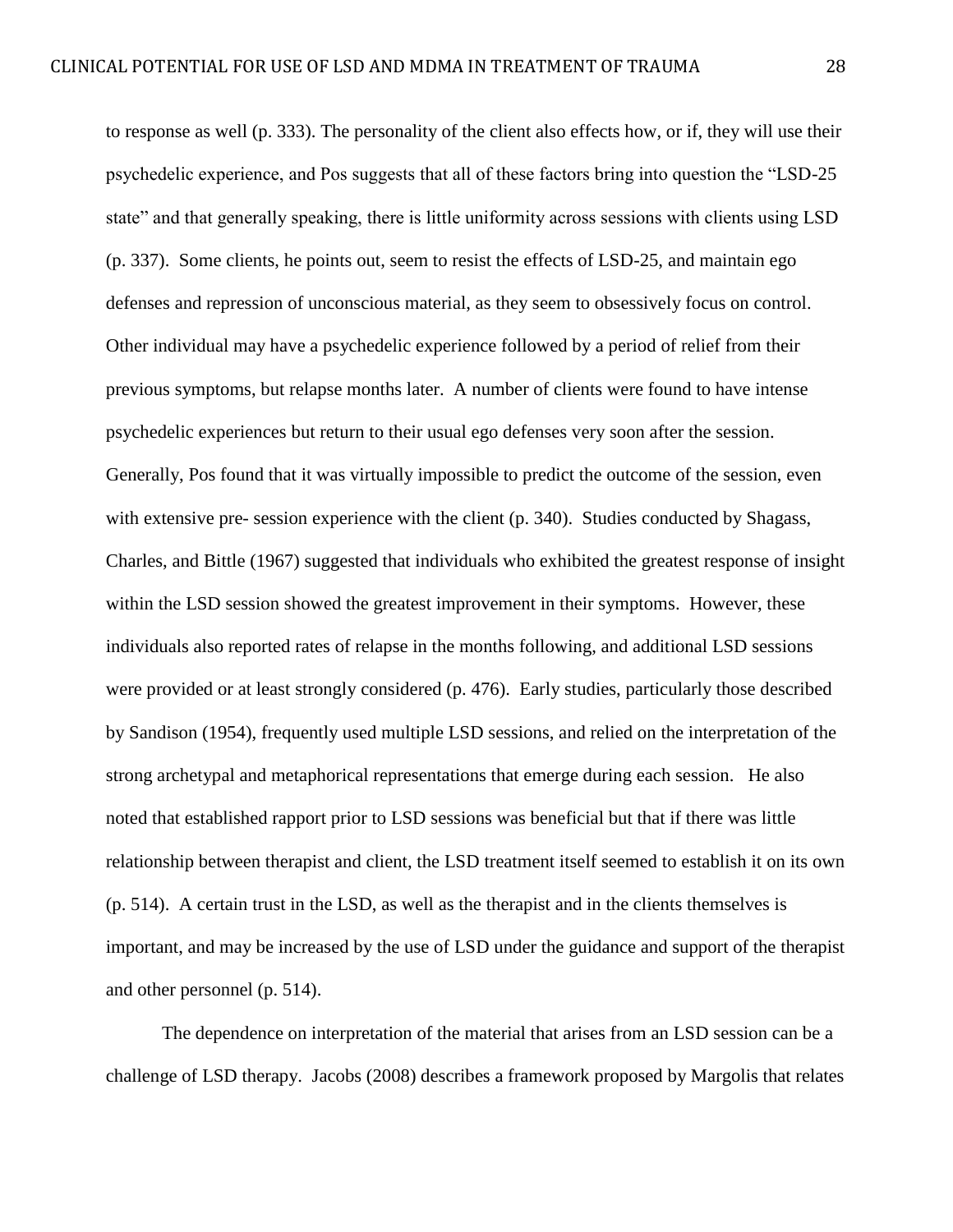pattern recognition and integration to the therapeutic benefits of LSD therapy. It is suggested that when information coming into the brain is not congruent with established patterns or expectations, it becomes interpreted by higher levels of the mind and can undergo transformation (p. 437). LSD, he explains, alters the bottom-up processes of the brain, and allows for more information and therefore greater integration and assimilation of the information. The higher-level interpretations and concepts are what make LSD a potential adjunct to therapy, as it allows for the individual to achieve a new understanding of the information they are accessing (p. 437). This could include the access to repressed memories or difficult memories to achieve a different understanding of them and allow for alleviation of the symptoms.

A positive and contained LSD experience can be described as a state in which the individual enhanced ability to decrease the ego defenses opens up a valuable therapeutic opportunity, and can be approached from different angles depending on the experience. As described above, LSD could be administered in different levels and frequencies, producing different responses and therapeutic experiences. Some of these experiences could be terrifying or adverse, even with the support and guidance of therapist. However, from its beginnings as an accidental discovery to a tool for psychotherapy, LSD was widely utilized by the medical and therapeutic community (Mithoefer, 2011). Though results in LSD varied, it was still accepted as a valuable aide with fewer side effects than the tranquilizers or antidepressants that existed as alternatives. It was not expected to become a recreational drug, which is ultimately did, leading to a political response that will explored more thoroughly at a later point. LSD was not the only psychedelic used by therapists, and quite some time after its discovery, therapists began to turn to MDMA for similar reasons.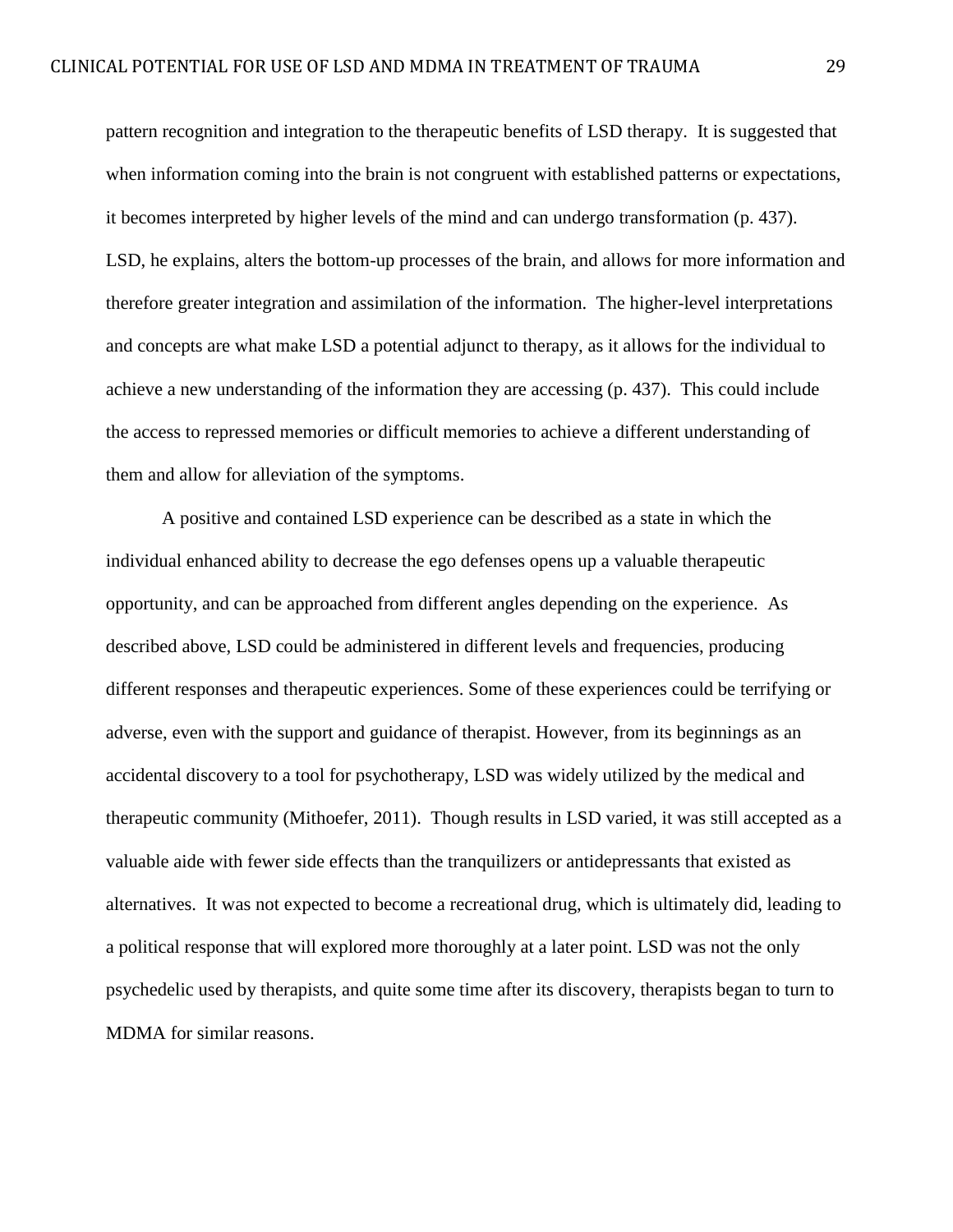#### **The history: MDMA**

## **Key words: MDMA, 3,4-methylenedioxy-methamphetamine, trauma, therapy, psychotherapy, MAPS, Doblin, Shulgin**

Though the history of MDMA is significantly less dense or extensive as LSD, the substance itself did have very early beginnings, though it's human and therapeutic use would come much later. It was first synthesized in 1912 by the pharmaceutical company Merck, in their search for adrenaline-like substances, but was not used with humans until much later (Benzenhofer & Passie, 2010). It was not until several decades after its first synthesis that Alexander Shulgin continued exploration of this substance, during his synthesizing of a variety of psychoactive substances that he developed in his private lab and tested on himself. It is suspected that he may have synthesized MDMA in 1965, but it may not have been as a target of research as he did not conduct his usual self-trials. It was not until 1978 that Shulgin began publishing his explorations of MDMA in humans, in partnership with David Nichols (Benzenhofer, & Passie, 2010). In this initial paper, Shulgin makes reference to the street use of MDMA, indicating that it seemed to have some presence in the illicit drug scene in 1970, and briefly identifies the psychotomimetic properties including its ability to evoke an easily controlled emotional and sensual state of consciousness. Subsequent papers made reference to the introduction of MDMA as an adjunct to psychotherapy in 1976, beginning on the West Coast with therapists on the East Coast following suit soon after (p. 1357). Unlike LSD, as previously discussed, MDMA was not discovered and then considered for use in clinical settings, and it was not considered a medical substance or an illicit substance for several years. Few documents outline its therapeutic use prior to it becoming a Schedule I substance in 1985, effectively making it illegal for production and consumption (Mithoefer, 2011). From this point on, MDMA became a drug of choice for the increasingly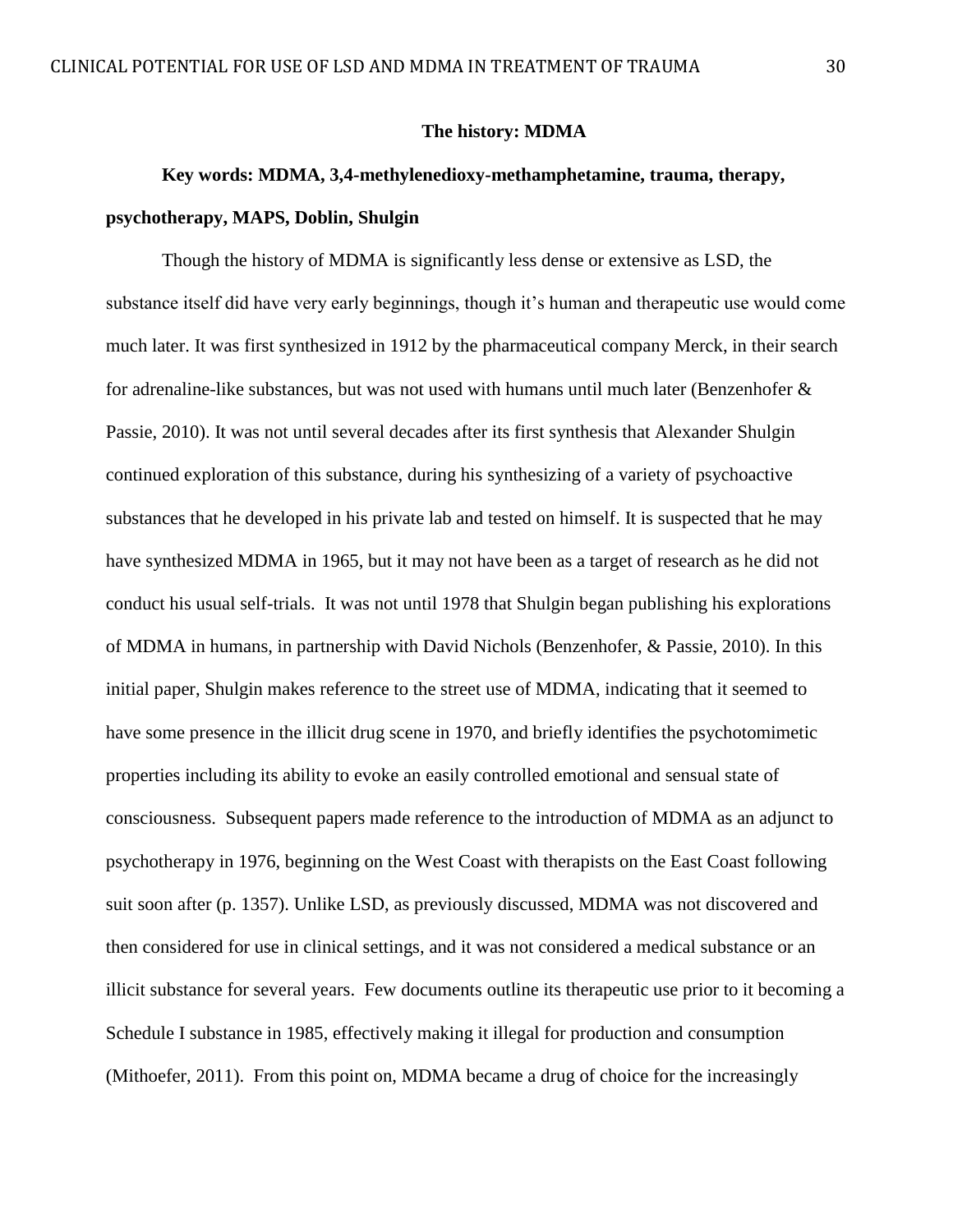popular rave culture, gaining the street name "Ecstasy", perhaps for its propensity towards euphoric, emotional and connected experiences individuals had when under the influence. Some therapists who had used it within their therapy approaches prior to its scheduling, made efforts to continue utilizing it, running the risk of losing everything due to the illegal nature of MDMA. The implications of it within the psychotherapy field were meaningful and, for some, worth the risk.

#### **Implications to therapy**

After Shulgin and Nichols published documentation of MDMA's therapeutic effects of MDMA in 1978, and quietly began suggesting it to a small number of therapists, it became a helpful adjunct to therapy not unlike LSD before it. Unlike LSD, however, MDMA did not seem to come with the same risk of adverse reactions or negative experiences within the session, as noted by Shulgin in his original description of it being 'easily controlled' (Mithoefer, 2011). It did not create the same depersonalization aspects or perceptual changes that typically accompany LSD inebriation. Cohen (1985) noted that despite several therapists using MDMA in a therapeutic setting, up until that point virtually no scholarly papers had been written on it, but that much of what he was hearing in the community was eerily reflective of similar perspectives and considerations of LSD years before. Prior to it becoming a Schedule I substance, MDMA was available for physicians to use as long as it was synthesized by them or a pharmacist, which produced a handful of clinical studies, one of which is explored by Greer, & Tolbert (1986), and included 29 participants. This study excluded any individuals who had a variety of physical health issues such as high blood pressure, heart disease, liver disease, or pregnancy, as well as any previously existing complicated mental health challenges (p. 319). Both set and setting were addressed and participants were thoroughly informed of expectations and agreed upon parameters to assure both participant and clinician safety. Doses of MDMA ranging from 75-150mg were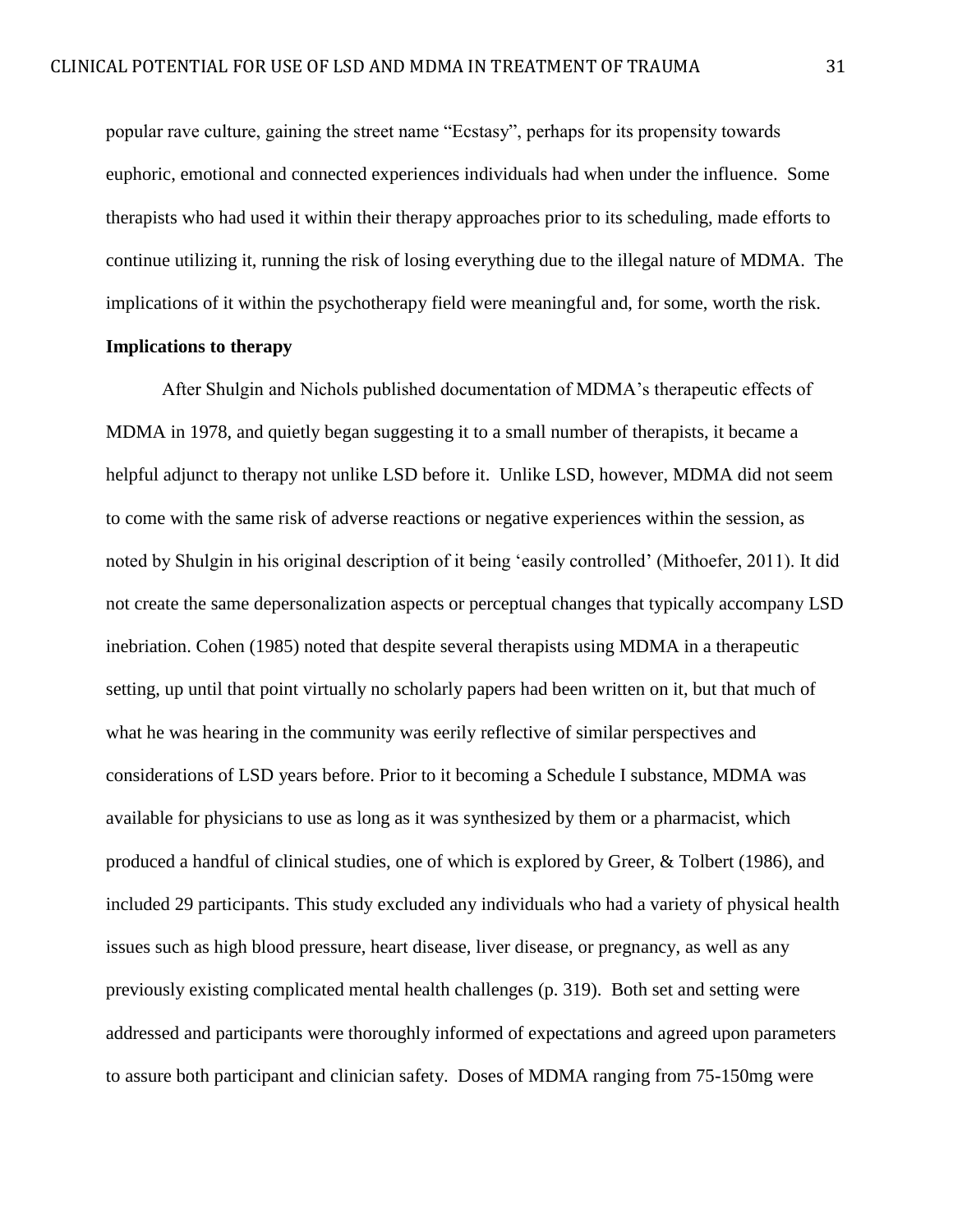administered, with a second dose of approximately 50mg offered after 2 hours when the effects would begin to decrease. Sessions lasted five to eight hours, and follow up occurred soon after (p. 320). It was found that every participant experience some benefit in the session, primarily positive mood, and nine of the individuals with DSM diagnoses reported an improvement in their diagnosis (p. 322). Of course, there were aspects of discomfort, again for every participant, ranging from jaw tension and shakiness to fatigue lasting days after the session and difficulty sleeping (p. 321). It would seem, though, that generally the experience was positive and meaningful, with no serious side effects or adverse reactions. This implied that it could be a beneficial aide to insight-oriented psychotherapy, which seemed to be embraced by the therapeutic community. Over the years, additional experiences indicated that MDMA facilitated an elevation in mood, a decrease in fear, and a strengthening of the therapeutic alliance, in addition to deepening acceptance, forgiveness and understanding (Grinspoon, & Doblin, 2001). All of these elements contribute to necessary conditions for effective therapeutic work, and create a strong image of how MDMA added to therapeutic practice.

The effects of MDMA on the brain have direct implications for being introduced as an adjunct to PTSD treatment. As previously discussed, current supported theory suggests that trauma responses have their basis in the brain structures of the prefrontal cortex and the amygdala. Specifically, increased amygdala response of the fight-or-flight reaction contributes to PTSD experiences. MDMA acts on the brain in a manner that reduces the response of the amygdala, therefore decreasing the avoidance response and improving emotional regulation (Johansen, & Krebs, 2009). As well, MDMA increases oxytocin and serotonin release, allowing for the strengthening of the therapeutic bond and improved ability to tolerate painful memories (p. 390). It is important to remember, that the use of MDMA as an aide in therapy requires that it be a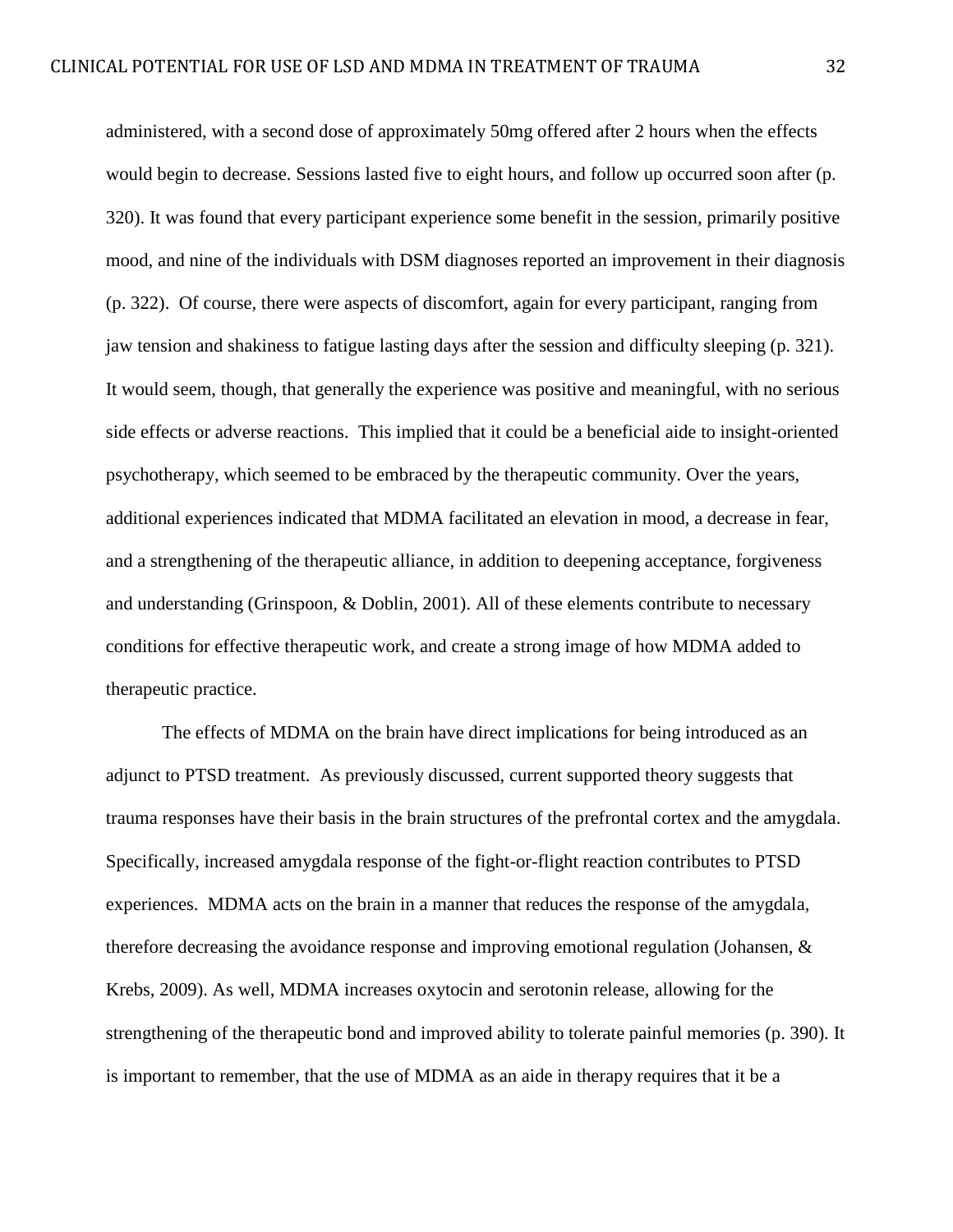controlled, supported setting, with a pure substance. This is much different than the image of the illicit drug scene in which individuals are using contaminated 'Ecstasy' of unknown amounts, in uncontrolled environments. Individuals who received MDMA as a tool in their therapeutic process were screened, prepared, and provided follow up to assist with integration of their experience into their lives. This became more difficult to access with the addition of MDMA to the Schedule I drug list, and in many ways left this therapeutic aide to rest in history with the other psychedelics substances (Parrott, 2007).

#### **Prohibition and the end of research: Implications and impacts**

Generally, discussion of the use of illicit drugs can be considered taboo, or at least, uncomfortable. We are faced with numerous stories of the destruction of hope, dreams, and life at the hands of drugs, to the extent that an entire war has been waged upon them. The 1960s brought an escalation of psychedelic use among the public, the psychotherapy community included, as individuals expressed their dissatisfaction and resistance to current paradigms and limitations (Friedman, 2006). Psychedelics were expanding the limits of therapy, and of individual spirituality and insight, and this may have been perceived as threatening. The US government, threatened by increasing use of the substances, banned their use not only for the public but for those who had been utilizing them in professional contexts as well (p. 43). This move towards prohibition occurred to a lesser extent other places in the world, though some exploration continued in Europe, though primarily with other psychedelics such as Ibogaine and Ketamine (Oram, 2014). It has been suggested by Oram (2014) that the issues establishing efficacy of LSD for psychiatric uses contributed to its addition to the illicit drug list, as it had proved problematic to prove this through clinical trials, as it is understandably difficult to create a double-blind study using a substance with such obvious effects as LSD. So LSD's role in psychiatry waned, and moved underground and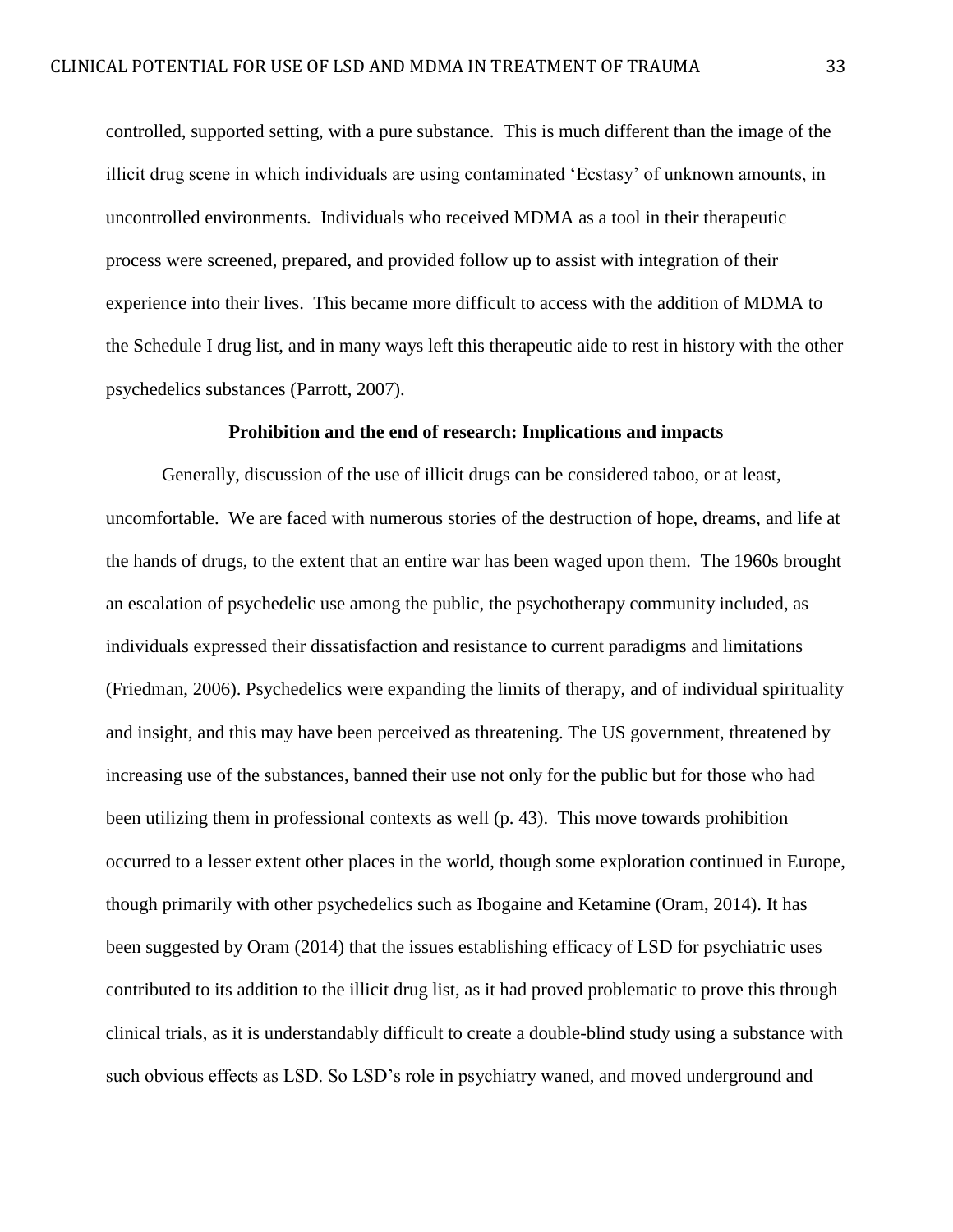ultimately decreased in use all together. Similarly, in 1985, the Drug Enforcement Agency (DEA) was successful in deeming MDMA to be a Schedule I drug, despite evidence and testimony from various physicians who suggested it be considered Schedule III drug, which would still permit its use as a medication (Mithoefer, 2011). This effectively ended the research into MDMA's safety, efficacy, and place in therapeutic work, which is evident in the obvious gap in available research through much of the 1990s and into the early part of the millennium. Documentation that does exist during this time is most often a review of historical literature rather than primary research.

Reviewers of the scheduling of MDMA (Friedman, 2006; Blainey, 2014) have concluded that it likely occurred as a result of fear, misinformation, and misleading or misinterpreted science. Fears of the toxicity of MDMA and the potential for harm or death contributed to the call for criminalizing it, claims that have since been debunked. Friedman (2006) explains that many of the potentially harmful effects that may occur when an individual is under the influence of MDMA occur not as a result of the substance itself, but rather as a result of various other psychological factors. Again, set and setting are important elements to the psychedelic experience and can therefore strongly contribute to the individual having either a pleasurable or negative experience. For example, one of the reported harmful effects of MDMA use include hyperthermia, as a result of overexertion and dehydration, both which are likely to occur at a rave where MDMA is recreationally used (p. 44). This article also outlines the possibility of intense spiritual experiences which one may have difficulty integrating. Again, these are issues that occur in recreational settings and are outside the intended therapeutic setting in which these behaviours and challenges could be mitigated. Criminalizing psychedelics as a fear-based response to their social use and consequences eliminated them as a source of spiritual and therapeutic means. With the prohibition of LSD, and later MDMA, therapists lost touch with substances that seemed to increase the rate of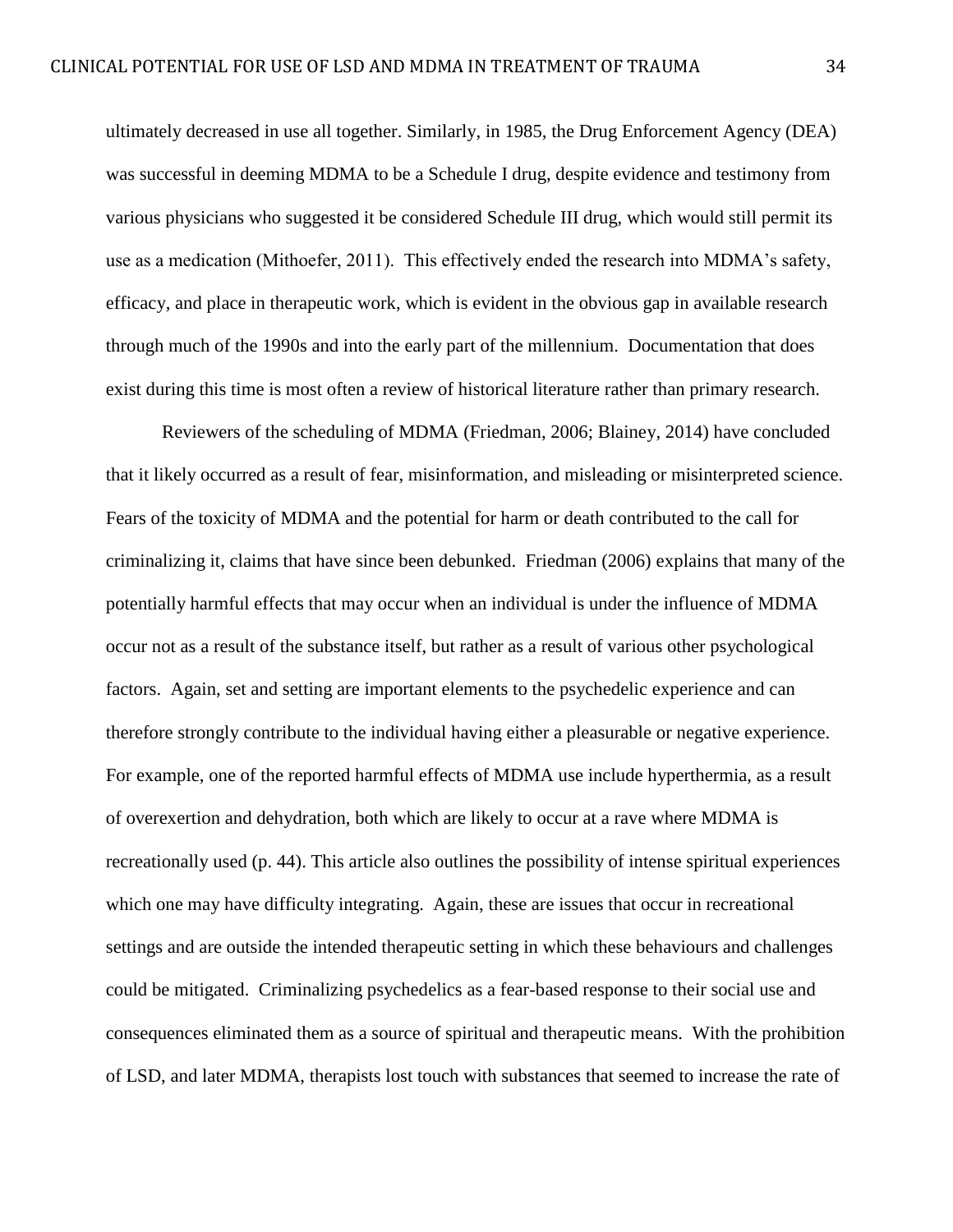healing in therapeutic work as a result of increased trust and decreased resistance to exploring regressed memories. Instead, focus moved to the use of approved pharmaceuticals such as SSRIs and SNRIs, benzodiazepines, tranquilizers, and other substances, often with more side effects or risk for dependency. Prohibition effectively blinded a generation of therapists (Friedman, 2006), who may have instead become convinced that 'illicit drugs' have no place in the therapy session.

#### **The Resurgence**

Research into psychedelics is coming back, and gaining momentum. This is due largely to the Multidisciplinary Association for Psychedelic Studies (MAPS), based out of the USA and headed by Rick Doblin, which was established in 1986, as prohibition continued to gain motion. MAPS supports the exploration of psychedelics within a medical, legal, and cultural context, and is involved with many recent and current studies, and is laying a foundation for ongoing clinical trials of psychedelics [\(www.maps.org\)](http://www.maps.org/). Exploration into the therapeutic use of MDMA has returned to the literature over the past several years, as well as LSD and other psychedelics. In some ways, MDMA has overtaken LSD in its application to therapy, simply for the fact that it is more easily controlled and fewer individuals experience adverse effects during their experience (fewer "bad trips" so to speak). LSD has become more directed at end of life anxiety, and so remains a strong player in the future treatment of anxiety issues (of which PTSD is one), having recently completed the second stage of a double-blind, placebo controlled study, the first of its kind since the 1970s (www.maps.org). It has been MDMA that has emerged recently as a potentially powerful tool in addressing PTSD, an anxiety disorder that is becoming ever more problematic in our society as a result of war and natural disasters. Traditional pharmacotherapy, even utilizing new medications, has not necessarily proven to be the most effective angle for tackling this issue. Mithoefer, Wagner, Mithoefer, Jerome, Martin, Yazar-Klosinski, Michel,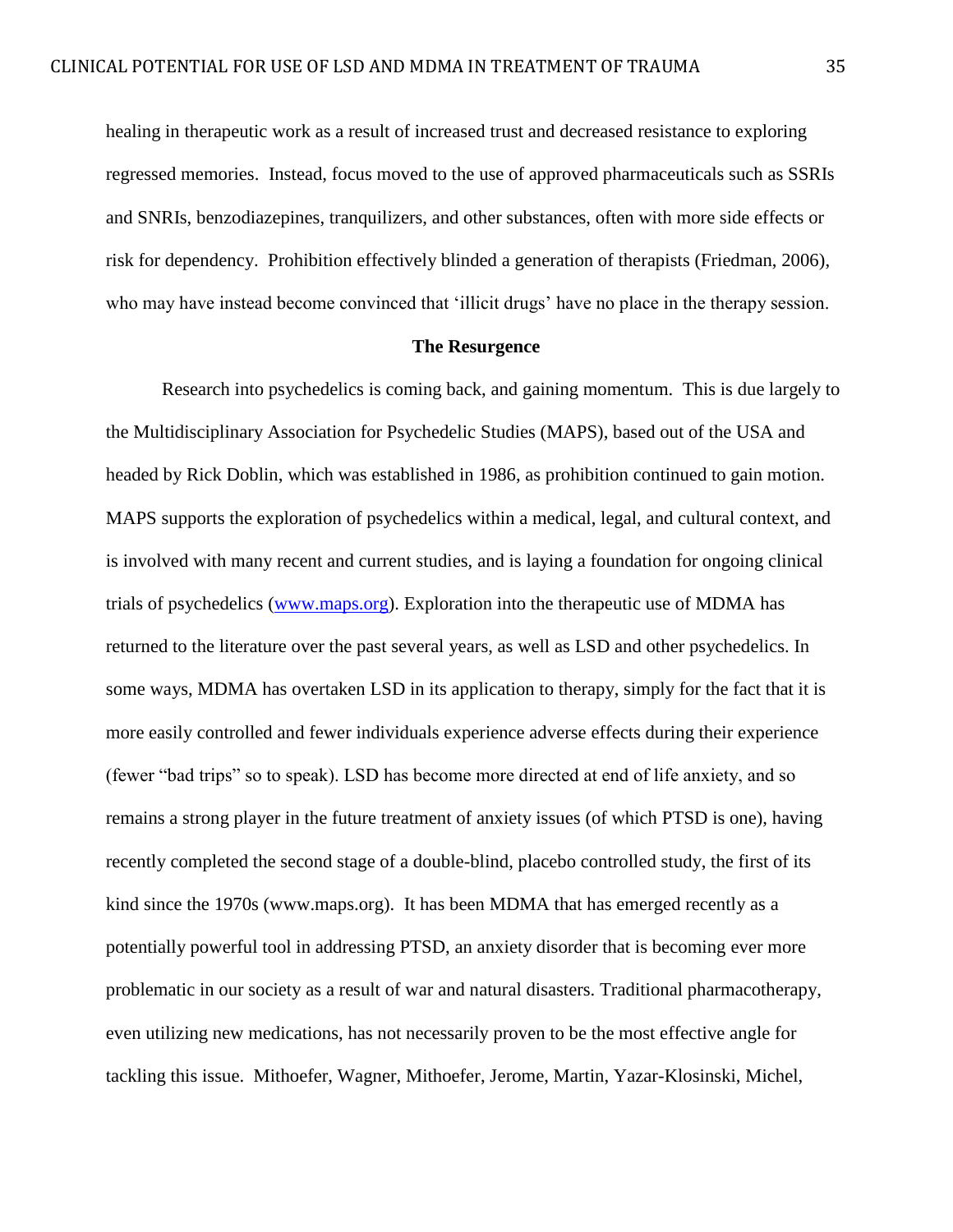Brewerton, & Doblin (2011) cite that research using 22 different classes of medications for PTSD was, at best, inconclusive in evidence of effectiveness in treating PTSD, though other studies do indicate favourable results using SSRIs or SNRIs. In addition, therapy-only approaches to PTSD show even less statistically significant results, and combined there are still between 25-50% of individuals who do not find benefit in the existing approaches (p. 440). Clearly, other options are necessary, and the history of psychedelics in supporting therapeutic interventions has provided a distinct background for current, relevant studies to be instigated.

Clinical trials have been conducted to explore the safety and efficacy of MDMA in the treatment of chronic PTSD, with the hypothesis that MDMA could be given to individuals with chronic, treatment resistant PTSD with no harm, and in conjunction with psychotherapy could provide an improvement in PTSD symptoms (Mithoefer, et al., 2011). It is possible that one mechanism of MDMA is its ability to widen the window of tolerance, allowing the individual to remain engaged in the process without experiencing overwhelming anxiety or disassociation even when they are exploring the traumatic experience (as in exposure therapy) (p. 440). Similarly, the release of both serotonin and oxytocin may allow for the individual to engage in an emotional manner with the therapist, strengthening the therapeutic alliance and improving their capacity for remembering their traumatic story. These authors also noted several changes in the brain chemistry, as observed in brain imaging scans, related to the amygdala and prefrontal cortex, as it relates to the fear response, suggesting that MDMA may essentially reverse some of the abnormal responses found in individuals with PTSD (p. 441). Their study, conducted with 20 individuals with PTSD, was similar to historical approaches done with LSD or the very few historical studies of MDMA. Individuals received pre session therapy, without any drugs, as well as integrative sessions following the experimental session in which they were administered either MDMA or a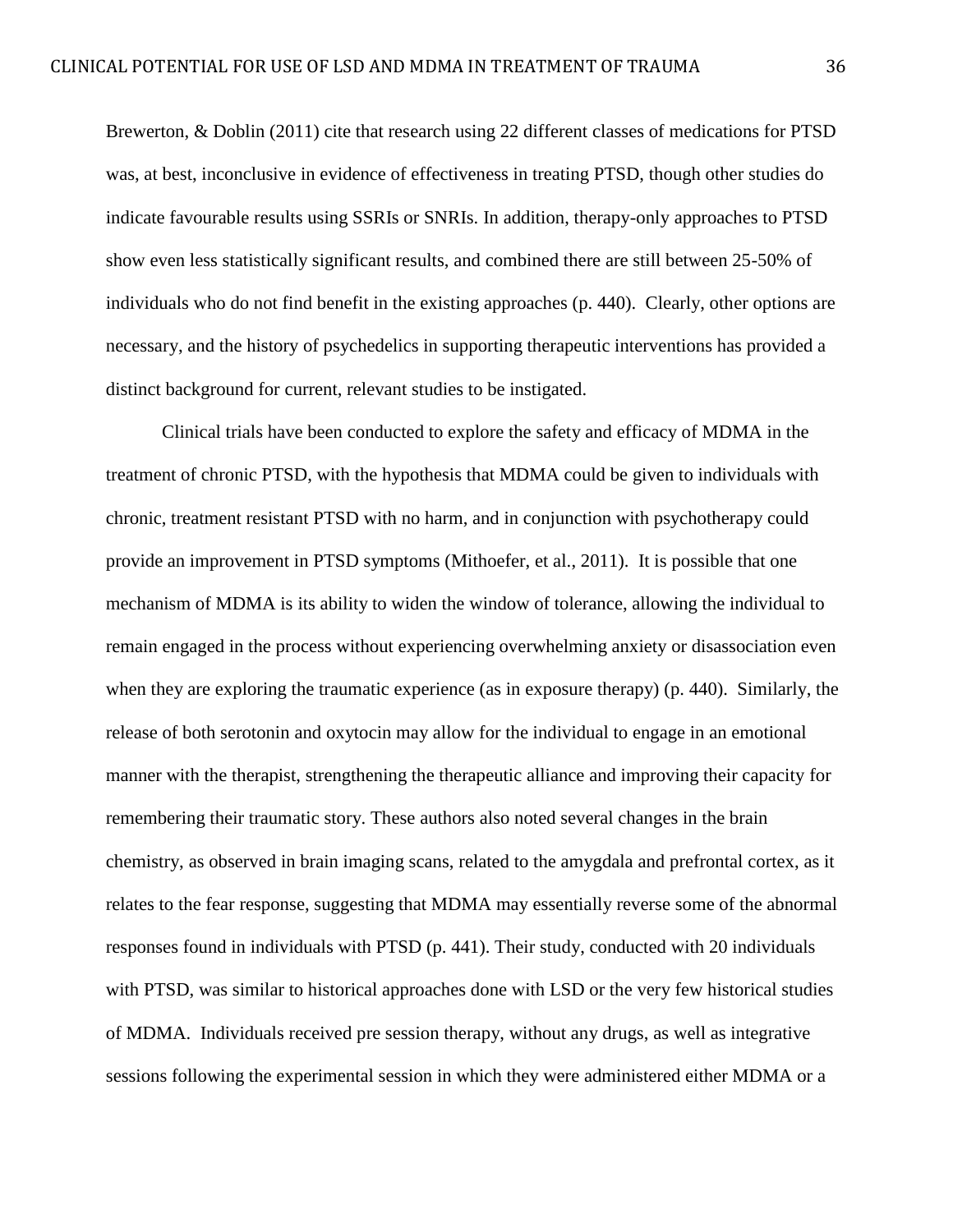placebo. A co-therapist team of one man and one woman conducted the 8-10 hour experimental session, and follow up was done over the following two months (p. 444). Each participant was given two sessions with the drug administered, three to five weeks between active drug sessions, and weekly non-drug sessions in between. Throughout the experimental session, participants were guided through periods of conversation as well as periods of introspection, which was individualized for each participant, based on what seemed appropriate. Follow up, integrative sessions began the following day (p. 445). Results of this Phase II study indicated that MDMA could be administered, with close follow up and support, to carefully screened individuals with PTSD with acceptable side effects, to achieve statistically significant improvements on PTSD symptoms (p. 449). This is an important clinical trial, because even though it involves a small sample size with little diversity (all Caucasian females), it suggests MDMA for PTSD treatment is a worthwhile direction to explore, and begins to build the foundation for future trials. From this study, a method of psychotherapy involving conducting MDMA-assisted therapy was developed, which will provide future explorations with a standard in which to work from, or challenge. This psychotherapy method can be found as a handbook on the MAPS website [\(www.maps.org\)](http://www.maps.org/).

The investigation continues, with Oehen, Traber, Widmer, & Schnyder (2012) conducting their own study, to prove the concept and reliability of the trials by Mithoefer, et al. (2011). This more recent study also had a small sample size (12 individuals), but used an active placebo (lower dose of MDMA) for the control group, as with a substance like MDMA it is exceptionally difficult to use a truly double-blind approach (Oehen, et al., 2012). They also provided three experimental MDMA sessions, and hypothesized that PTSD symptoms would remain stable at the one year follow up (p. 42). Using the psychotherapy method developed by Mithoefer et al. in their earlier trial, Oehen et al. built from this model to provide comparison and contrast. Their results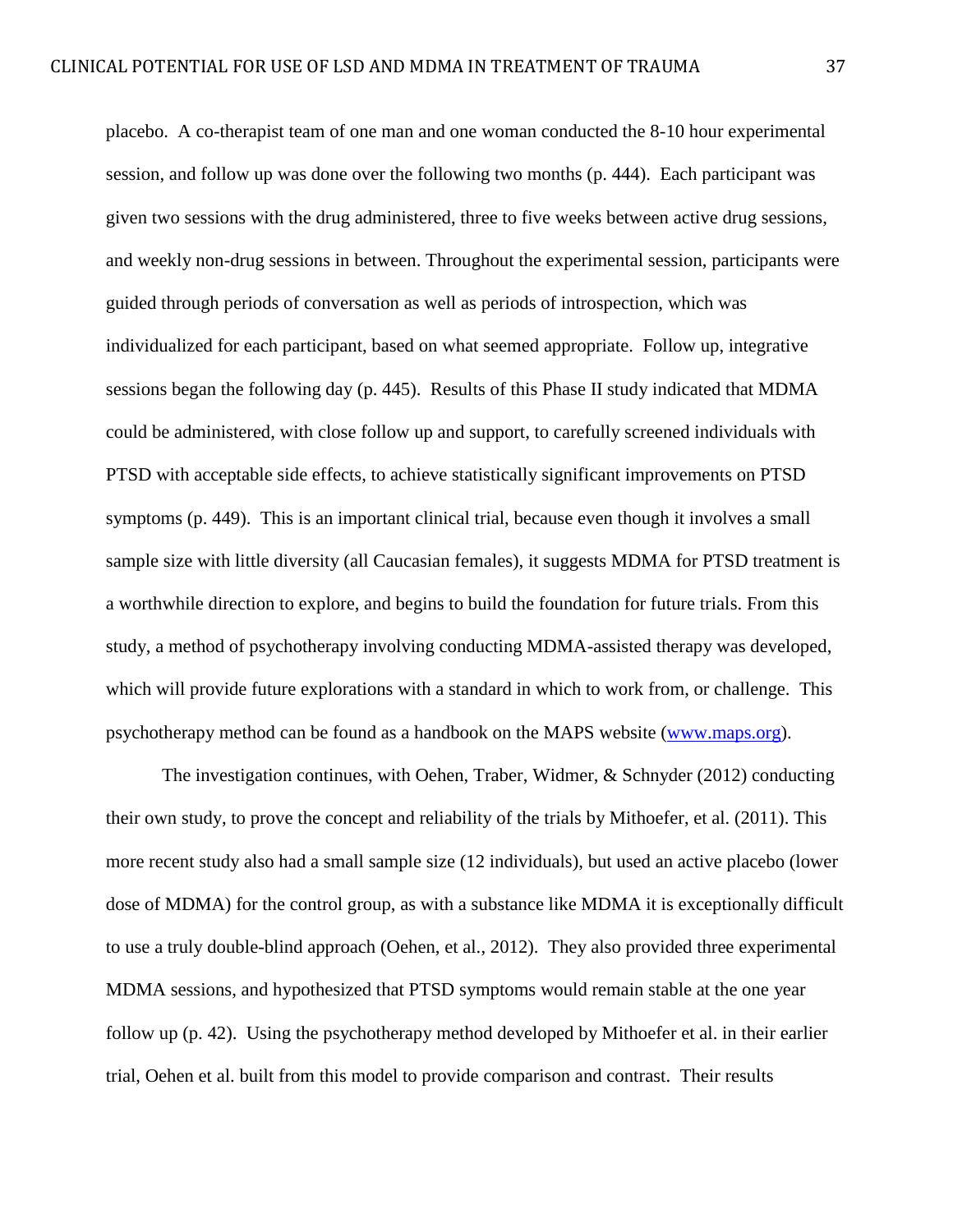indicated that MDMA-assisted psychotherapy for individuals with chronic, treatment resistant PTSD proved to be *safe* within their outpatient setting, but did not necessarily indicate significant symptom reduction (p. 49). Much of the contrasting findings they noted, in comparison to the Mithoefer et al (2011) study, was attributed to their use of an active placebo (p. 49), though they suggest that further studies be conducted to verify the results noted in the Mithoefer et al (2011) study. In addition, Oehen et al. suggested that three MDMA-assisted sessions be provided, as their results indicated this created a distinguishable difference from two sessions.

To better understand if MDMA-assisted psychotherapy was helpful in both reducing PTSD symptoms and maintaining that reduction, Mithoefer, Wagner, Mithoefer, Jerome, Martin, Yazar-Klosinski, Michel, Brewerton, & Doblin conducted a follow up study in 2012. Included in their follow up, in which the participants who had received the placebo were provided opportunity to receive MDMA-assisted psychotherapy, a third MDMA session was included in response to the results found by Oehen et al. (2012). This follow up study indicated that there was some long lasting, clinically relevant improvement on PTSD symptoms as a result of the MDMA-assisted psychotherapy approach (Mithoefer, et al., 2013). In addition, it has been determined that there is very low risk for substance abuse as a result of receiving MDMA-assisted therapy, and there were no reports of impact to neurocognitive functioning (p. 9). Overall, their follow up findings indicate a promising direction for PTSD treatment, as three doses of MDMA as an adjunct to therapy, in a supportive setting, with training therapy professionals could provide long term, low risk benefits by reducing PTSD symptoms.

As with any novel approach or direction, there is the potential for risks as well as benefits. Though recent preliminary clinical trials suggest a promising new direction for PTSD treatment, it is not without its risks and important considerations. For example, the side effects experienced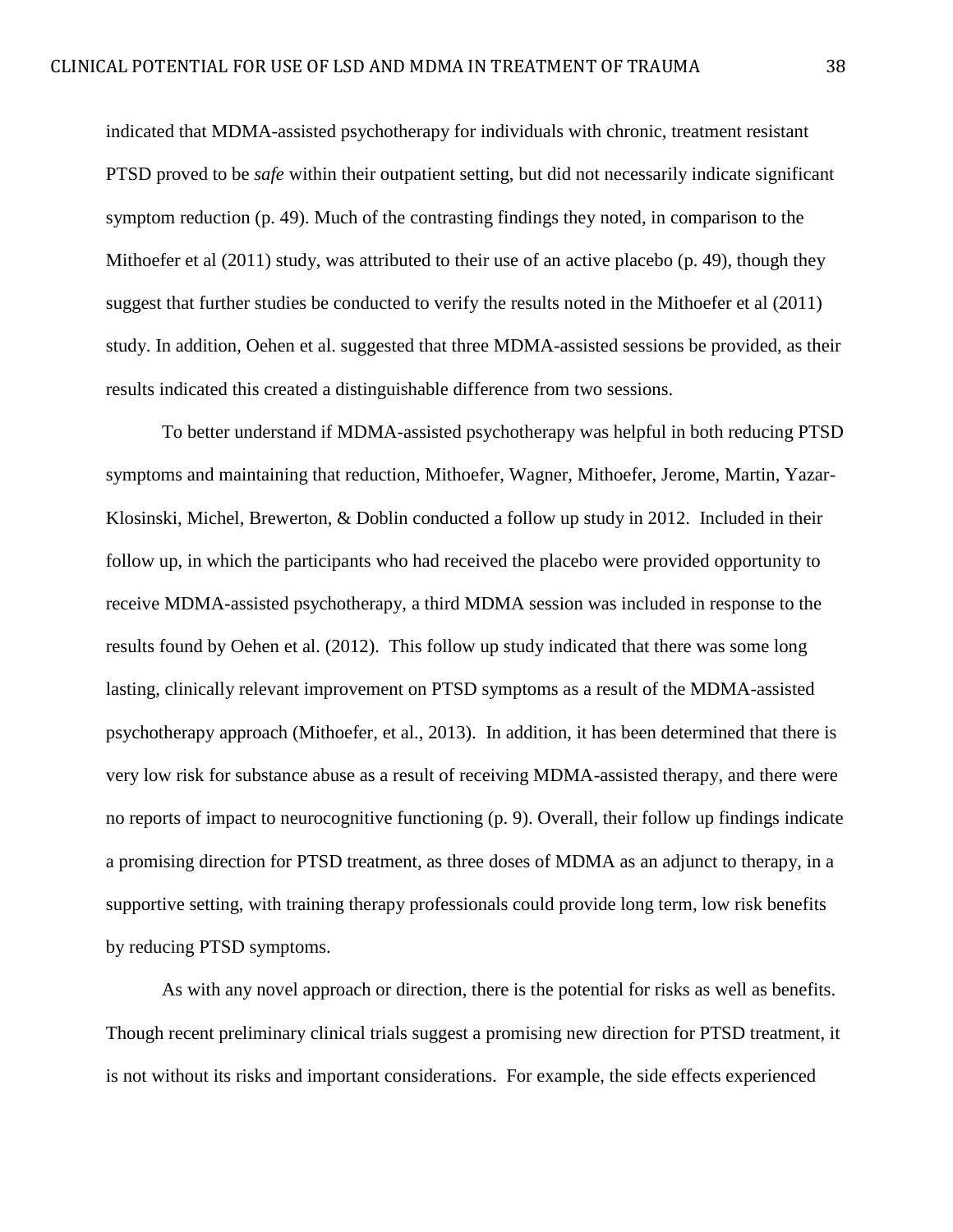during the MDMA experience can be uncomfortable, as well as the effects experienced when recovering from the MDMA high. Specifically, fatigue or insomnia, low mood, and increased irritability or anger may occur as a result of the depleted neurotransmitters, with some individuals experiencing these at clinical levels (Parrott, 2014). This could be considered potentially dangerous when considering how these effects may exacerbate symptoms experienced by individuals with PTSD, and would require a considerable monitoring. Also, individuals with existing psychological vulnerabilities as a result of biological imbalances or genetic issues are not considered appropriate for MDMA-assisted approaches, as it may result in increased symptoms (p. 39). As has been stated at several points already, MDMA for psychotherapy is much different than suggesting an individual 'self medicate' through using recreationally, as careful screening is imperative for appropriate use of this approach, as well having a trained therapist guiding and supporting the process. The MDMA-assisted approach involves comparatively low exposure to the substance than to psychotherapy itself. Without the psychotherapy component, little if any change is likely to occur, nonetheless be sustained (p. 40). The approach proposed and utilized by Mithoefer et al. (2011) embedded only two (and later three) MDMA sessions within several weeks of psychotherapy, resulting in much of the experience participants had actually being psychotherapy-focused. The MDMA served to potentially accelerate the process, including the depth of the therapeutic relationship. However, the risk of the individual seeking out MDMA in order to feel the pleasurable sensations they may experience while under the influence needs to be considered. Even if much of the approach is focused on psychotherapy, the individual who is suffering with PTSD symptoms may become fixated on the peacefulness they experience when using MDMA and seek this out on their own. Though current studies have found this unlikely, it is something that must be considered as MDMA-assisted psychotherapy explorations move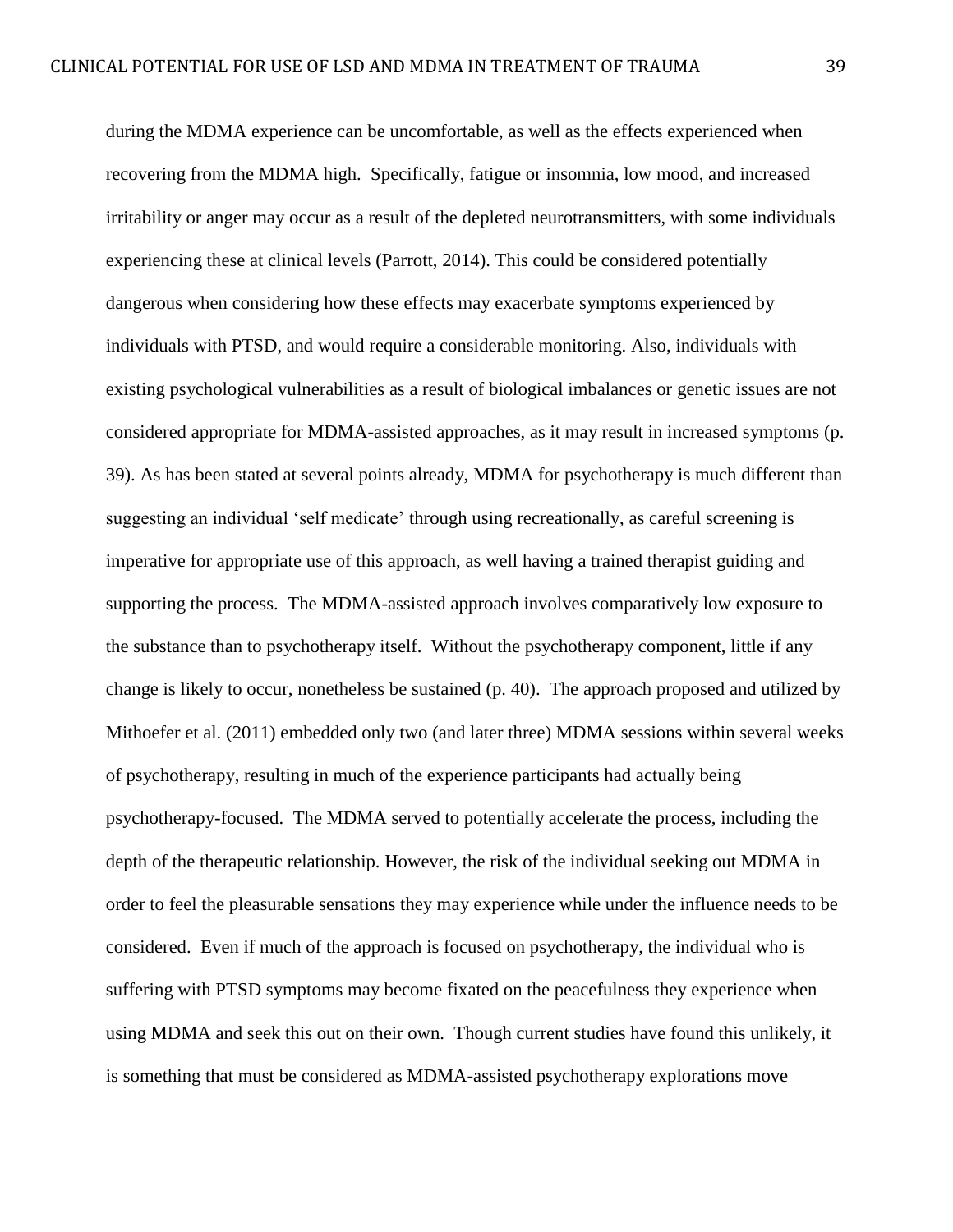forward. It seems imperative to continue approaching this with MDMA as an aide to therapy as the focus, not MDMA as the therapy. This is an important distinction to make, both to individuals seeking treatment for PTSD, and to the psychotherapy community who may continue to approach this with hesitancy and decades of stigmatized attitudes alongside them.

### **Conclusion**

Despite decades locked away from therapeutic uses, psychedelics are making an appearance as potential treatment means for difficult psychiatric challenges. Without the ability to prevent PTSD, it is the responsibility of the medical and psychotherapy community to develop effective, accessible and novel treatment approaches to offer these individuals. Decades of studies and thousands of documents were conducted on LSD before it escalated as a recreational drug and found itself under political scrutiny and subsequent ban. MDMA had a much less scientific start, finding its way to both the streets and the therapy room before being considered too dangerous to be available under any considerations. This prohibition created a gap in both research and utilization, leaving a generation of psychotherapists with resulting stigma and fear of these illicit approaches. Yet, as with many pharmacological means, careful screening and training could point to a useful treatment, when other treatments have failed. Emphasis continues to be placed on the use of these psychedelic substances as an adjunct to therapy, requiring training, supervision, and careful consideration in its utilization. With training, information, and guidance, perhaps the new generation of psychotherapists could regain access to historical means of offering healing. The following chapter will present the method of the synthesis and analysis of these studies, leading to what it means for this current generation of therapists.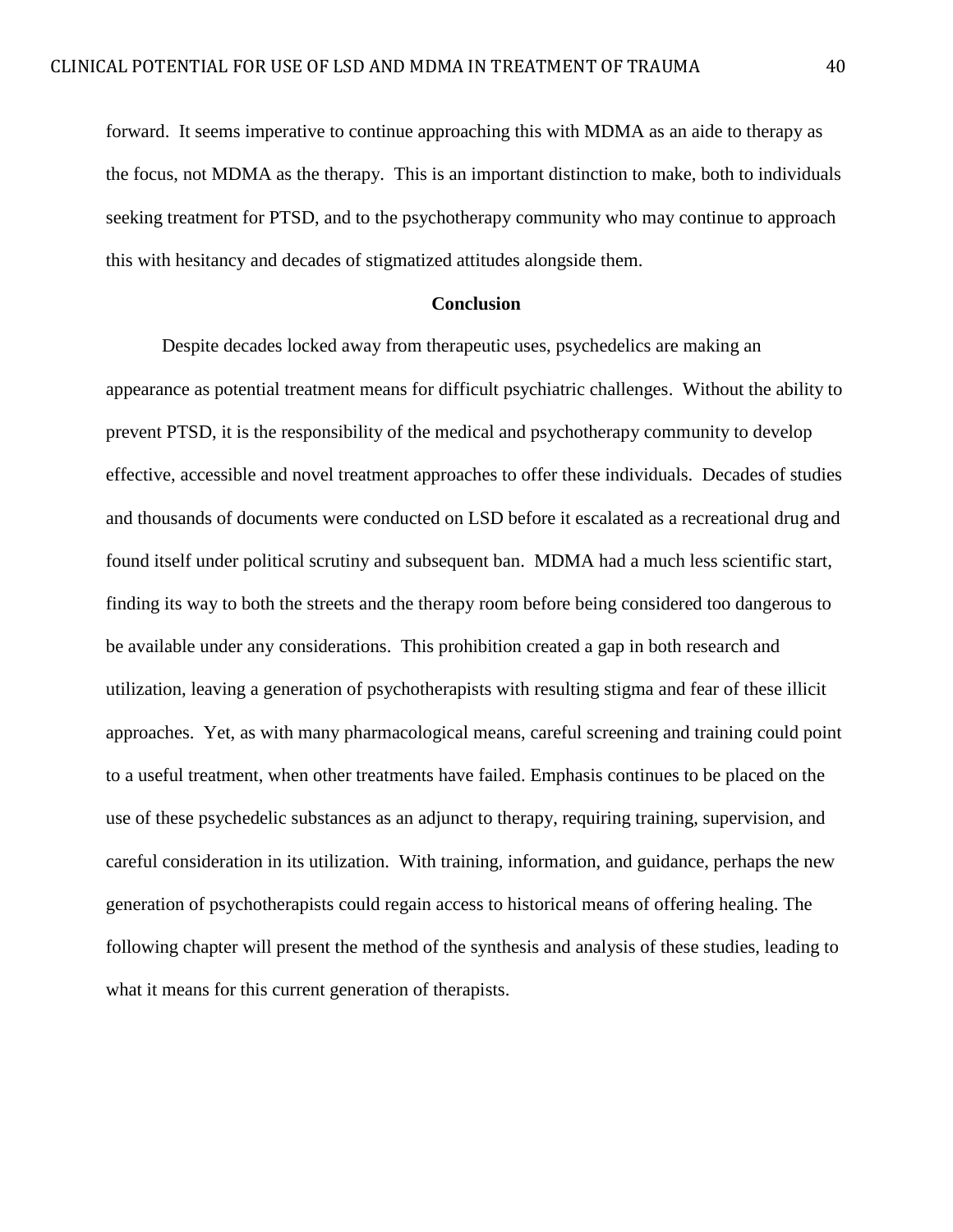## **Chapter 3: Methods**

The review of the literature illuminated the existing information on both the historical context of psychedelics in psychotherapy, and current considerations. The method chosen for this thesis is to analyze the best practices documented in the existing literature on the clinical potential for LSD and MDMA. A best practice analysis exemplifies qualitative research methods, as it is interpretative and emergent, and allows for themes and realizations to emerge throughout the data exploration (Creswell, 2003). The professional literature, including the documented experiences or opinions of experts in the field provides data, which can then be interpreted and analyzed (p. 182) as it pertains to the needs and rights of the clients, and the responsibilities of the clinician. The literature, specifically, will be reviewed in this thesis as personal interviews or observations with current experts in this area is beyond the scope of this thesis. This consideration will provide further recommendations for research to further expand and transform existing practices. This current chapter will provide a comprehensive explanation of how the literature was reviewed, in preparation for the analysis that will follow in the next chapter.

# **Design and approach**

With the question in mind about the theoretical potential for the use of LSD and MDMA in the treatment of psychological trauma (ie: PTSD), I endeavoured to uncover the history behind these substances, their relationship to psychotherapy, and the current or recent utilization of them in our culture of psychotherapy. To do this, I chose a qualitative method of descriptive research, incorporating an analytical approach, in which the focus of analysis is documents. This method was chosen as it allows for the development of context as it relates to LSD and MDMA through a thorough exploration of literature and clinical studies. The analytical approach focuses on interpretation and exploration of historical documents as a way to better conceptualize the current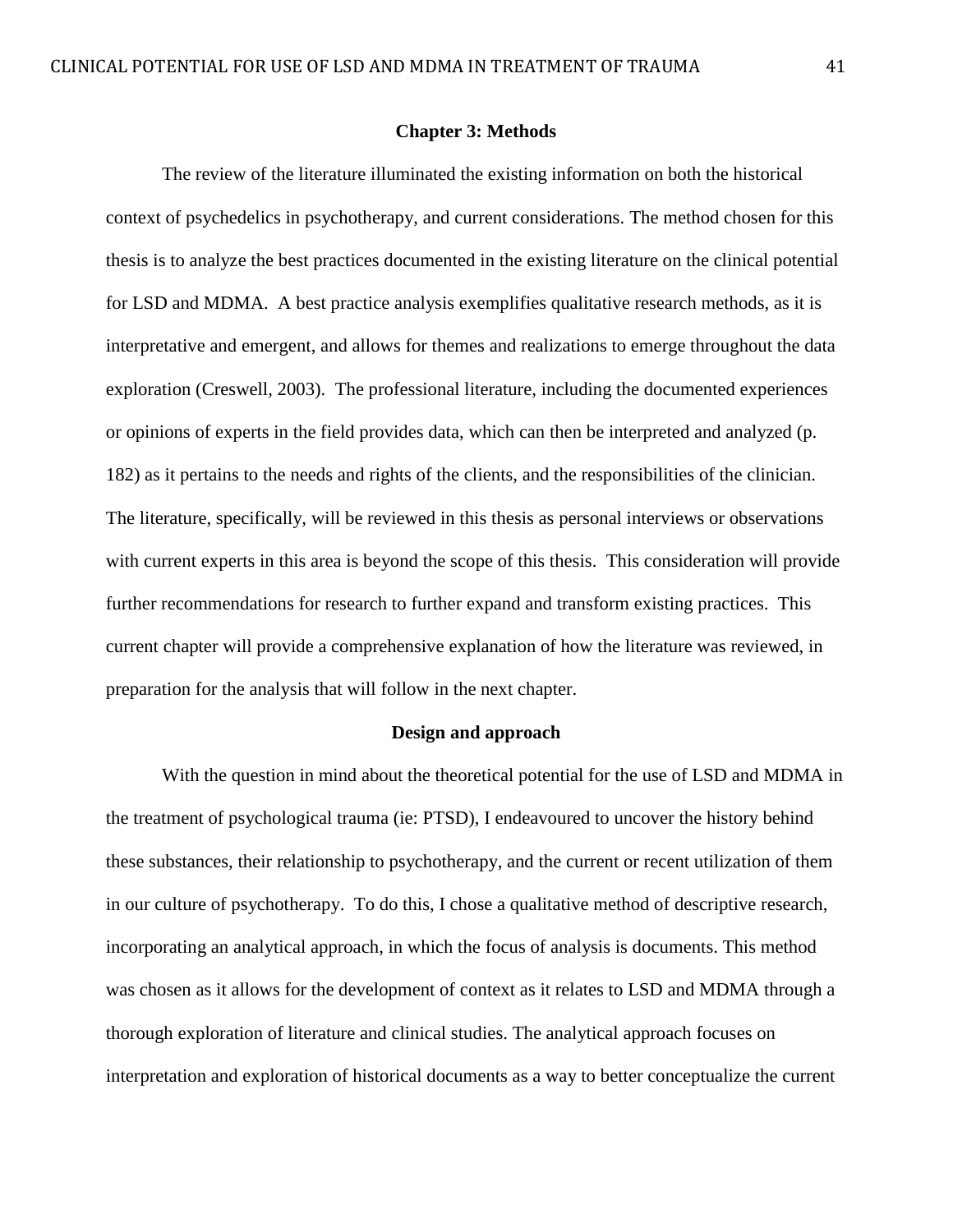context [\(http://www.mu.ac.in\)](http://www.mu.ac.in/). In addition, due to the current status of these substances as Schedule I drugs, it would be legally and ethically challenging to explore the use of these substances in psychological therapy beyond the literature. It was determined that document analysis would ethically provide appropriate information to meet the needs of this thesis and adequately address the issue of the potential therapeutic use of LSD and MDMA in the treatment of psychological trauma. This involved extensive document searches, adhering to exclusion criteria, and separating them based on the issue addressed.

# **Sample selection and procedure**

The existing literature was the focus for the study, specifically peer reviewed journal articles. This allowed an academic overview of the history and current context of the research question. The documents used were found on EBSCOHost Academic Search, EBSCOHost Psychology and Behavioural Sciences Collection, PsychInfo, Cengage Learning Inc., Routledge, Taylor & Francis Group, and SAGE Publications. The documents selected also fell between the years of 1950 and 2015, which allowed the history of LSD, specifically, to be captured and provide a historical understanding of this substance, as well as MDMA as it arrived later to the literature. Literature of the last fifteen years allowed the renewal of the therapeutic potential of psychedelic research to be incorporated, and also provided direction in seeking the classical research as key researchers referenced in current literature were focused on in searching historical documents, such as Shulgin and Cohen. Noticing these names referenced multiple times in current literature led to searching them specifically to discover their classical documents. Focus was maintained on LSD and MDMA in the literature, to maintain the narrow focus and avoid expanding into the other psychedelic substances. Terms of therapy, psychotherapy, and anxiety were used to search the historical literature on LSD, as much of the classical literature was less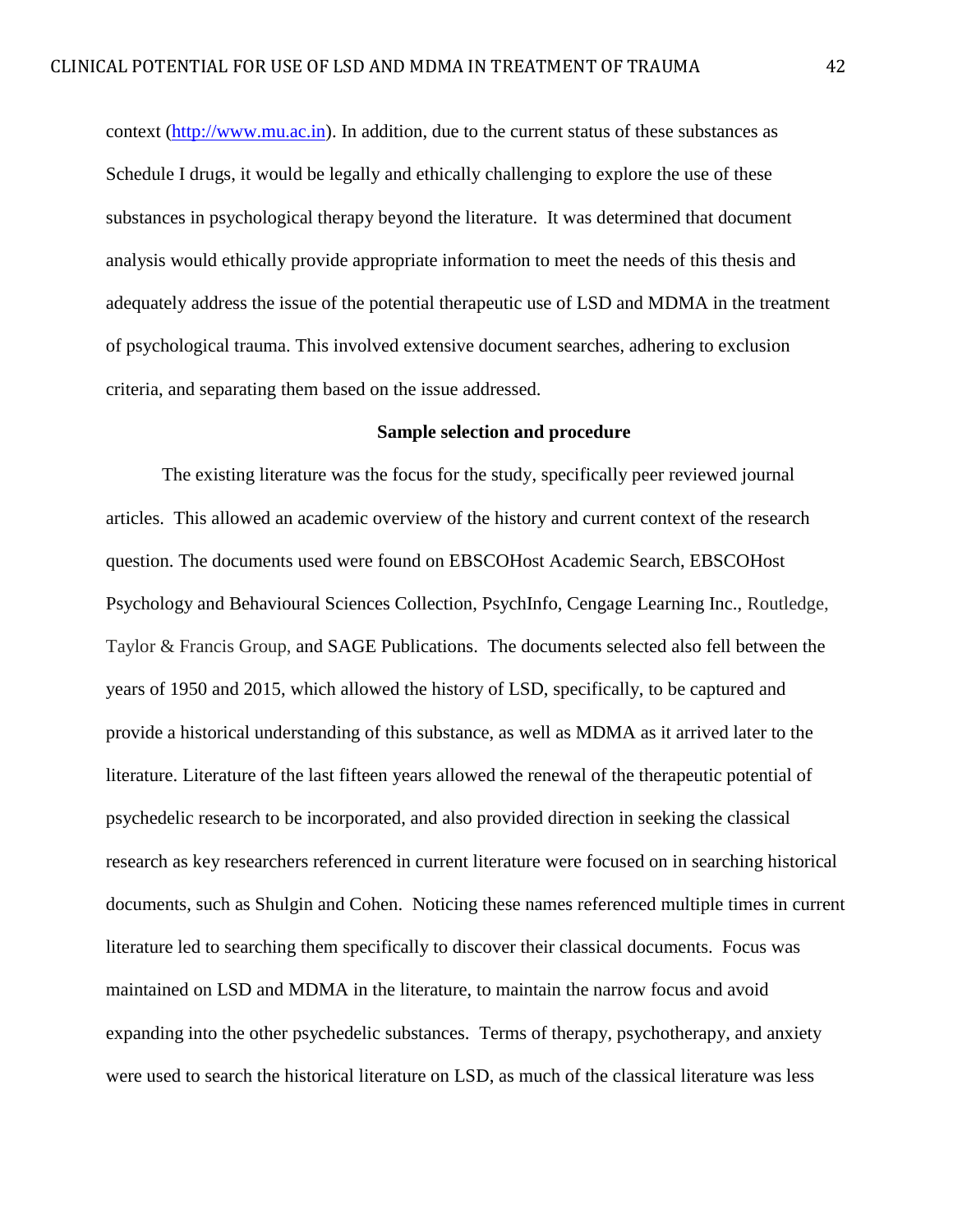specific on the focus on LSD in a psychotherapy context. Recent literature remained focused on trauma and PTSD, which showed the renewal of research on MDMA and allowed for the gathering of information pertaining specifically to best practices in using MDMA as an adjunct to psychotherapy. To include documentation on the effects of prohibition, articles found with the described method were scanned for this specific topic, and the search was expanded to include literature addressing the issue of drug prohibition, attitudes towards illicit drug use, and domestication of substances.

Once documents were gathered, they were divided by topic: LSD, prohibition, MDMA, and current clinical studies. This allowed for a more focused review of each document and opportunity to reduce the volume of literature discovered. An initial number of 60 articles were gathered, which was reduced to 30 through reviewing the exclusion criteria of date, substance, psychological issue addressed, and if it addressed the question of the clinical therapeutic potential of the substance. Some documents contained information in more than one category, and were reviewed multiple times. Each document was reviewed to extract history, context, strengths, limitations, and results. Classical articles, primarily focused on LSD and psychotherapy, provided literary material with historical content, which has informed current literature and clinical studies. This allowed for a system of comparison as well as development of theory and approach. Once all articles were gathered and separated by assigned topic, the literature was reviewed and summarized, as presented in the previous chapter. To address the thesis question, emphasis was given to current documentation of clinical trials, including how health and safety of participants was attended to, with reliance on the influence and interpretation of historical literature. This remains congruent with analytical research, in which the past is used to develop an understanding and interpretation of current practices [\(http://www.mu.ac.in\)](http://www.mu.ac.in/).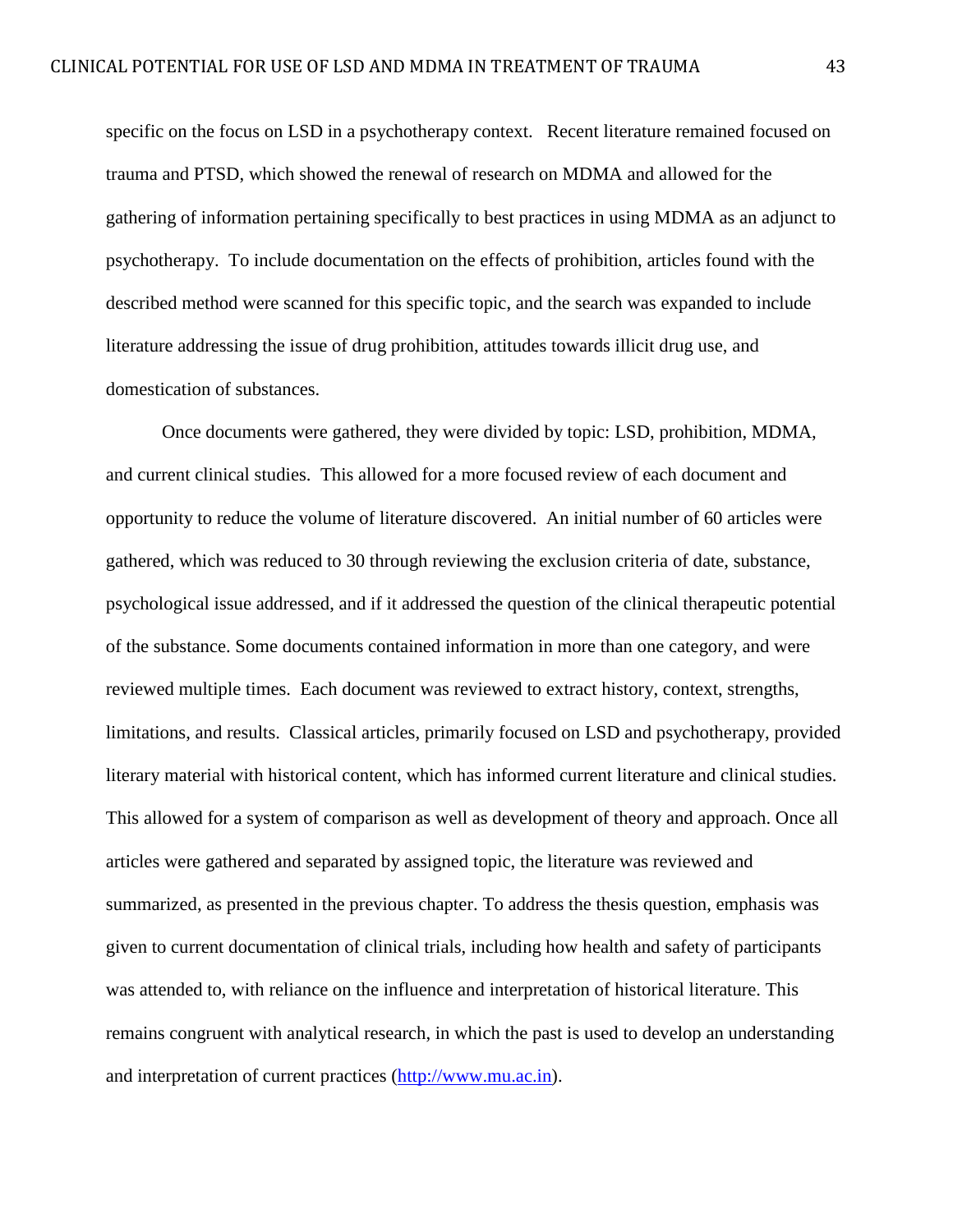The focus of the document analysis is to acquire available information relating to clinical potential for using the psychedelic substance of LSD and MDMA in a psychotherapeutic manner, specifically to understand the best practices of this emerging approach. The themes that were sought pertained to benefits, risks, considerations, and protocols in using these psychedelics as an adjunct to psychological therapy. Protocols were deemed especially relevant in determining set, setting, participant selection, and how to protect the rights and health of the participants. Historical literature pertaining to LSD use in psychotherapy was heavily relied on to provide an understanding of the existence of psychedelics in psychological therapy, in general. In addition, the influence and effect of prohibition and stigmatization was attended to in the data, to amplify context and considerations.

The use of descriptive analysis, relying on analytical research of existing documents as they relate to the clinical potential of the use of LSD and MDMA in the treatment of psychological trauma, provides an effective approach to obtain the themes and considerations necessary to inform non-medical therapeutic practitioners of possible alternative treatment paradigms. A thorough exploration and interpretation of historical documents as well as comparison to current clinical trials and literature provides a comprehensive guide to using these substances as an adjunct to psychological therapy for individuals suffering with PTSD. The results of this document analysis will be presented in the next chapter.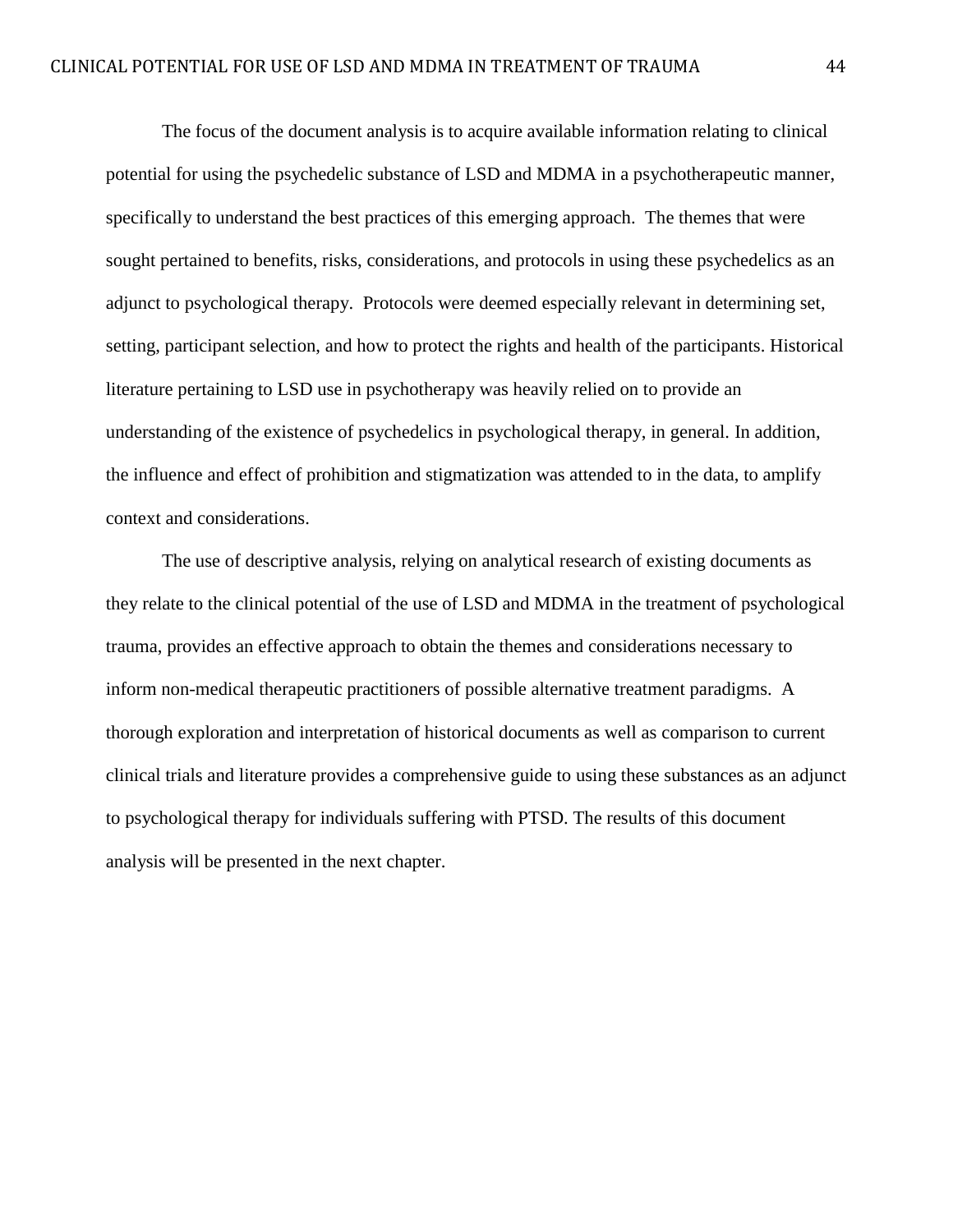#### **Chapter 4: Results**

The previous chapters have established the intention and direction of exploring the therapeutic potential of LSD and MDMA in the treatment of psychological trauma. This chapter will present the results of the document analysis, specifically addressing the emerging themes of best practices for non-medical psychotherapy practitioners in considering this approach. The data collection procedures will be reviewed, followed by results gleaned from the document analysis in relation to the historical influence of best practices, current protocols emerging from the resurgence of research, and a conceptualization of the role of the therapist and client in the process.

## **Data Collection**

Data was gathered through a process of literature review and analysis, with literature falling between the years 1950 to 2015. Existing literature that provided most relevant results to address the thesis question were clinical studies, both historical and more recent. To find appropriate literature, search words used included therapy, psychotherapy, anxiety, PTSD, and trauma in combination with LSD, MDMA, and psychedelic. Literature was found on EBSCOHost Academic Search, EBSCOHost Psychology and Behavioural Sciences Collection, PsychInfo, Cengage Learning Inc., Routledge, Taylor & Francis Group, and SAGE Publications. From the number of documents gathered, I eliminated irrelevant articles based on date, psychological issue addressed, psychedelic referred to, and if the clinical potential of LSD or MDMA was addressed. It was important to remain focused on the two psychedelics identified in the thesis question, as well as the psychological issue of trauma (PTSD) to maintain the scope and intention of this thesis. To capture the role and influence of prohibition on the research and utilization of LSD and MDMA in psychotherapy, I searched for articles that included drug prohibition, attitudes towards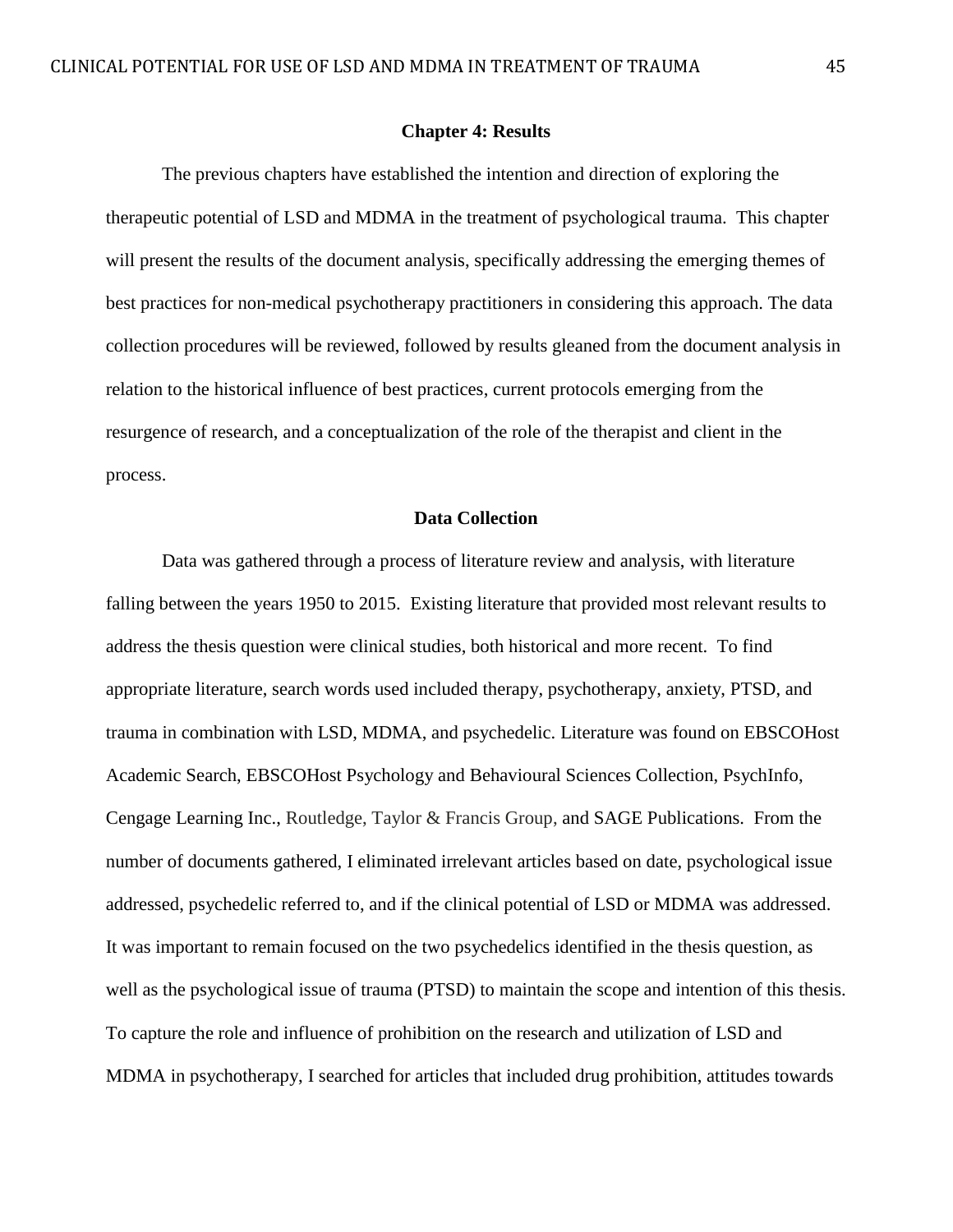illicit drug use, and domestication of substances. The resulting group of articles were reviewed in depth for the themes including: number of participants, number of researchers or personnel involved in the session, dosage of LSD used and how it was calculated, experiences reported by participants, and changes in their behaviour or experience of trauma. I repeated this process with articles referencing MDMA, of which fell into the last fifteen years to allow the development of the renewal of research to emerge. This allowed for a depiction of best practices and protocols to emerge and illustrated the clinical potential for the therapeutic use of these substances in the treatment of psychological trauma.

### **Historical influence on best practices**

The existing literature on the use of LSD in the context of psychotherapy offered important and relevant insight into how this substance has appropriately been used within therapy sessions. Focusing on this literature provided information on how pioneers of this approach introduced LSD into psychotherapy, researched it, and suggestions for future application of this therapeutic aide. Blewett and Chwelos (1959) developed the *Handbook for therapeutic use of lysergic acid diethylamid-25* to provide a guideline for both individual and group therapy approaches using LSD. This handbook outlines not only the types and experiences and responses a participant may experience when under the influence of LSD in a psychotherapeutic session, but also guidelines and considerations for facilitating this process. Of importance is their statement of the unpredictability of LSD, as the experience while under the influence is unique to each person, and without specific training and preparation the session could become unruly and disrupt its use as a therapeutic tool (p. 12). This statement is further supported by their suggestion that the practitioner involved in facilitating the session be very familiar with the effects and experience of LSD, which is achieved by having taken LSD themselves on several occasions. This suggestion is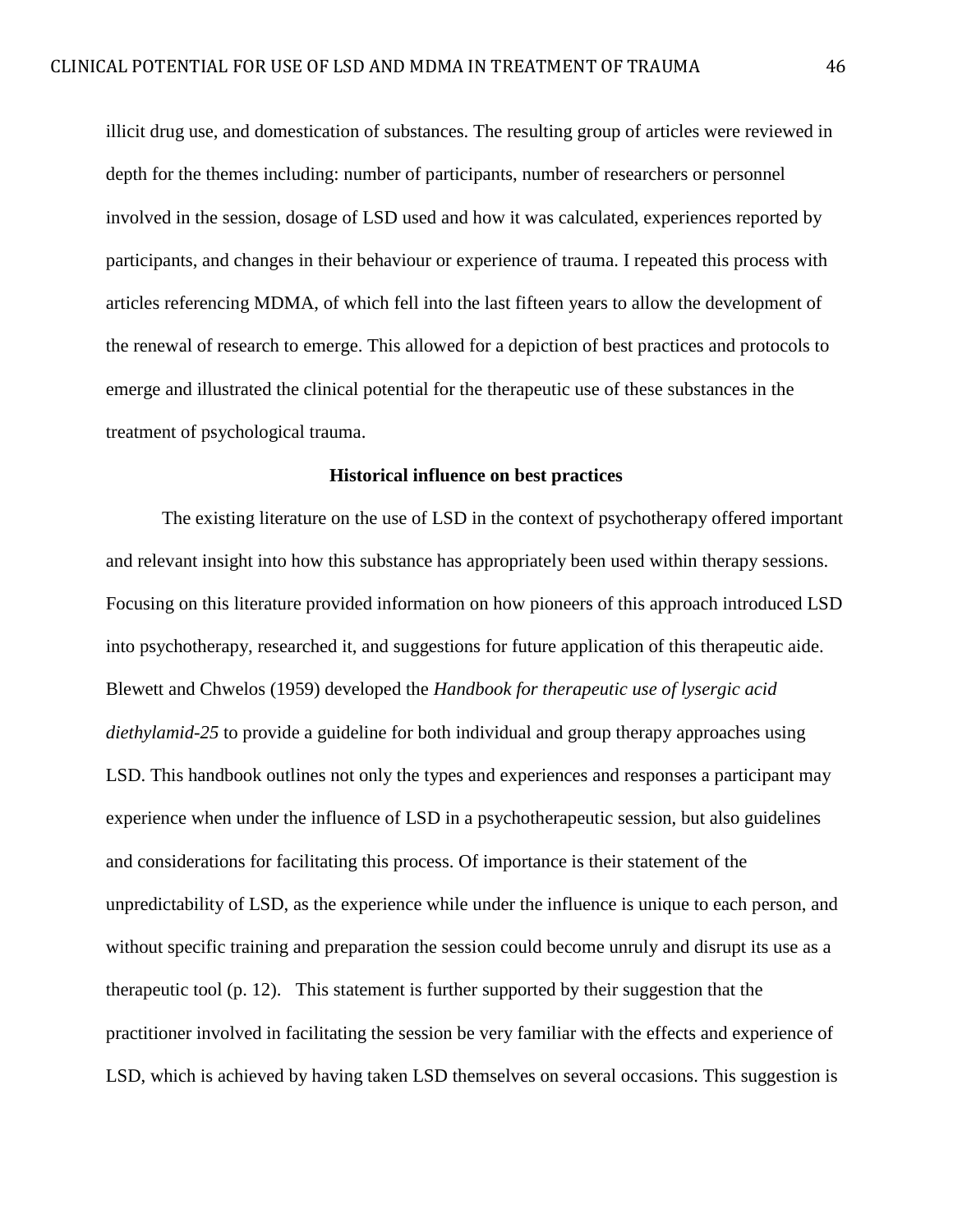consistent in the Chandler and Hartman (1960) research, which indicates the therapist should have extensive self-exploration including up to 40 sessions with LSD to intensely investigate and understand all aspects of their own unconscious. This, they explain, allows the therapist to be well versed in the common symbols, projections, and transference issues that may occur. Having extensive experience with LSD allows the therapist to be better prepared to deal with the experiences of the participant within the session, as well as supporting the integration of the experience in the daily lives of the participant (Blewett & Chwelos, 1959).

# **Setting**

All literature describing the use of LSD is consistent in the use of multiple professionals when facilitating LSD assisted therapy. Blewett and Chwelos (1959) state that in individual and group settings, the therapist and at least one other staff is present throughout the experience, while Pos (1966) indicate that there is both a male and female present in every session, often the female being a nurse or social worker. Generally, it is not advised to have others in the space during the session, as it can be disruptive or even stressful to the client while under the influence (Blewett & Chwelos, 1959; Pos, 1966). The physical space is suggested to be comfortable, with intentional avoidance of clinical objects, so as to create a warm and inviting space (Blewett  $&$  Chwelos, 1959; Chandler & Hartman, 1960). It was suggested that any furniture in the space be sturdy, in order to hold up to the possible physical outbursts or urges of the individual under the influence of LSD, as some individuals may become restless or potentially aggressive (Blewett & Chwelos, 1959). Familiar items such as photos of family or friends, or other personal objects can be present (p. 22) and may elicit responses from the individual while experiencing LSD. Early clinical studies suggested the use of music to facilitate the experience for the client (Blewett  $&$  Chwelos, 1959; Chandler & Hartman, 1960; Pos, 1966), provoking emotionally charged reactions such as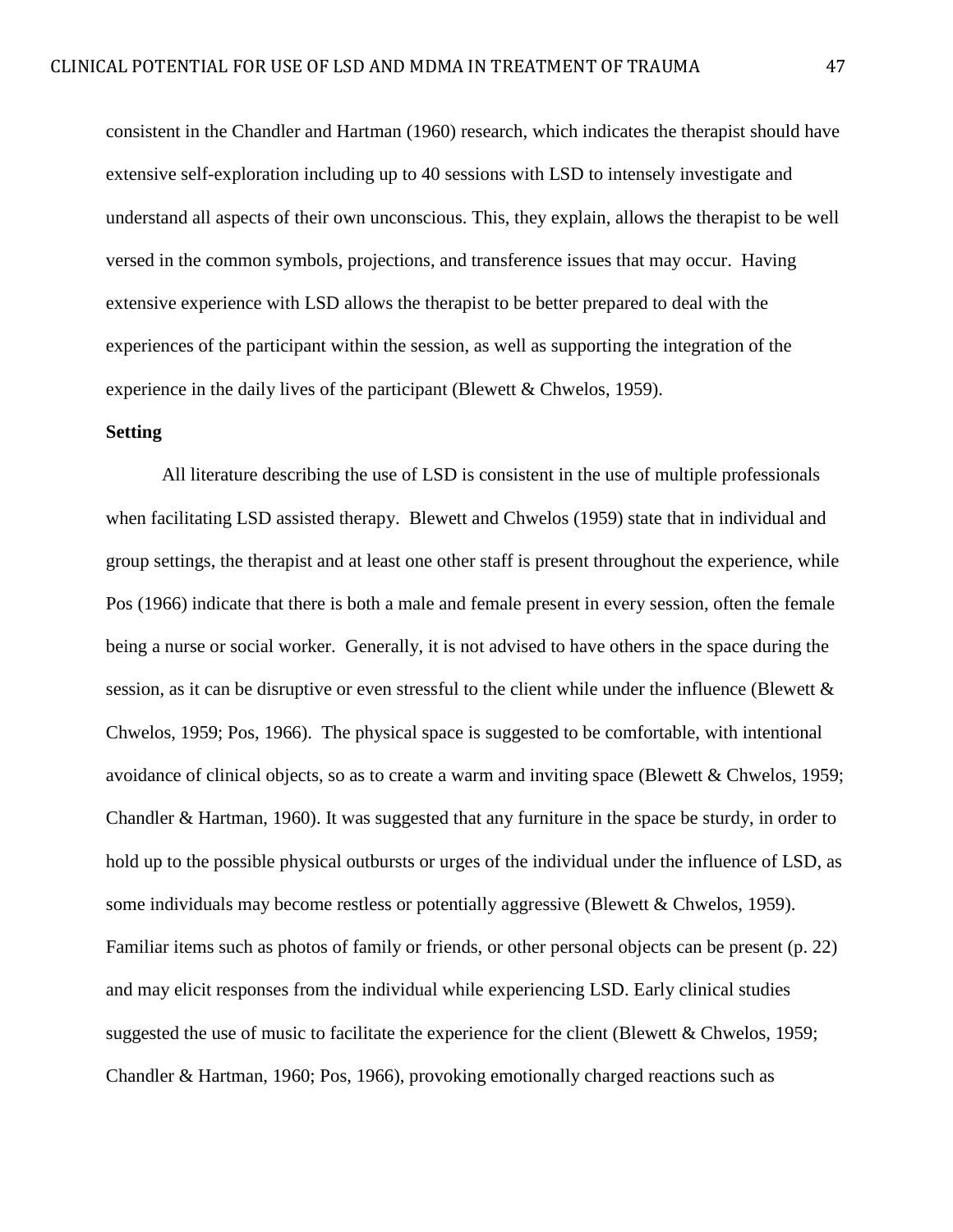memories or fantasies. However, Chandler and Hartman (1960) also found that the use of earplugs could help facilitate a deeper psychic experience for the individual by reducing distractions, particularly for those who did not seem to initially respond to the LSD dose. The necessity for a calm, comfortable environment with as few distractions as possible is a consistent theme in the literature.

#### **Set**

The preparation prior to the LSD-assisted therapy session is an important factor in conducting the process in a manner that supports psychological safety. This includes adequate screening prior to selection to participate in LSD-assisted therapy sessions. The literature consistently indicates the need to choose suitable individuals carefully, being aware of indications and contraindications for the process. Prior therapy was not found to be a prerequisite, though a number of individuals had experienced both talk therapy and pharmaceutical therapy (Chandler & Hartman, 1960). In some instances, such as Shagass, Charles, and Bittle (1967), at least six presession meetings are conducted to explore and understand the problem the individual is experiencing as well as what to possibly expect during the LSD-assisted session. The impetus for seeking LSD-assisted psychotherapy should be understood, and if it is found to be appropriate, it is suggested that a thorough history be taken including any the formulation of any psychological diagnosis (Chandler & Hartman, 1960). In choosing suitable candidates, exclusion criteria consisted of: history of psychotic breaks, current or active psychosis, suicidal depression (p. 287), or individuals who's symptomology or personality suggests a weak ego which may result in psychopathic, depressive, paranoid, or schizophrenic development (Vanggaard, 1965). It is possible that individuals with a weak ego or a personality predisposed to resistance or suspicion, who will attempt to control the experience or experience difficulty giving themselves to the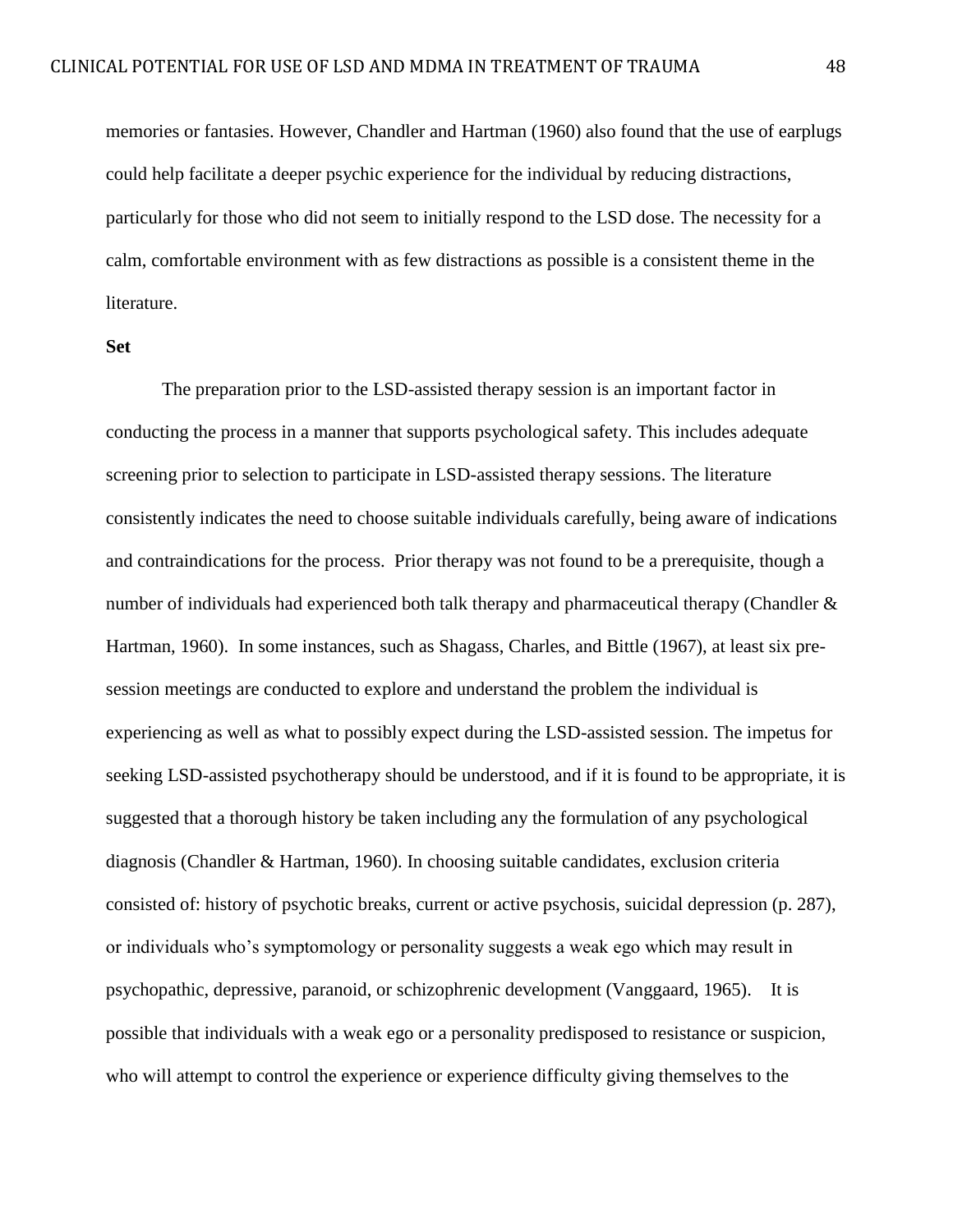introspection sought through using LSD as an adjunct to the therapeutic process (Blewett  $\&$ Chwelos, 1959). Following thorough screening, appropriate preparation of the individual is required.

Though it is not possible to predict the response of any one individual (Blewett  $\&$ Chwelos, 1959), adequate preparation and information may improve the effectiveness of the session, and reduce the likelihood of adverse responses as a result of anxiety or fear (Chandler & Hartman, 1960). This preparation, according to Chandler and Hartman, may include specific examples of the possible experiences they may have or the projections and symbolism of the unconscious that may occur. It was found that the more information and understanding the individual has about the procedures and experience prior to having the LSD therapy session, the greater the therapeutic value of their experience (p. 287), while ensuring their complete cooperation and willingness in order to capture the most effective therapeutic response (Blewett & Chwelos, 1959). These authors provide a thorough guide to preparing the client, including suggesting pre-treatment sessions and even having the client write an autobiography or list of questions related to what they hope to get from their LSD experience (p. 26). Every individual involved with the LSD-assisted psychotherapy should be well informed and prepared ahead of time to reduce negative experiences.

LSD has a reputation as a result of the recreational use it became famous for when members of society began self-administering LSD in the 1960s, and its subsequent prohibition. Individuals may worry about experiencing psychosis, or becoming a drug abuser as a result of LSD in psychotherapy. Thee anxieties could easily effect their experience while using the substance within psychotherapy, as part of their 'set' expectations. Though initially considered a 'model psychosis', distinct differences between actual psychosis and hallucinations one might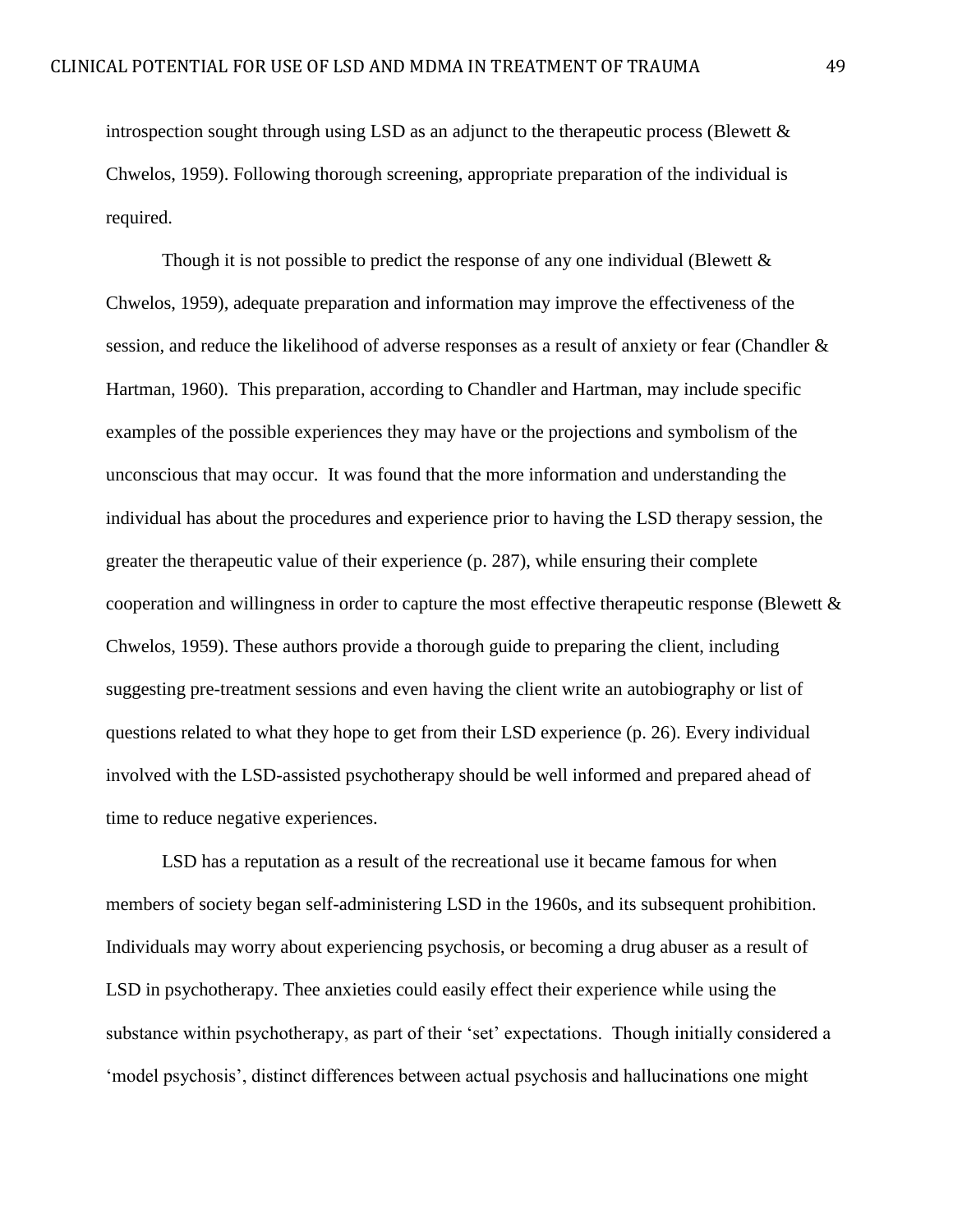experience while under the influence of LSD led to this consideration being largely abandoned (Bliss, 1988). Also, initial studies of LSD suggest it had benefits in treating substance use, specifically alcohol use, rather than initiating abuse (Novak, 1997), and many effects of the LSD experience are unpleasant and therefore unlikely to become a drug of abuse (Bliss, 1988).

# **Dosage and number of sessions**

The literature has various suggestions of dosage for the LSD-assisted sessions. The earliest literature indicates a range of 100micrograms-1000micrograms, with the typical effective dosage being 300-600micrograms (Blewett & Chwelos, 1959). They indicate that the dose presumed to be effective is administered first and only if there seems to be little response will small increments (200-300 gamma) be given. Doses may be given in either pills or liquid form, with pills being preferred as the dose can be more easily controlled (p. 31). A set number of sessions is not recommended explicitly by these authors, however there is no indication or discussion of more than one LSD session, followed by prompt in-person follow up (p. 47). Pos (1960) similarly used 200micrograms-1000micrograms, with the mean dosage being 369micrograms, administered intramuscularly, in two to three LSD sessions. The sessions observed by Vanggaard (1965) indicate a common dosage of 400micrograms-500micrograms, with as low as 125micrograms being used in one client. In this study, individuals received lengthy treatment, spanning more than twelve months and including up to 40 LSD sessions.

## **Outcomes**

Individuals who participated in LSD-assisted therapy sessions reported, and were observed, experiencing a variety of responses. Chandler and Hartman (1960) describe common themes that were elicited in LSD sessions, including effects on the ego functions in which the individual does not lose touch with orientation to space or time, but does gain deeper insight and connection to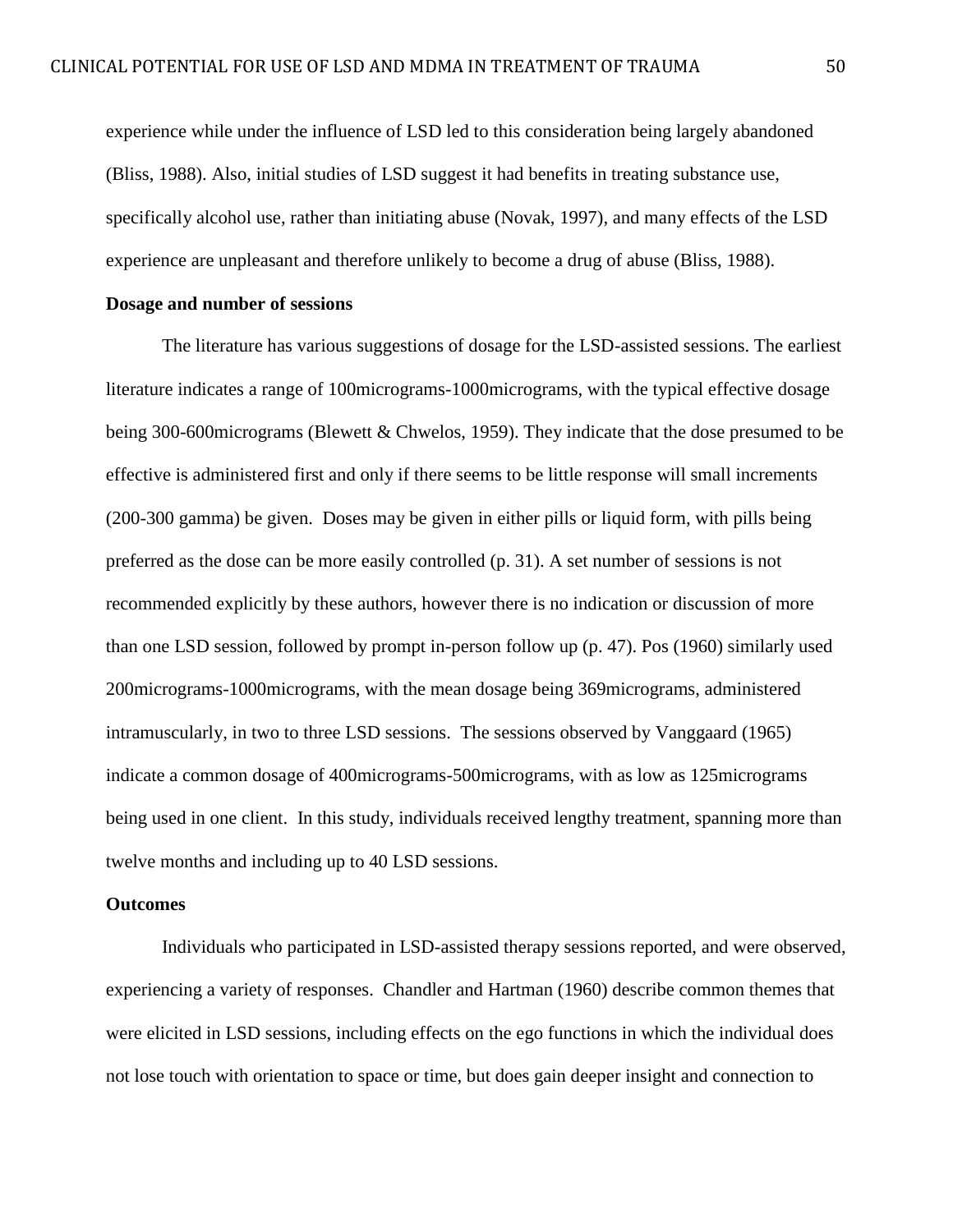levels of their own psyche. This allows for repressed memories to surface, or new perceptions to be gained through focusing more emotions and projections, and perhaps experiences of hallucinations in which the individuals is aware it is not actually reality (p. 291). In addition, dissociative and somatic responses are described in all reports (Chandler & Hartman, 1960; Pos, 1966; Vanggaard, 1965). Individuals receiving LSD-assisted therapy were evaluated on improvement following their treatments, typically ranging from outstanding improvements to no improvement or conditions worsened. In the study conducted by Chandler and Hartman (1960), 110 participants were involved and 88 reported some level of improvement in their psychological health, which is a much higher percentage of improvement than those observed by Vanggaard (1965) in which of 21 participants, only five participants reported improvement and 13 described no improvement or worsening conditions, and three experienced some improvement over time. Chandler and Hartman (1960) describe participants experiencing a reduction in their presenting symptoms, reports of improvement by family or friends, behaviour change in other areas of their lives, and an increase in therapeutic progress. For example, they site that several participants had had up to six years of talk therapy with little or no improvement, and after multiple LSD sessions were considered markedly improved (p. 295). Specifically, the uncovering of childhood memories provided the greatest therapeutic benefit (p. 296). Pos (1966) found that 12, of 24, participants had improvements, though five experience immediate or delayed relapse, while 12 others experienced an immediate resistance to the LSD treatment and required further exploration or treatment. Therapeutic success, according to this author, included a shift in the ego or defense mechanisms. Blewett and Chwelos (1959) reported that, when using the method outlined in their handbook specifically, LSD provided a meaningful improvement of the positive therapeutic aspects and noticeable therapeutic potential.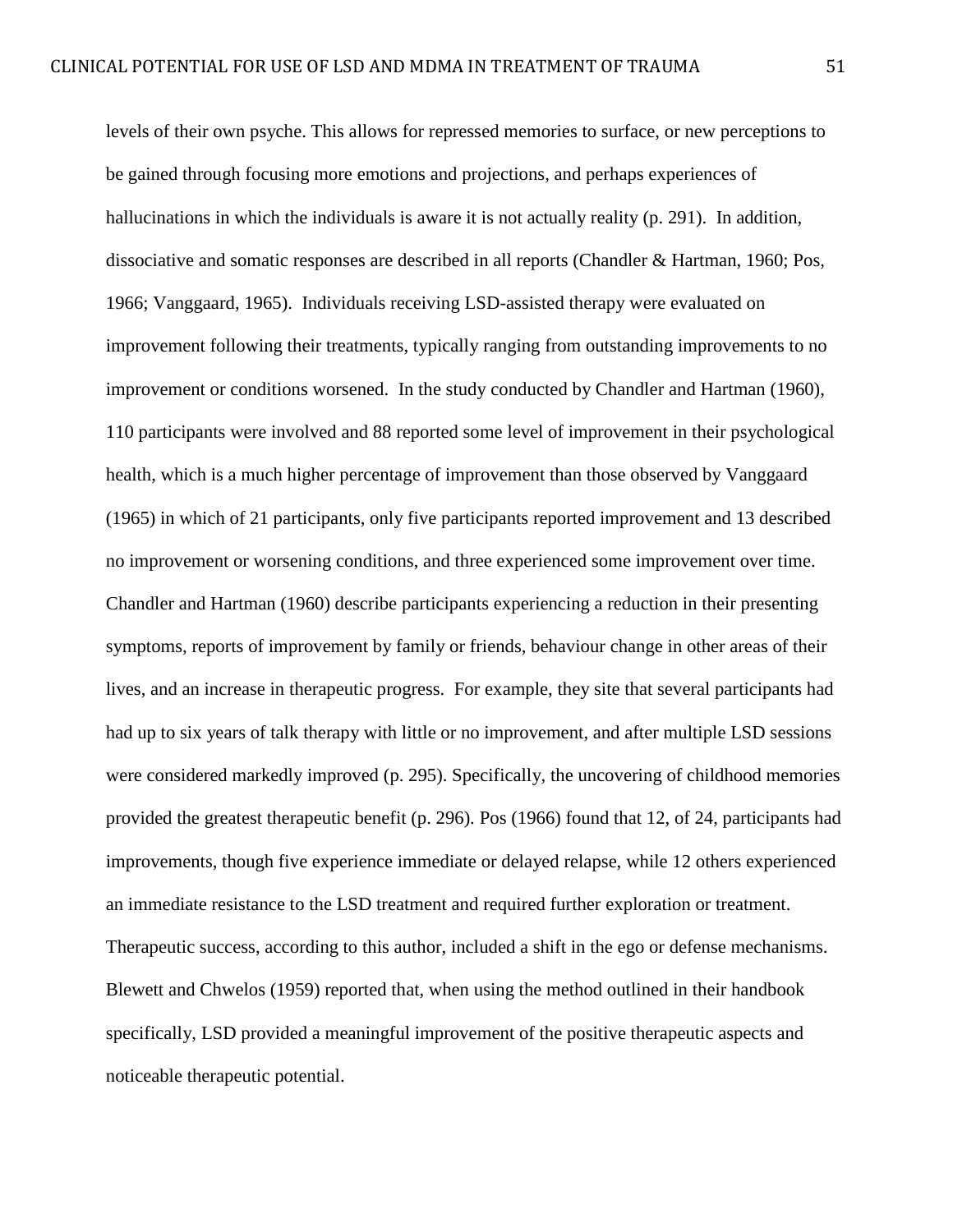Though it is nearly impossible to predict the kind of experience an individual is going to have while experiencing LSD inebriation, it was posited that individuals who have a more insightful (also termed psychedelic or mystical) session are more likely to experience or maintain behavioural change in their lives post session (Shagass, Charles, & Bittle, 1967). In their study of 20 psychiatric patients, 12 were found to experience insightful responses to LSD sessions. These kinds of responses were defined as connecting to forgotten childhood memories followed by integration of this material and self-acceptance with a commitment to improve (p. 472). Pos (1966) reported that individuals under the influence of LSD realized, and may even act out, an unknown aspect of their personality, or would relive past experiences in a manner that allowed for understanding and integration. Others may concretely interpret symbols that showed up in their experience, including acting out transference experiences with the nurse or therapist in the room (p. 338). These experiences seem to indicate some processing or explicit therapeutic value, while other individuals may avoid meaningful experiences by focusing obsessively on a question or object (p. 338).

This handbook acknowledged that there are questions of the contribution LSD could lend to the therapeutic process, the client-therapist relationship, and its relation to existing psychological theory, and posited that LSD would become the most common adjunct to psychotherapy within the next thirty years. Interesting, this drug became prohibited less than a decade after this suggestion.

# **Current best practices: MDMA**

# **Initial trials**

Documents of current clinical studies are useful in understand the current best practices, and are largely summed up on the Multidisciplinary Association for Psychedelic Studies (MAPS)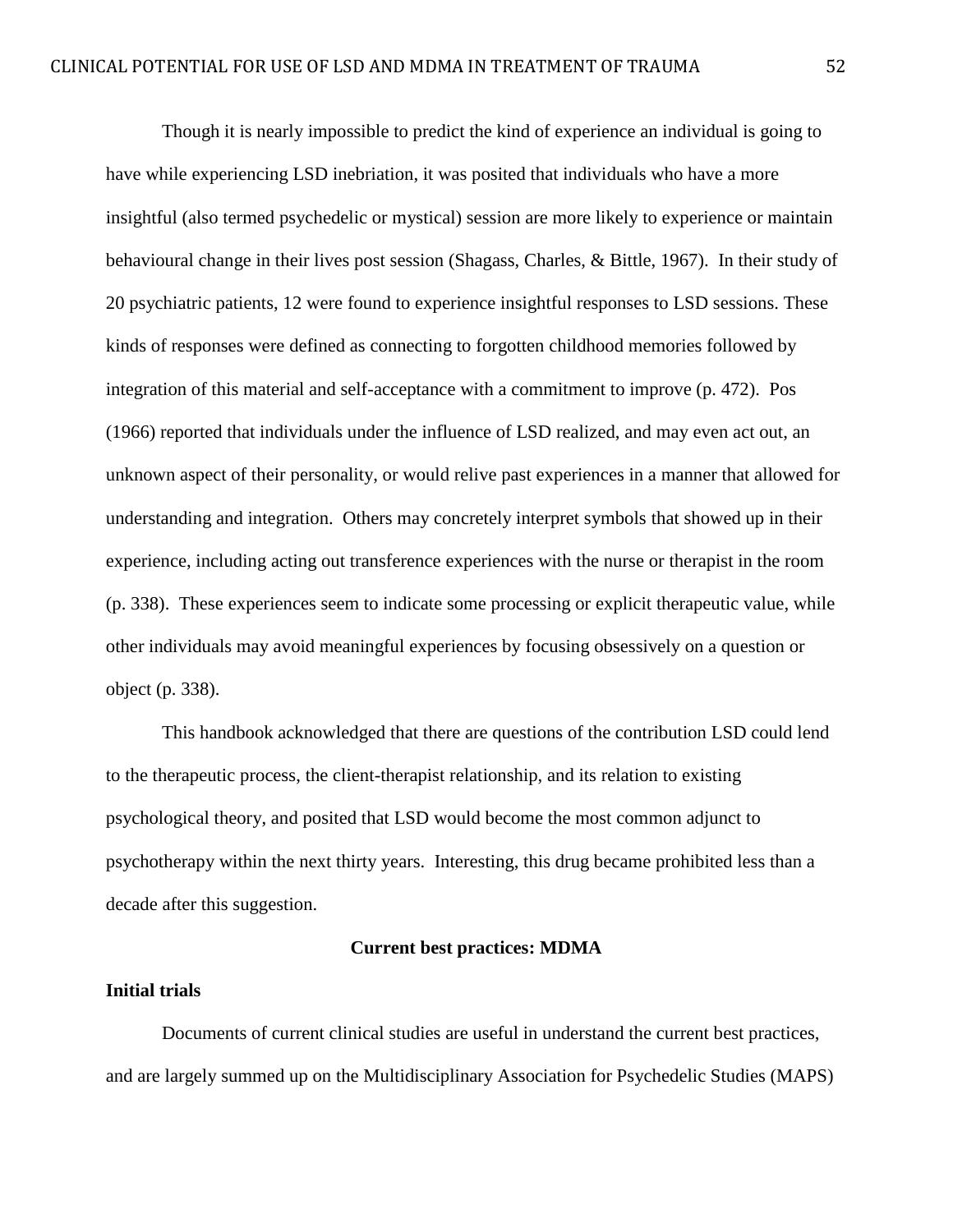website [\(www.maps.org\)](http://www.maps.org/). The literature also offers understanding as to the effects individuals report when receiving LSD or MDMA-assisted therapy, both to their general well being and to their experience of trauma symptoms. Though the therapeutic potential of MDMA in psychotherapy was tested earlier in 1980 to 1983, with Shulgin in attendance to consult (Greer & Tolbert, 1986), it was largely untouched following it being deemed illicit in 1986. It has returned to the light of research over the last fifteen years, with some of the most recent clinical trials focusing on MDMA-assisted psychotherapy for PTSD, with previous LSD trials informing the procedures, which will be further reflected on in the following chapter.

The clinical study described by Greer and Tolbert (1986) outlined that all participants for the MDMA-assisted therapy sessions were carefully screened after being referred from psychotherapists or friends of the authors, with the explicit intent to have an MDMA session. An extensive consent was also reviewed and obtained from participants, and they were assessed for specific medical conditions that would exclude them from the study. These included hypertension, hyperthyroidism, hypoglycemia, diabetes, impaired liver function, glaucoma, and pregnancy; in addition, psychological issues, which had caused any impairment socially or in relation to employment, also met the criteria for exclusion (p. 319). The individuals received their MDMA dose, of 75mg-150mg, in their homes, after having fasted for six hours to avoid nausea and facilitated more rapid absorption of the substance (p. 320). Similar to LSD sessions, the sessions were conducted both individually or in groups, music was used, as well as eyeshades at times, to promote a more internal process, while the therapists remained present to interact as seemed necessary. Individuals were offered an additional dose of 50mg, or up to 75mg, around two hours when effects may be diminishing, and sessions ended around five hours. Each session lasted about between five and eight hours, and follow up conversations were conducted very soon after, while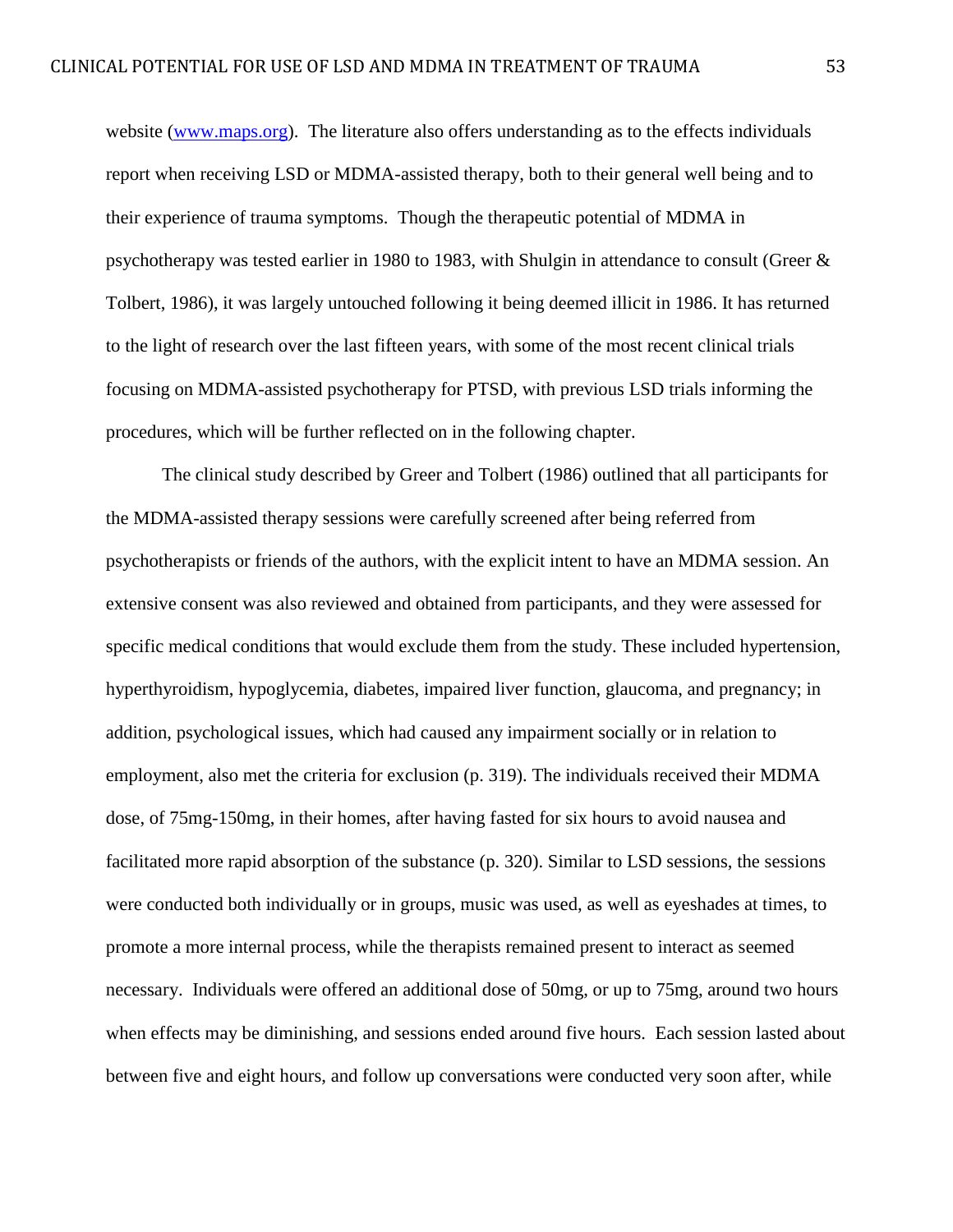questionnaires were conducted later to assess the impact of the experience (p. 320). All 29 participants experienced some level of benefit during their session, from an increase in loving feelings for others present, enhanced ability to communicate and to receive positive and negative feedback, improved self confidence, or lowered defenses resulting in a therapeutic process (p. 320). Almost all (22 individuals) reported enhanced cognitive abilities, such as increased insight into their problems or patterns, or improved mental perspective (p. 320). These authors do point out that there are less desirable effects that may occur during the session such as jaw clenching, the urge to urinate, sweating, and shaking, as well as after the session, including an increase in anxiety and experiences of insomnia (p. 321). Despite this, 16 of the 29 participants experienced a significant therapeutic benefit, as they felt a great deal of progress had been made towards their individual goals, and the nine with DSM psychiatric diagnoses all experienced improvement of their symptoms (p. 326). It was therefore determined that MDMA could be utilized as an adjunct to therapy without harm to the individual, with the hope from this study was to encourage or facilitate further research into the use of MDMA as an adjunct to therapy, which would not occur until over twenty years later.

# **Recent trials**

The first North American clinical trial of using MDMA as an adjunct to therapy for the treatment of PTSD since prohibition in 1985 completed its phase two trial in 2010 by Mithoefer, Wagner, Mithoefer, Jerome, & Doblin (2011). Following this, Oehen, Traber, Widmer, and Schnyder (2012) conducted their own research to confirm the findings of the initial study. MDMA had continued to be used in other countries, such as Switzerland, until 1993 (Oehen, et al., 2012), and clinical trials had begun phase one studies (for safety) had been conducted not only in the USA, but also Europe, Israel, Jordan, and Canada, with phase two studies being initiated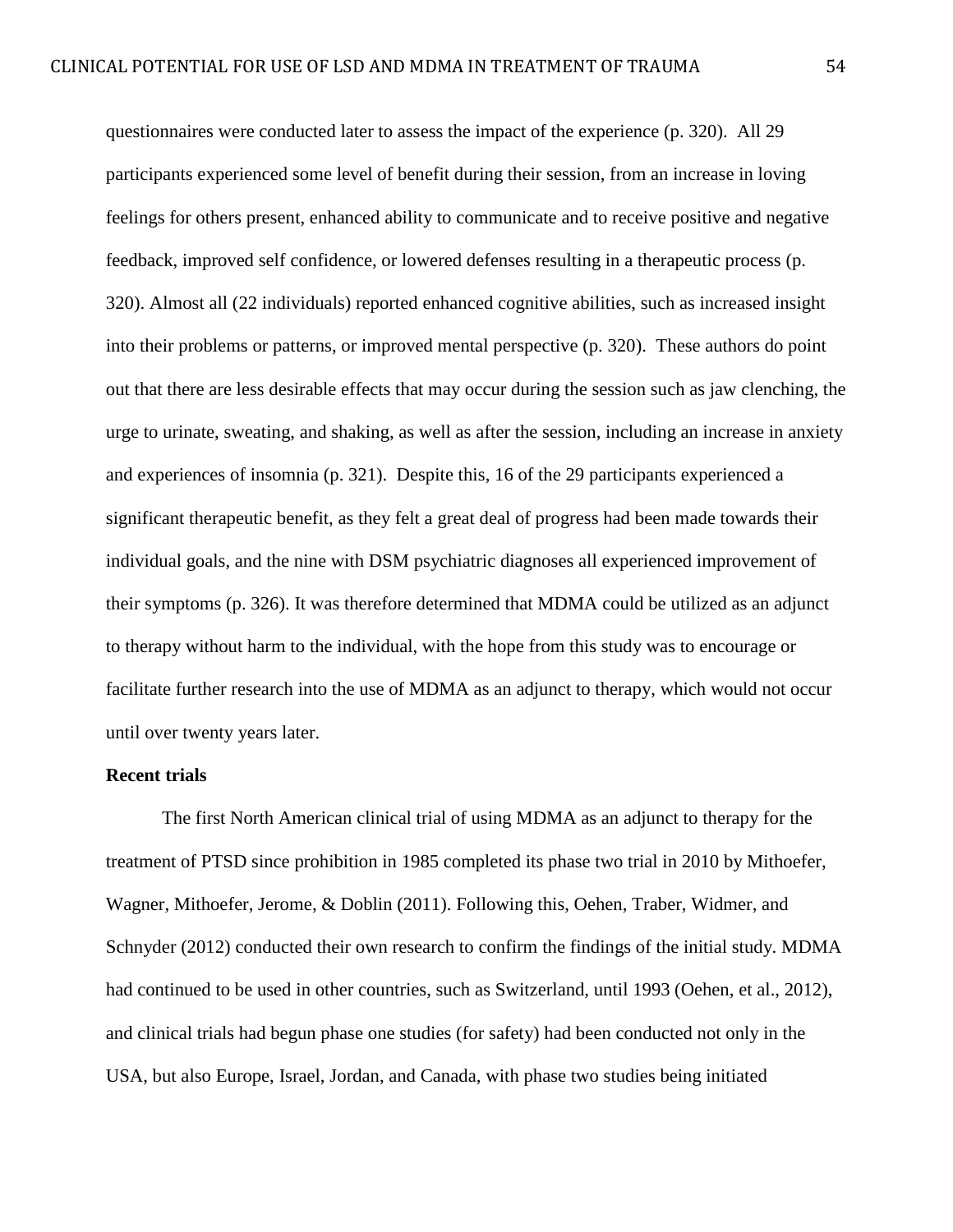(Mithoefer, 2011). The results of this recent 2010 study has inspired and informed ongoing studies as research into using MDMA as an adjunct to therapy for PTSD continues.

Mithoefer, et al. (2011) conducted their study using randomized, double-blind procedures, using the active MDMA substance or an inactive placebo (psychotherapy only), whereas Oehen, et al., (2012) introduced an active placebo (lower MDMA dose) in their randomized, double-blind study. The initial study with Mithoefer, et al. (2011), involved twenty individuals who had struggled with chronic PTSD, as defined in the DSM, with little success with psychotherapy or pharmacotherapy were screened by telephone to identify any medical or psychological exclusion criteria including Borderline Personality Disorder or current Axis I DSM diagnoses except anxiety or affective disorders, substance use (more than 60 days clean), and eating disorders. They were all required to reduce and abstain from other psychiatric medications prior to the study, and urine analysis was conducted before the sessions to rule out drug use (p. 442). Participants received two MDMA-assisted therapy sessions, three to five weeks apart, lasting about eight to 10 hours, following by an overnight stay. Those who received the active substance received a dose of 125mg with an optional second dose of 62.5mg around two hours into the session (p. 444). The participants had eight follow up sessions to facilitated integration, with the initial session occurring the day after each experimental session, with three more during the following month and a final session two months after the second experimental session (p. 444). These sessions allowed for reflection, emotional processing, and opportunity to determine how to integrate the learning or insight into other areas of the individual's life.

The study conducted by Oehen, et al., (2012) involved only twelve participants who were recruited from psychiatric units, trauma centres, and therapists in Switzerland and had at least six months of psychotherapy and three months of psychotropic medications. Similar inclusion and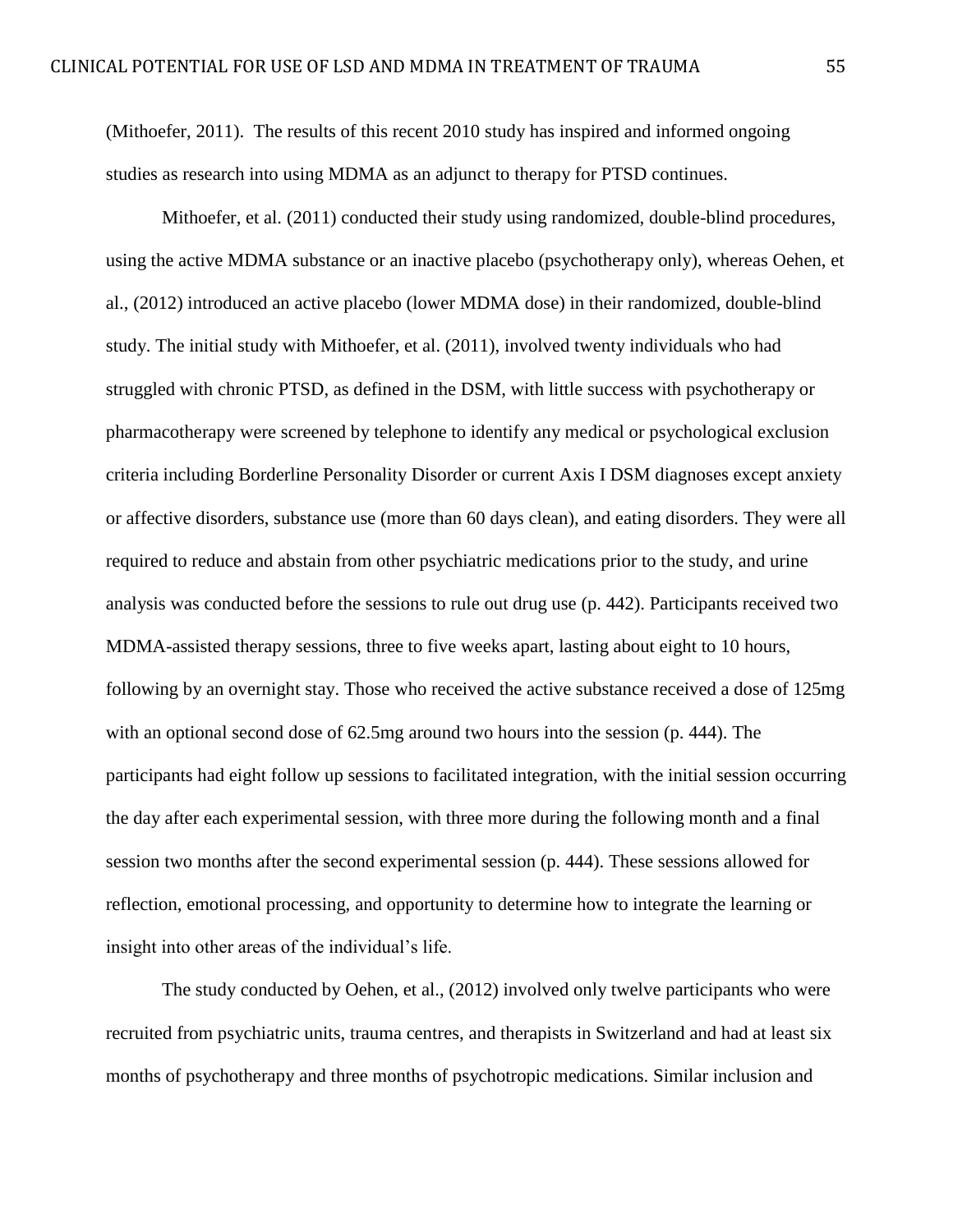exclusion criteria were met, as in the previous study, and all participants were allowed to continue current psychotherapy with their current therapist, but were not to adjust the frequency of sessions (p. 42). Three all-day sessions with either the full dose (125mg, with a 62.5mg dose after 2.5 hours) of MDMA or the active placebo (25mg of MDMA with a 12.5mg dose after 2.5 hours) were conducted with a male and female co-therapist team, with a follow up session conducted the next day and two further sessions one week apart to help facilitate integration of the insights (p. 45). Therapists contacted the participants on a daily basis for the week following the experimental session to monitor psychological wellbeing and after effects of the MDMA (p. 45). Further follow up was conducted up to one-year post experimental session, for a total of 12 non-drug therapy sessions (p. 46). These procedures closely reflect the previous study by Mithoefer et al., (2011), with the exception of the active placebo, number of MDMA-assisted sessions, and length of follow up.

Set and Setting. The sessions in both studies were conducted in a comfortable setting, with a male and female co-therapist team. Each individual received two, 90-minute preparatory sessions to discuss what to expect, including how therapy would be conducted and the possible effects of MDMA (Mithoefer, et al., 2011). In contrast, Oehen, et al., (2012) provided three preparatory sessions. During the experimental sessions in each study, the individual was able to sit or lay down, with the therapists sitting on either side. They were given opportunity to wear eyeshades if they chose, or simply close their eyes and listen to relaxing and emotionally provocative music (p. 444; Oehen, et al., 2012). Individuals were invited to experience quiet internal reflection balanced with therapeutic conversation, in a non-directive or limiting manner (Mitheofer et al, 2011; Oehen, et al., 2012). The setting and approach was largely the same between the studies, with the number of MDMA-assisted sessions being the primary difference.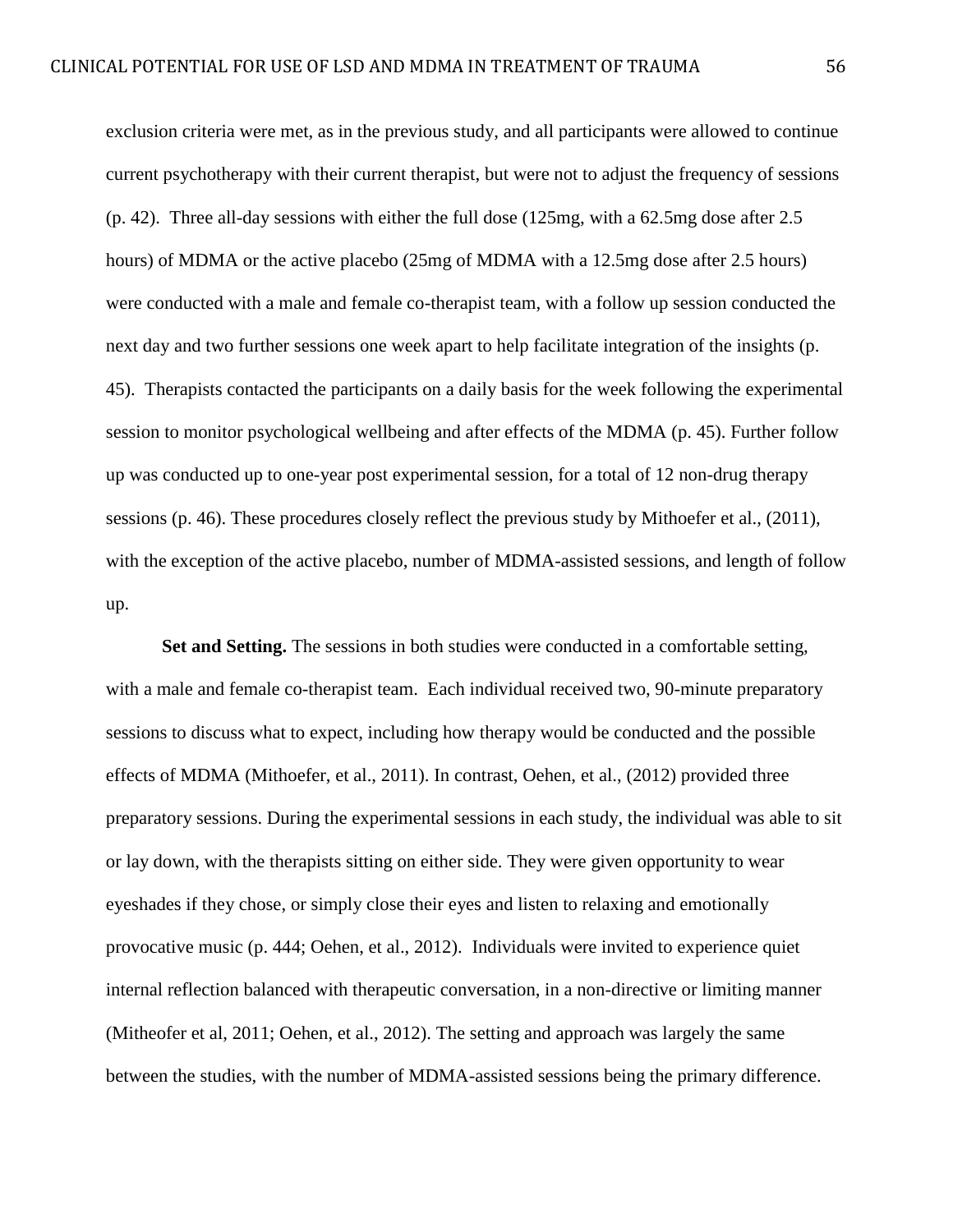**Outcomes and experiences**. Individuals participating in MDMA-assisted psychotherapy studies were evaluated for PTSD diagnoses based on standardized tests including CAPS and IES-R as outcome measures (Mithoefer, et al., 2011; Oehen, et al., 2012). In both studies, MDMAassisted therapy sessions in combination with non-drug psychotherapy sessions produced statistically significant improvements in PTSD symptoms for the individual, with little side effects. The results from Mithoefer, et al., (2011) indicate that a high number of participants no longer met the DSM criteria for PTSD and experienced improvements in functioning in areas of their life such as employment. These results are comparable to other treatment modalities for PTSD, which is important given the resistance to other treatment approaches the participants had experienced (p. 449). In the study conducted by Oehen, et al., (2012), reevaluation of the Clinician Administered PTSD Scale (CAPS) following experimental sessions did not yield statistically significant results, but self-report of the individuals did indicate symptom reduction. Both studies reported the same negative effects as Greer and Tolbert (1986). Overall, this study found that though MDMA could be administered safely and without significant risk, it did not produce significant results in regards to reducing PTSD symptoms (p. 50). It could be assumed, then, that additional exploration is needed to further understand how to effectively utilize MDMAassisted psychotherapy in the treatment of PTSD.

### **Role of therapist: Addressing risks and creating safety**

There is importance in understanding the role of therapist in the process of using MDMAassisted psychotherapy, as it is the therapy that remains the focus of treatment and not the substance itself. As previously stated, this is not a case for providing MDMA to an individual and suggesting they use it independently, but rather it is an opportunity to bring it into the psychotherapy session and utilize it as a therapy aid. It is possible that the individual has their own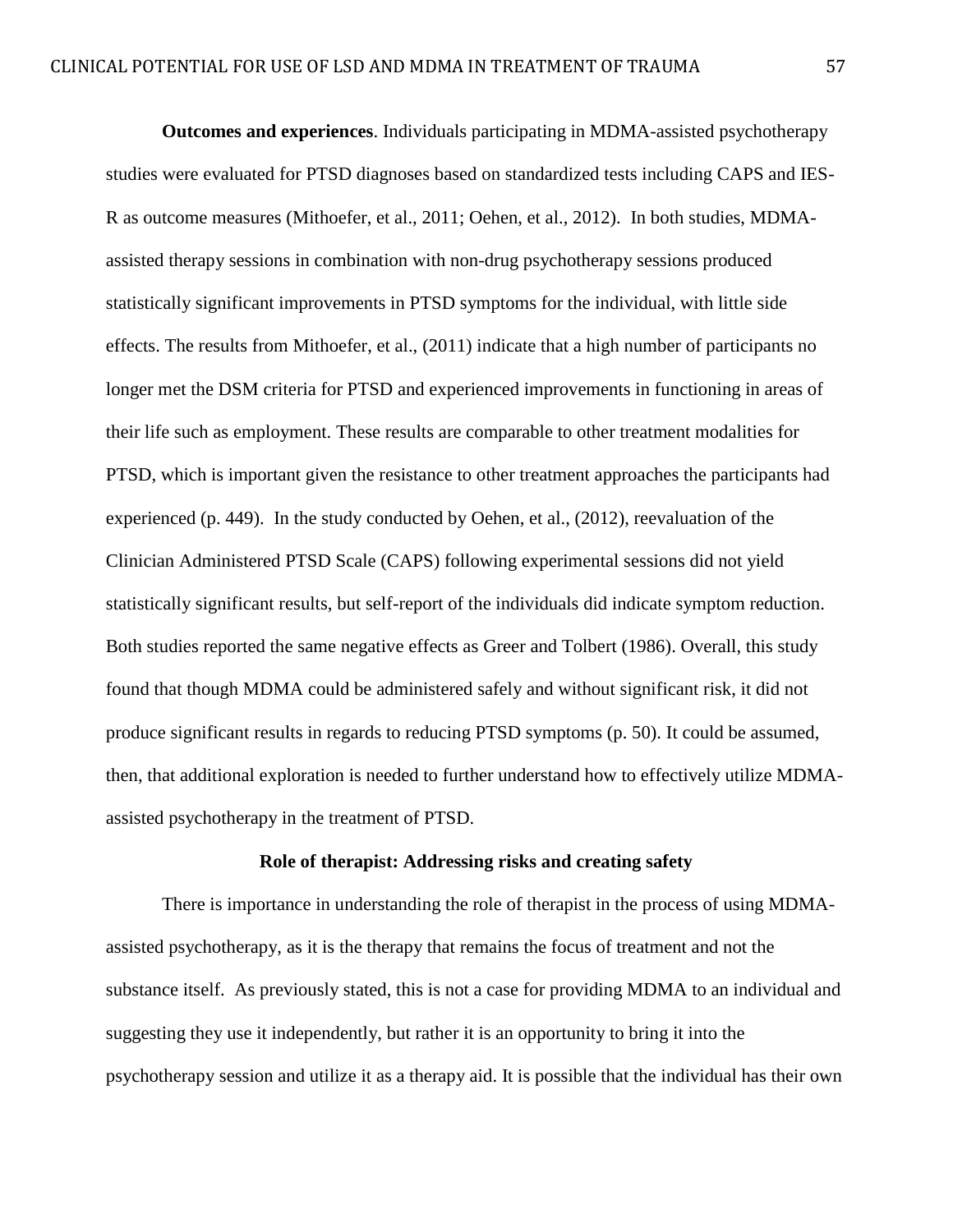concerns about the use of MDMA in a therapeutic setting. Given the potential impact of society's prohibitive stance on psychedelic substances, it is possible the individual offered MDMA-assisted therapy may have hesitancies or assumptions about the process. There have been suggestions that MDMA use, when taken on the street as 'Ecstasy', could diminish cognitive functioning in users (Mithoefer, 2011). This potential risk was not found to be a definitive risk in studies with illicit users (p. 39). As PTSD is associated with high levels of co-occurring substance abuse, and street level 'Ecstasy' has been known to be a drug of abuse (Mithoefer, et al., 2012), it is important to consider the potential of abuse of MDMA as a result of therapeutic use. Studies have indicated that as a result of the supervision and administration of MDMA in the therapeutic setting, with close follow up afterwards to integrate and manage emotional effects, participants were unlikely to pursue self-administration of 'Ecstasy' or want to abuse the substance (p. 7). Greer and Tolbert (1986) found than many participants reduced or eliminated other substance use from their lives following MDMA-assisted sessions. In regards to the potential to abuse MDMA itself, these authors explain that the diminished positive effects when taken regularly or in high doses, as well as the increase in undesirable side effects reduce the likelihood of it being chosen as a drug of abuse (p. 326). In the clinical trials, MDMA is used within the therapy process two or three times, with supervision of the therapist, with a number of non-drug sessions occurring before and after to support the integration of the insights gained through the MDMA session (Mithoefer, 2011). The approach used by the therapist was generally non-directive, allowing the processing of traumarelate material as it presents itself, which underlines the importance of the therapeutic alliance and process as paramount to the process (Parrott, 2007), as the material elicited from the session can be difficult to process. Parrott also suggests therapists have experience of their own with using MDMA, so as to better understand the process their client may be going through (p. 185). Pre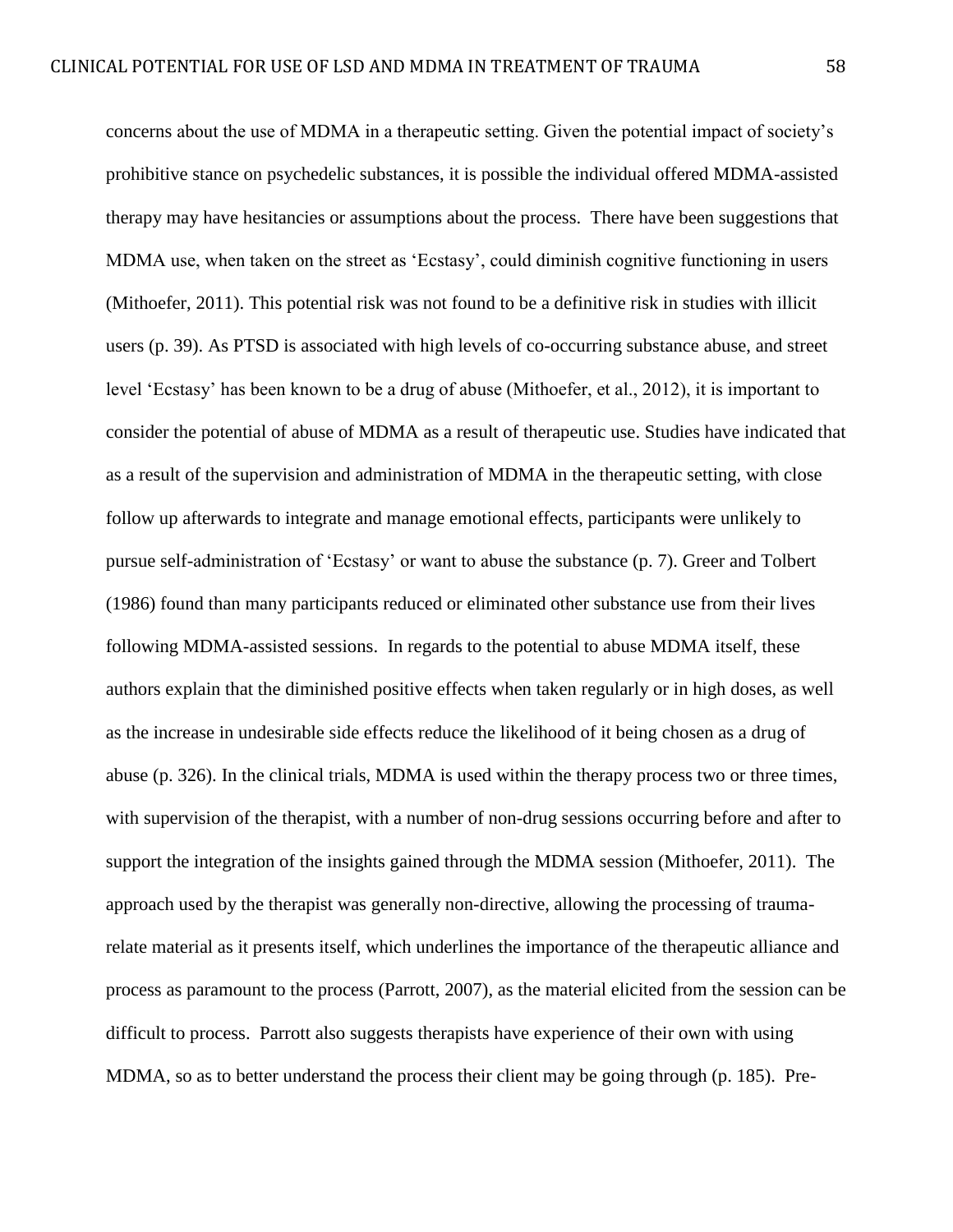session preparation is important in establishing appropriate set, which has consistently been found to contribute to efficacy of the substance and positive outcomes (p. 187). Adequate preparation and follow up may also help mitigate challenges of post-session MDMA effects on the mood, including the tendency towards anxiety or depression as a result of the effects on serotonin and dopamine (p. 188). The therapist, or co-therapists as is frequently cited, remain present with the individual throughout their MDMA-assisted session. To effectively address issues of safety for the client, consent is obtained prior to involvement in MDMA-assisted psychotherapy, as well as having medical staff on hand should any medical issues arise (Mithoefer, et al., 2011; Oehen, et al., 2012). Medications may be administered to help manage experiences of anxiety or distress as the effects of the substance wear off, and the effects of insomnia or anxiety in the day or days following (Mithoefer, et al., 2012). A thorough screening for medical and psychological issues is conducted as part of the inclusion and exclusion criteria in each study, which further supports the safety of each participant. The focus should remain on MDMA as an aide to the therapeutic process, with the safety of the client remaining paramount, and the involvement and supervision of the therapist of importance to the process.

## **Conclusion**

Clinical studies on the therapeutic potential for the use of MDMA in the treatment of PTSD closely reflect the procedures and intention of the historical studies of LSD in psychotherapy. From this, a protocol of practice is emerging, relying heavily on the supervision and involvement of the co-therapist team, set, and setting of the therapeutic process. Current results of studies of MDMA in the treatment of PTSD yield promising results, but not definitive results. Some participants experience a reduction in their PTSD symptoms, but the number and studies are small and further research will elaborate on these results. What has been determined is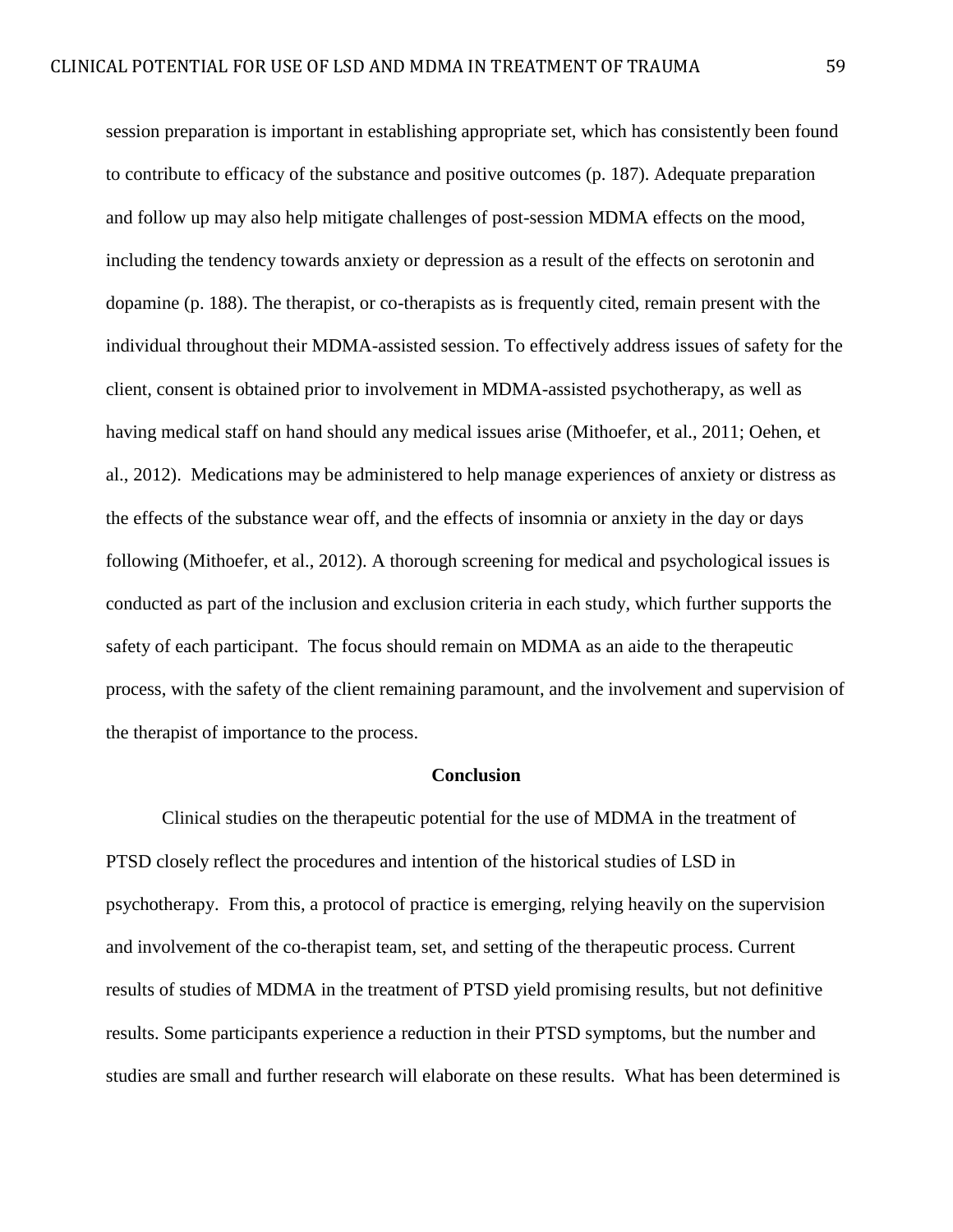that MDMA can be administered as an adjunct to the psychotherapy process with limited risk to safety and limited side effects. For some participants, their symptoms of PTSD were reduced through the use of MDMA-assisted psychotherapy, while others remained unchanged or minimally effected. The following chapter will further interpret and integrate these results into a broader understanding of the therapeutic potential of these substances in the treatment of PTSD.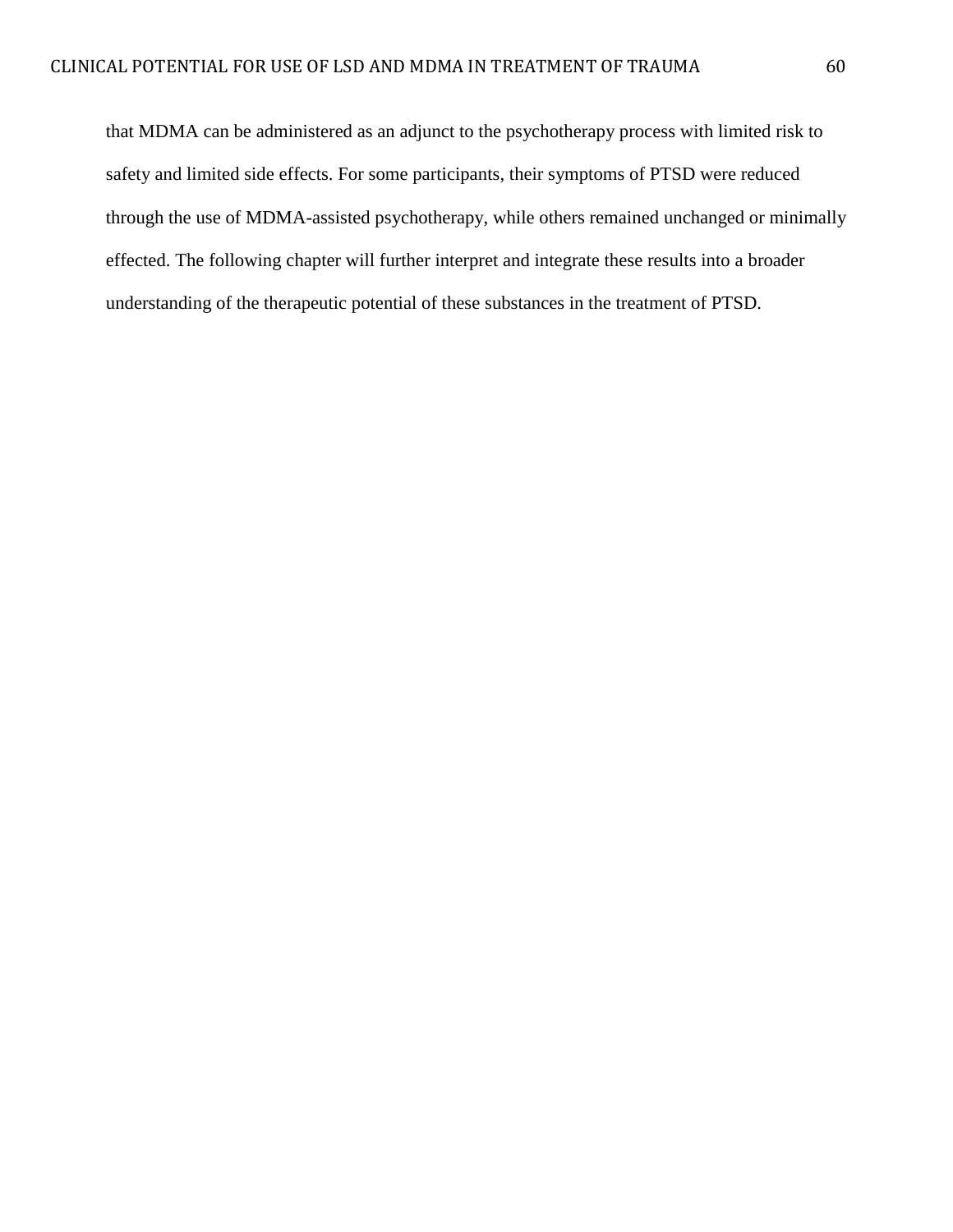## **Chapter 5: Discussion**

Decades ago, psychedelic substances such as LSD and MDMA were invited into psychotherapy as a means to facilitate therapeutic rapport, personal insight, and resolve emotional health challenges. Prohibition halted exploration into the extent to which these substances could be utilized, but interest has begun to reemerge over the past several years, demonstrating the therapeutic potential for the use of LSD and MDMA in the treatment of psychological trauma. This chapter will discuss the implications, limitations, and meanings that have emerged from the document analysis, as well as my own personal interpretation and insights.

# **Reflection of context**

Posttraumatic stress disorder (PTSD) is a growing concern in our society, with limited effective approaches to treat it. Currently, psychotherapeutic approaches including traumafocused interventions and psychopharmacological interventions including SSRIs and SNRIs provide possible approaches (Dunlop, Kaye, Youngner & Rothbaum, 2014) for individuals to find healing and resolution of their symptoms. It has been stressed that there is a need to develop better approaches and pharmaceuticals to treat chronic PTSD symptoms (Oehen, Traber, Widmer, & Schnyder, 2012), of which psychedelics should be considered a possibility.

In the 1960s, LSD was quietly used by many psychotherapists to treat client complaints of anxiety, depression, and addiction. The effects of LSD initially were distinguished for its apparent replication of psychosis, offering insight in to the experience of those diagnosed with schizophrenia (Bliss, 1988). Beyond this application, which eventually was abandoned, LSD seemed to improve therapeutic alliance and offer a connection to the unconscious that permitted the individual to gain insight into their problematic behaviours and resolve their symptoms (Chandler & Hartman, 1960). Using LSD under the close supervision and guidance of a trained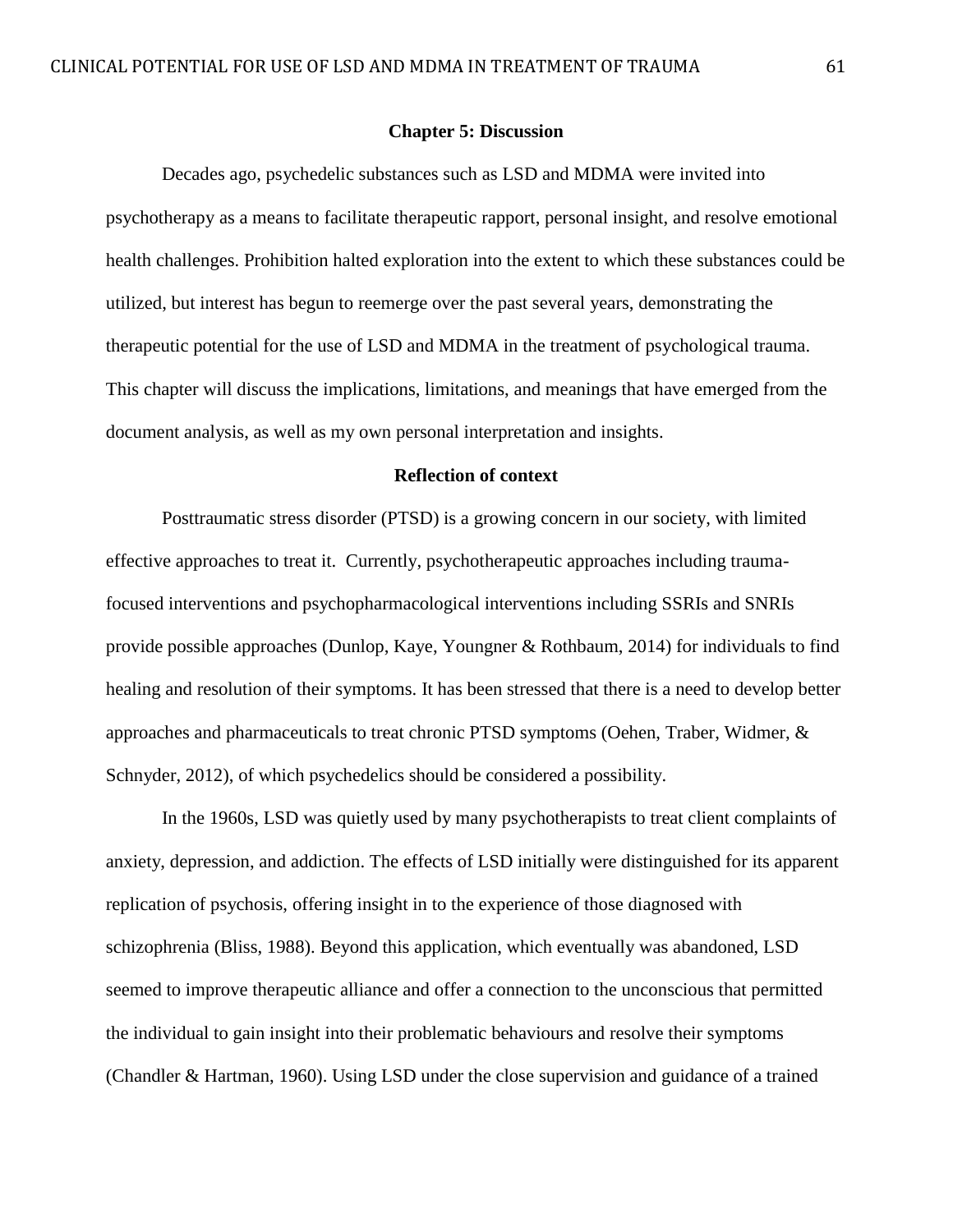psychotherapist in addition to regular 'talk therapy' sessions was found to be effective for some participants, provided they were adequately screened and followed up with. Though it is relatively impossible to predict the experience one might have while under the influence of LSD, common themes of reduction of ego defenses, and a deeper connection to the psyche occurred within the therapeutic sessions (p. 291). Individuals received sessions prior to the LSD-assisted therapy to identify the problem and prepare them for what the LSD session may be like, which addressed the very important element of 'set'. Furthermore, the setting was comfortable and conducive to introspection, involving pleasing music, pictures, and space to lay down during the session. The involvement of the personnel involved remained gentle and non-invasive, and provided safety and interpretation of the content that arose from the session. These early clinical trials, prior to LSD becoming illegal in mid 1960s, provided a foundation of practice, which had led to positive impacts to the therapeutic aspects and potential (Blewett  $&$  Chwelos, 1959), and informed future practices with psychedelics.

The influence of these early LSD-assisted sessions can be noticed specifically in the approach developed for the use of MDMA in psychotherapy. With careful screening, preparation, and follow up, individuals who received MDMA-assisted therapy may experience a reduction of their PTSD symptoms. Similar to historical LSD-assisted therapy, sessions are attended by a cotherapist team, last several hours, involve targeted focus on developing appropriate set and setting, and provide non-drug sessions as part of the therapeutic approach. There are few clinical trials addressing this treatment, with results indicating statistically significant improvements as well as limited improvements. Recent and current trials indicate the importance of talk-only sessions, using MDMA only as a tool to facilitate the therapeutic process.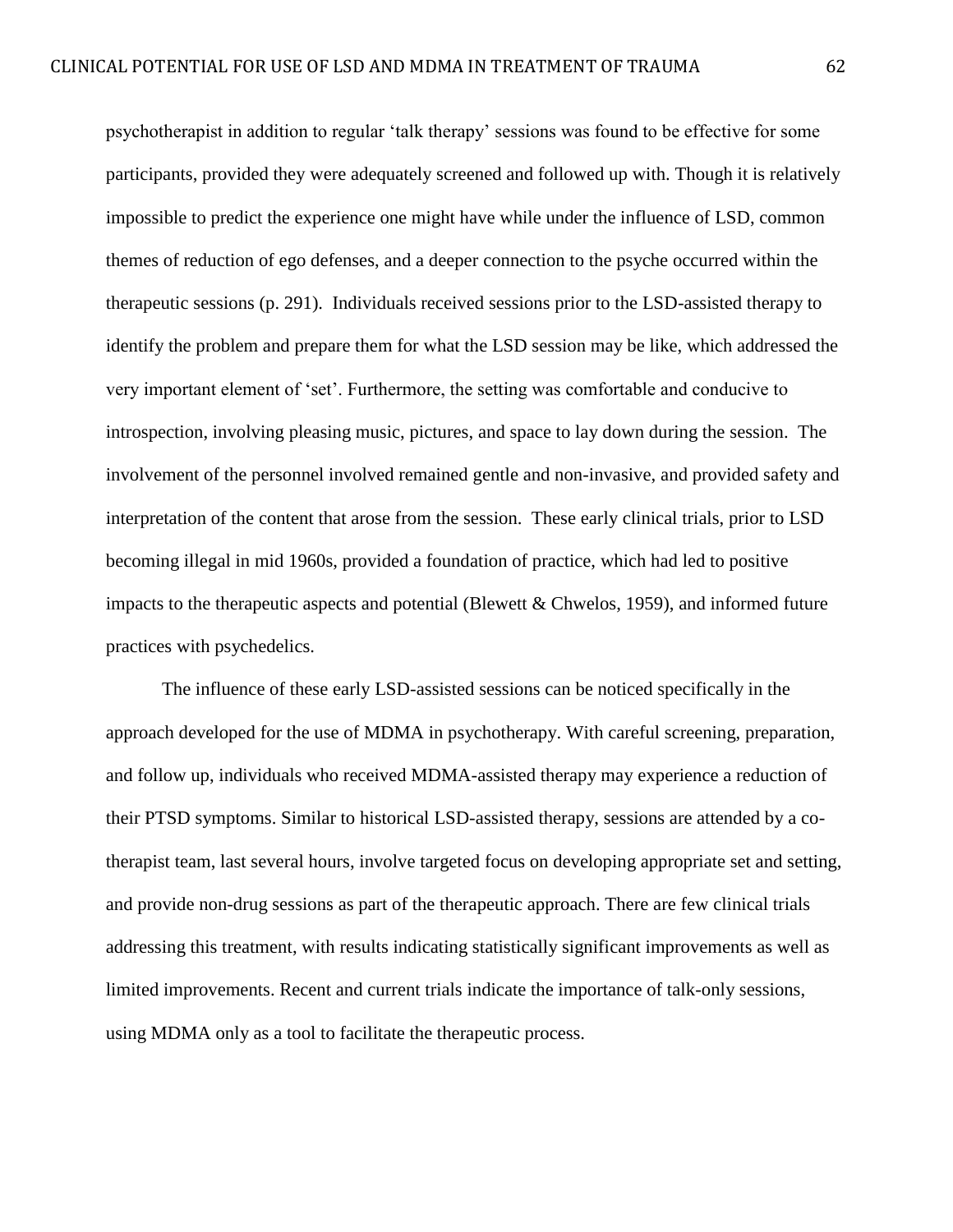## **Implications and recommendations**

The implications of utilizing psychedelics such as LSD or MDMA as therapeutic aides are evident but controversial. Prohibition and the war on drugs facilitated an attitude towards illicit substances, not only removing psychedelics from the repertoire of psychiatric tools, but also creating a culture of resistance and judgment by the upcoming generation in the psychotherapy community. Having been contaminated by the stories of tragedy, destruction, and animosity towards drugs that alter the state of consciousness, all Schedule I drugs took on a demonized image. Without ongoing research and clinical studies demonstrating how the psychedelic substances could be utilized to treat psychological issues, attention turned towards the studies on talk therapy approaches and pharmaceutical efforts.

Results of previous trials have offered promise, with caution, but challenge the current practices of treating PTSD. Pharmaceutical interventions including antidepressants, anti-anxiety medications, or even low dose anti-psychotic medication has been the primary approach to working with individuals with PTSD, at times in combination with psychotherapy methods. These medications are taken by the individual on a daily basis, often for months or years, in an effort to provide effect and stabilization from a physiological perspective. In addition to the cost of this approach, both to the individual as well as the health care system, individuals may experience undesirable side effects. Psychedelics in the context of therapy are used for only a portion of the treatment, acting as a facilitator of the process rather than a daily, regular required medication. This could reduce the cost to the health care system, and to the individual. Current studies suggest that MDMA can be administered as an adjunct to psychotherapy, without significant risk or lasting adverse side effects. Therapists are required to be well versed in the experiences of MDMA (or,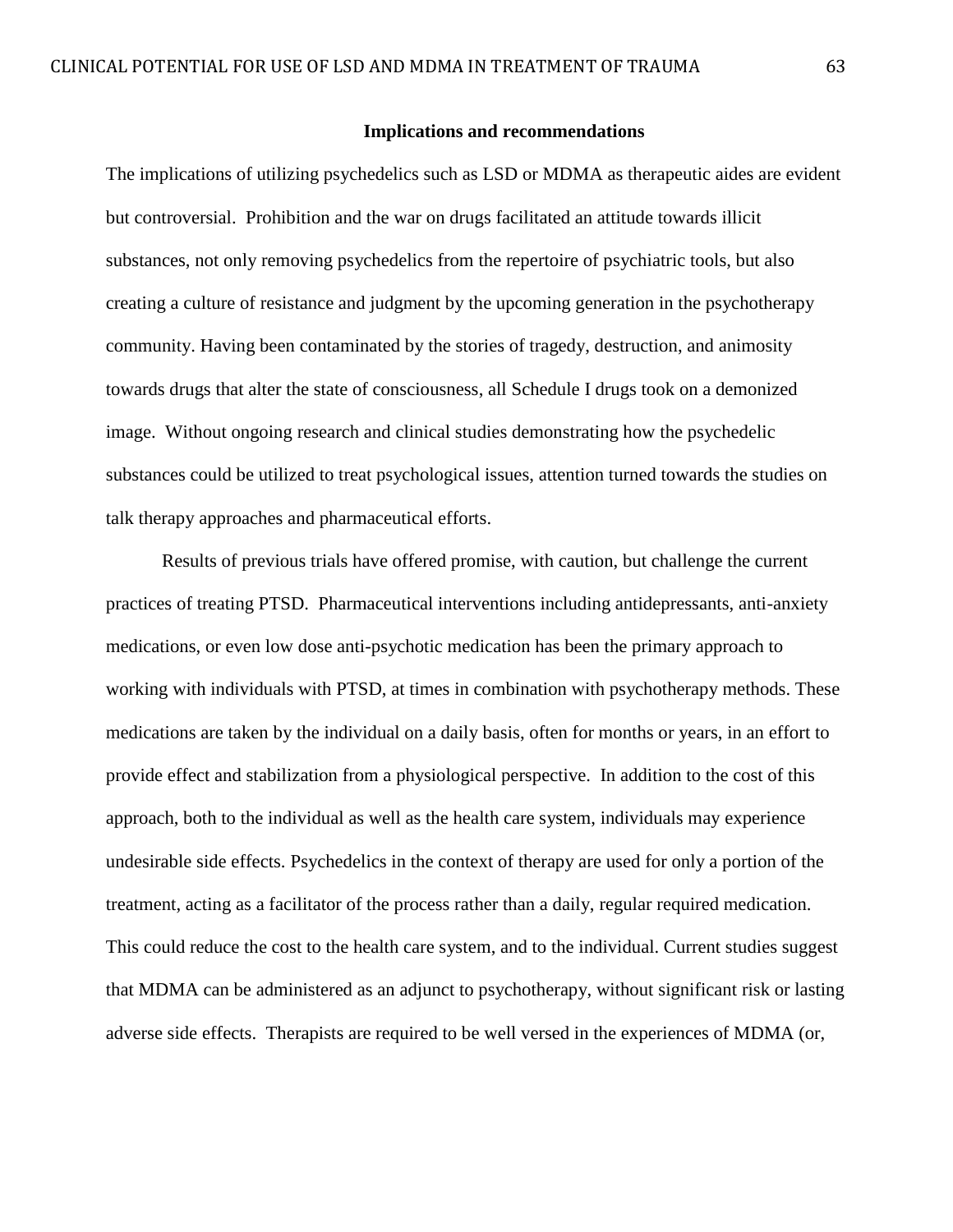LSD), and are encouraged to have personal experience and attend to set and setting in order to provide the most effective and therapeutic experience.

The literature reviewed and results uncovered provide insight into how these substances can be utilized in a therapeutic manner, which differs from recreational or illicit use of them. Every study, recommendation, report, and consideration that was uncovered is heavily informed by the need for training, appropriate application, and preparation of the individual. The therapeutic use of psychedelics is not a case of suggesting an individual experiment with these substances on their own, or in a social setting. Rather, it is a carefully considered, professional, and defined process in conjunction with traditional talk therapy sessions. The application is to utilize LSD or MDMA as a therapy tool, used only a few times under direct supervision of therapists and, often, medically trained individuals such as nurses. The material elicited from these psychedelic-assisted sessions is then processed with the therapist, not left for the individual to navigate and integrate on his or her own. They are not, as pointed out by Sessa (2014) recreational substances, bought on the street, but medications developed in a lab, by the medical profession. This differs significantly from recreational or 'street' use, in which individuals take an unknown amount of the substance (due to adulterants or other unknown factors as a result of the method of obtaining it), focuses likely on the social situation they are in and the 'feel good effects', and resumes their lives following the come down experience. In these cases, it is possible for the individual to experience negative outcomes if they are not properly caring for themselves or do not have others who are able to guide them. For example, they may dance excessively with little water intake and become overheated or dehydrated, they may find themselves interacting with people in unsafe situations, or acting out altered perceptions in unsafe environments. In psychotherapy, a specific approach of establishing set, setting, and facilitating integration is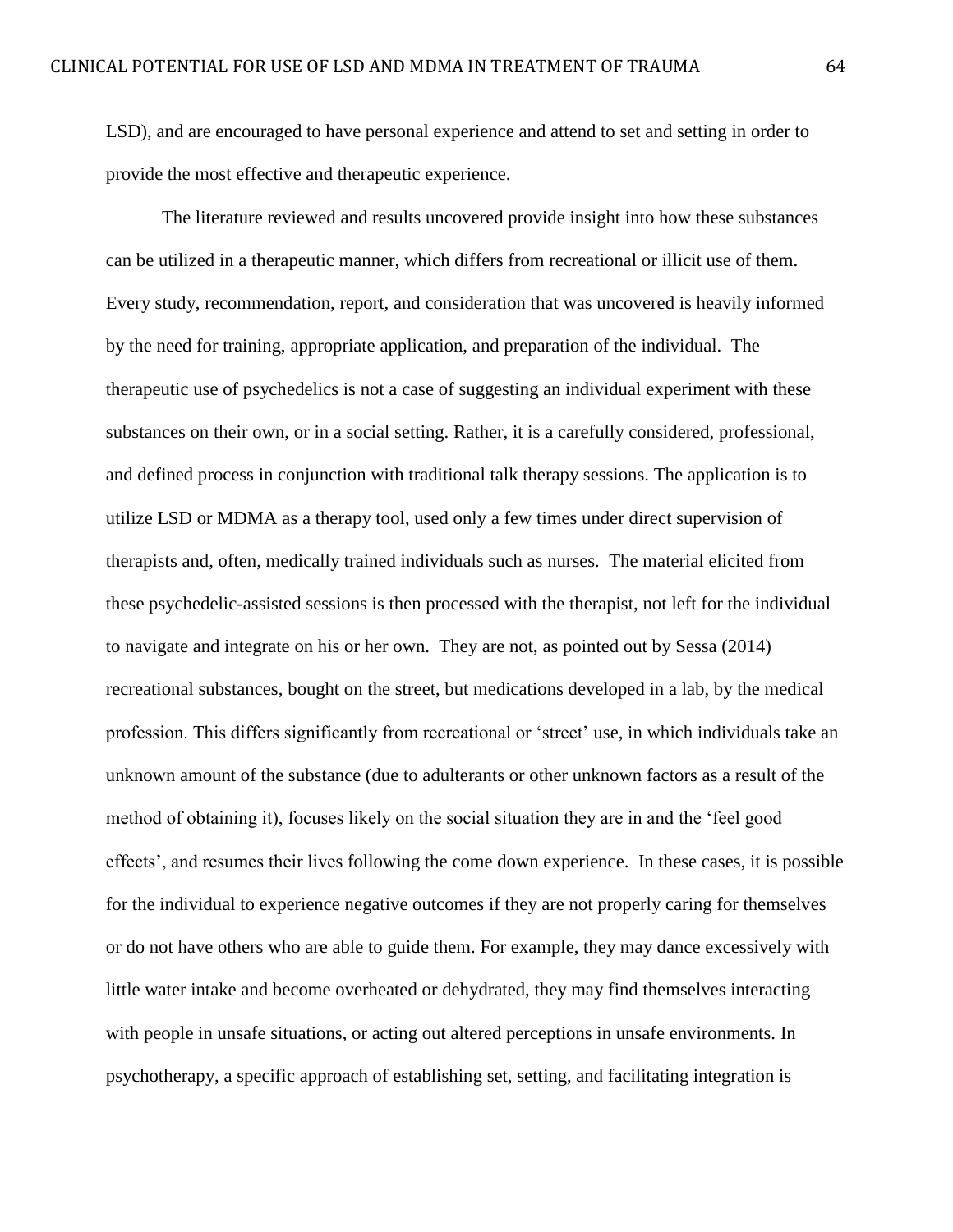becoming established in order to produce the safest and most rewarding effects. For individuals who have had limited, or no, progress with traditionally accepted therapeutic interventions for psychological trauma, there is the potential for lasting symptom reduction as a result of using MDMA as an adjunct to therapy.

It can be assumed that advances in medical technology and knowledge have produced an increase in understanding the effect of trauma, since the 1960s when psychedelics were part of the therapeutic repertoire for some psychotherapists. These increases, then, allow for a better understanding of how PTSD is experienced, from a physiological perspective, and can therefore also begin illuminating how psychedelics may facilitate change for individuals struggling with this experience. These same advances in medical understandings have produced pharmaceutical approaches to address mental health issues, as well as the ability to view and monitor the brain in an increased capacity, which offers additional insight into the physiological mechanisms that allow this. This information will continue to inform the psychology field and the development of effective approaches to deal with trauma.

Current results indicate that MDMA and LSD can be administered within a psychotherapeutic context with little risk, and have the potential to reduce symptoms of emotional and mental distress. Like any approach or intervention, the results do not claim to be uniform and applicable to every individual. The results do not suggest these substances become readily available for public consumption, or that they be used to solve the world's problems, but they do indicate that additional exploration of their application within the psychotherapeutic context be further explored. Challenging the prohibition-informed context of the current therapy field, as well as negative perceptions from the medical field, are required in order to navigate and discover novel approaches to longstanding emotional health issues. Well developed clinical trials with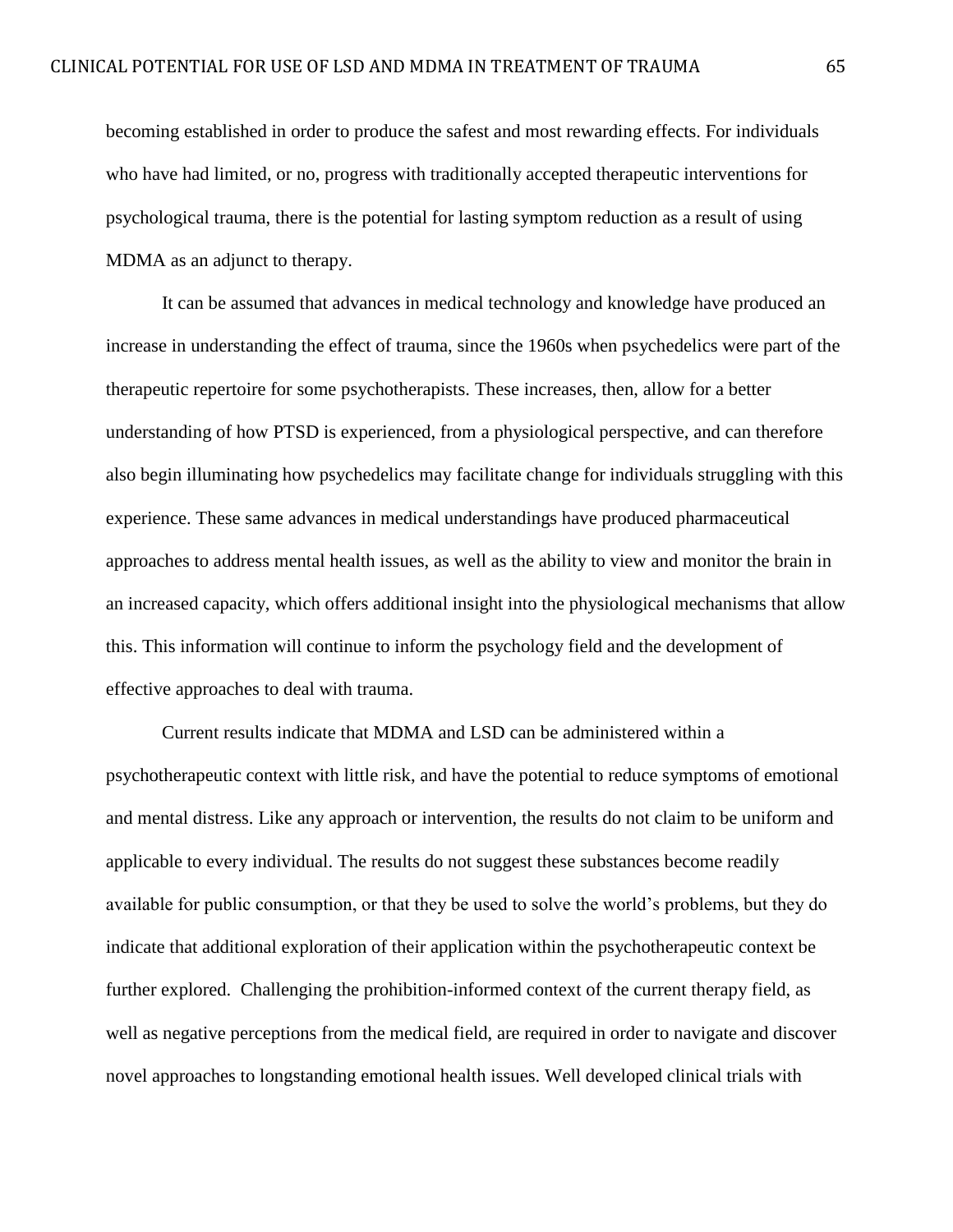larger sample sizes, adequate controls and mechanisms of assessments will allow a better understanding of how these psychedelic substances can be helpful to resolving issues of psychological trauma. Using past studies to elaborate and edit practices will provide a comprehensive best practices approach moving forward. Perhaps, though, the greatest challenge will be fighting the stigma and fear attached to these demonized, illicit substances. This could be improved through increasing the number of studies, providing accurate and relevant information, and demonstrating the effectiveness while comparing the process to the cost (both financially and physically) of current pharmaceutical interventions. To increase the access to this kind of process, however, the political culture of prohibition will have to continue to be addressed. In addition, further defining how these substances function to reduce symptoms would be beneficial in advocating for their access in psychotherapy. Mitigating the depressive and unpleasant come down symptoms may also be an important factor in effectively utilizing MDMA, specifically, with a population that already suffers from increased anxiety and depression, and will require further exploration and explanation.

## **Limitations**

There are limitations to the approach utilized in this thesis, which also reflects limitations of historical documents. Early clinical studies on the use of LSD and MDMA in the therapeutic context were, by current standards, poorly designed and suffered validity issues. This, in turn, creates some weaknesses in the review of these studies. It is important to consider that many of the studies had small sample sizes, no control groups, and relied primarily on self-report or researcher observation and opinion in order to establish the results. However, current clinical studies have taken steps to address these issues, including developing control groups, double-blinding the studies, and utilizing standardized tests and measurements in order to establish effect (Mithoefer,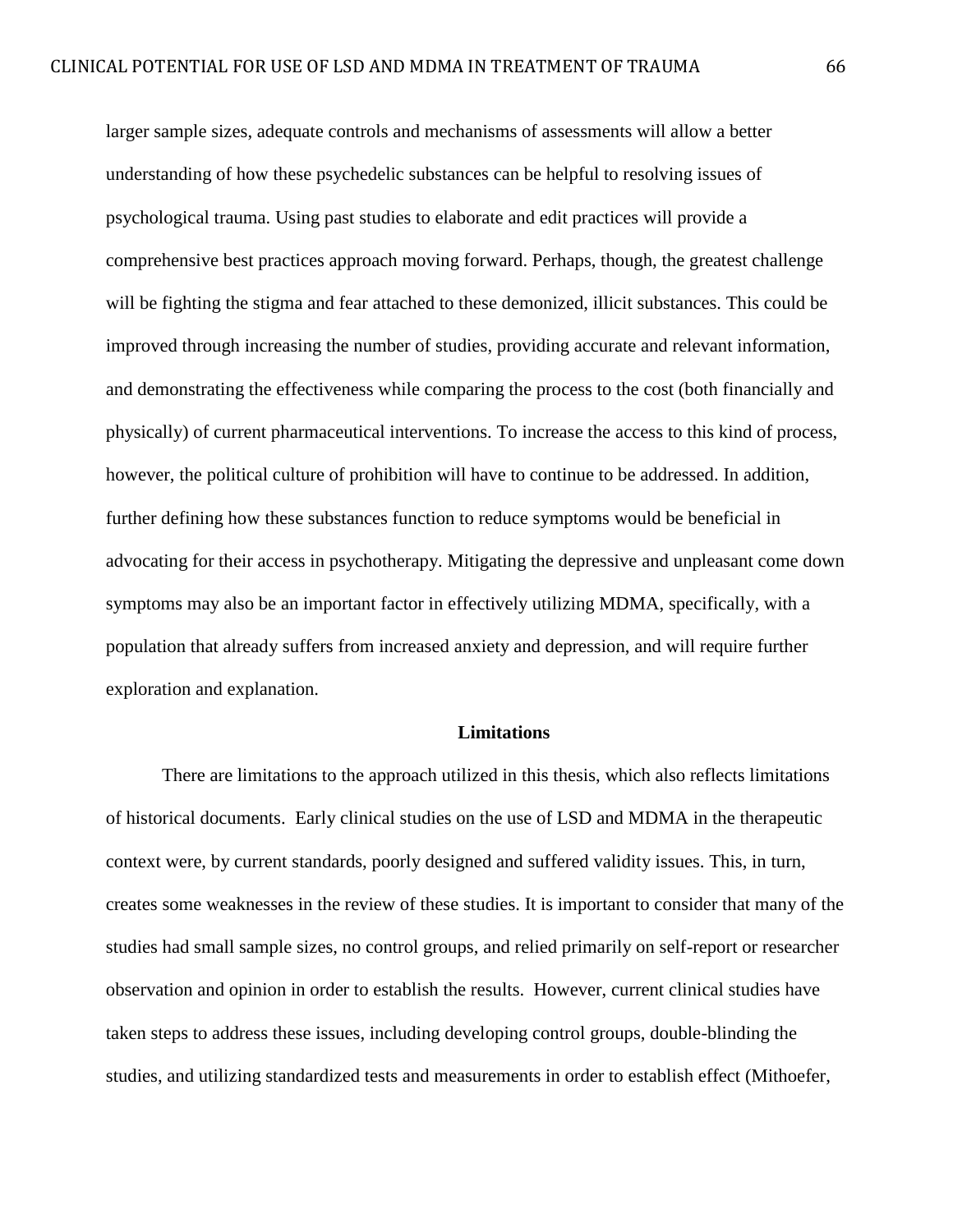Wagner, Mithoefer, Jerome, Martin, Yazar-Klosinski, Michel, Brewerton, & Doblin, 2011; Oehen, et al., 2012). The historical context of psychedelics in psychotherapy, through the exploration and analysis of LSD use, has provided important considerations as research moves forward in this area.

The limits specific to this thesis include the narrow scope of the literature search, as the focus was only on two psychedelic substances and their psychotherapeutic connection to the treatment of trauma. There are a vast number of articles pertaining to the psychotherapeutic use of LSD as it relates to other mental health challenges, which were not included in the scope of this thesis. In addition, using only literature as the data source reduced the depth of knowledge and content available, which may have been improved by accessing methods such as interviews with professionals in the field.

# **Personal insights**

As part of the generation of the 'war on drugs', I received an education, which, upon reflection, was informed directly by prohibition and political climate. Not once in my journey of becoming a counsellor was I exposed to the role psychedelics had played in the history of psychotherapy and medicine. Instead, I bought into the demonization of all illicit substances, viewing anything not prescribed by a doctor as 'wrong' or 'problematic'. My first response to initially learning of the resurgence of psychedelics in the research for mental health was of great opposition and disbelief. However, I had to consider what I had noticed about the role of pharmaceuticals over the course of my career. I had begun to notice how frequently they were abused, how the side effects could be hugely impactful and difficult, and how readily they were accessed and accepted in our current society. Then I looked at how psychedelics were used, and noticed a stark difference: psychedelics were used as a short-term intervention with only those who met the criteria, with the support and guidance of a trained professional. I took a step back,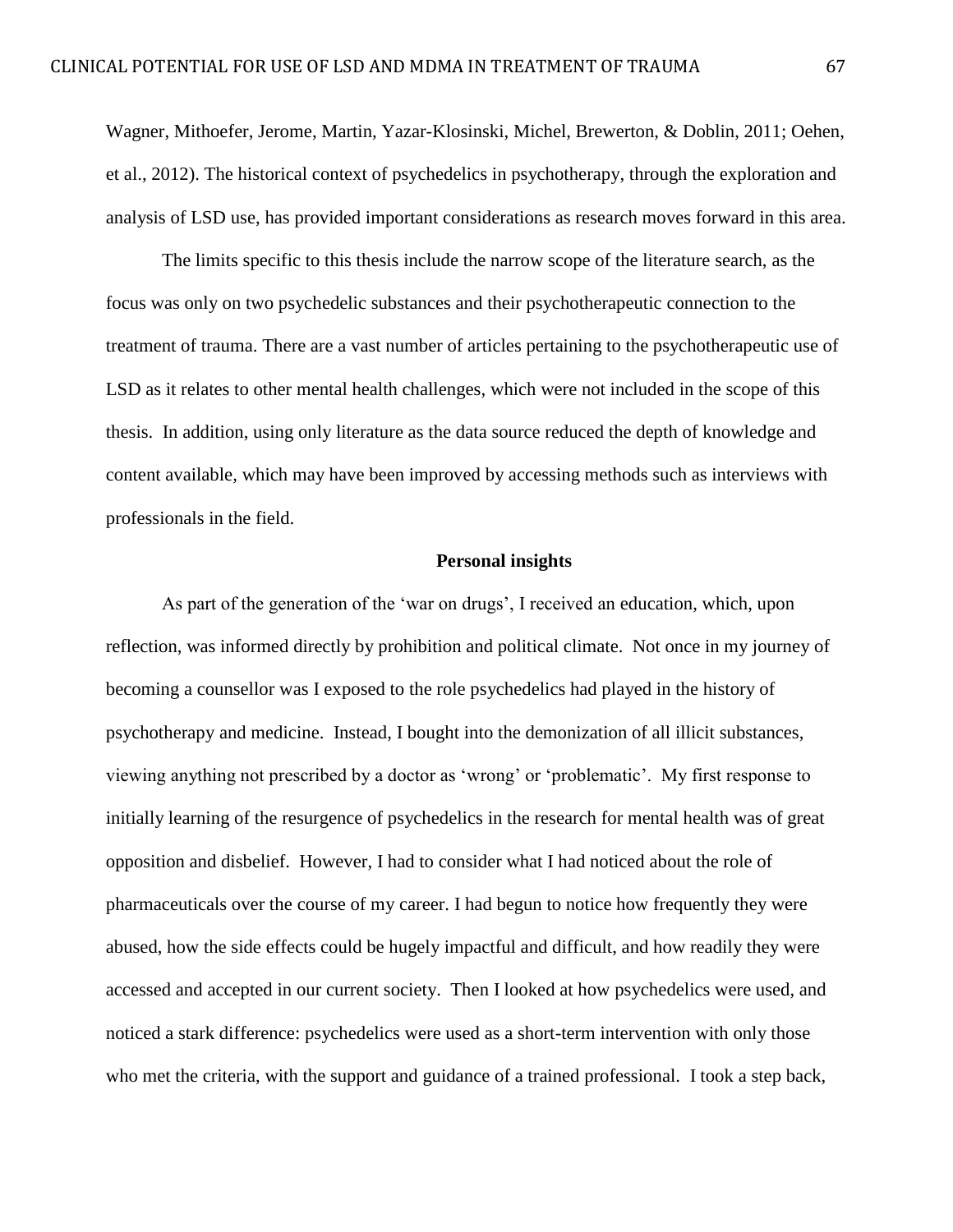and reevaluated my perceptions, beliefs, values, and opinions. Then I looked closely at the literature, which is what has been presented in these chapters. Perhaps psychedelics are not the destructive, deadly, horrifying substances I had been led to believe they are; perhaps they hold therapeutic value when utilized in a specific, intentional manner.

Sharing with individuals of my generation that I was exploring how psychedelics can be utilized as an adjunct to psychotherapy provoked responses reflective of my own initial reaction. Frequently, friends or colleagues would scoff or roll their eyes, or become defensive that illicit drugs be considered for such delicate issues such as trauma treatment. This clearly speaks to the culture of prohibition in which we have all been raised. In contrast, when I would describe my focus to individuals of older generations, they would almost always respond with understanding and insight into their own knowledge of the historical uses of these substances. At first I was confused by this, and felt as though I had simply been kept in the dark all these years, before I realized I was experiencing the effects of prohibition. This, in turn, strengthened my commitment to find a way to present the information for therapists of my generation to understand and consider when seeking alternative approaches for clients suffering with unresolved trauma experiences. It, in fact, is our prerogative, as therapists intent on supporting clients in reducing their suffering and improving their lives, to understand all possible options and the risks and benefits associated with them. I am not suggesting every individual who experiences trauma be handed a dose of psychedelics with the promise of recovery, but I am suggesting an open, informed mind to provide ethical and accurate possibilities. I no longer leer at the possibility of introducing 'illicit' substances into therapy as a method of healing, because I have seen the destructive potential of legal pharmaceuticals first hand, and have now explored the literature on psychedelics to uncover a method of utilizing them in a safe and facilitative manner. I also do not consider this the answer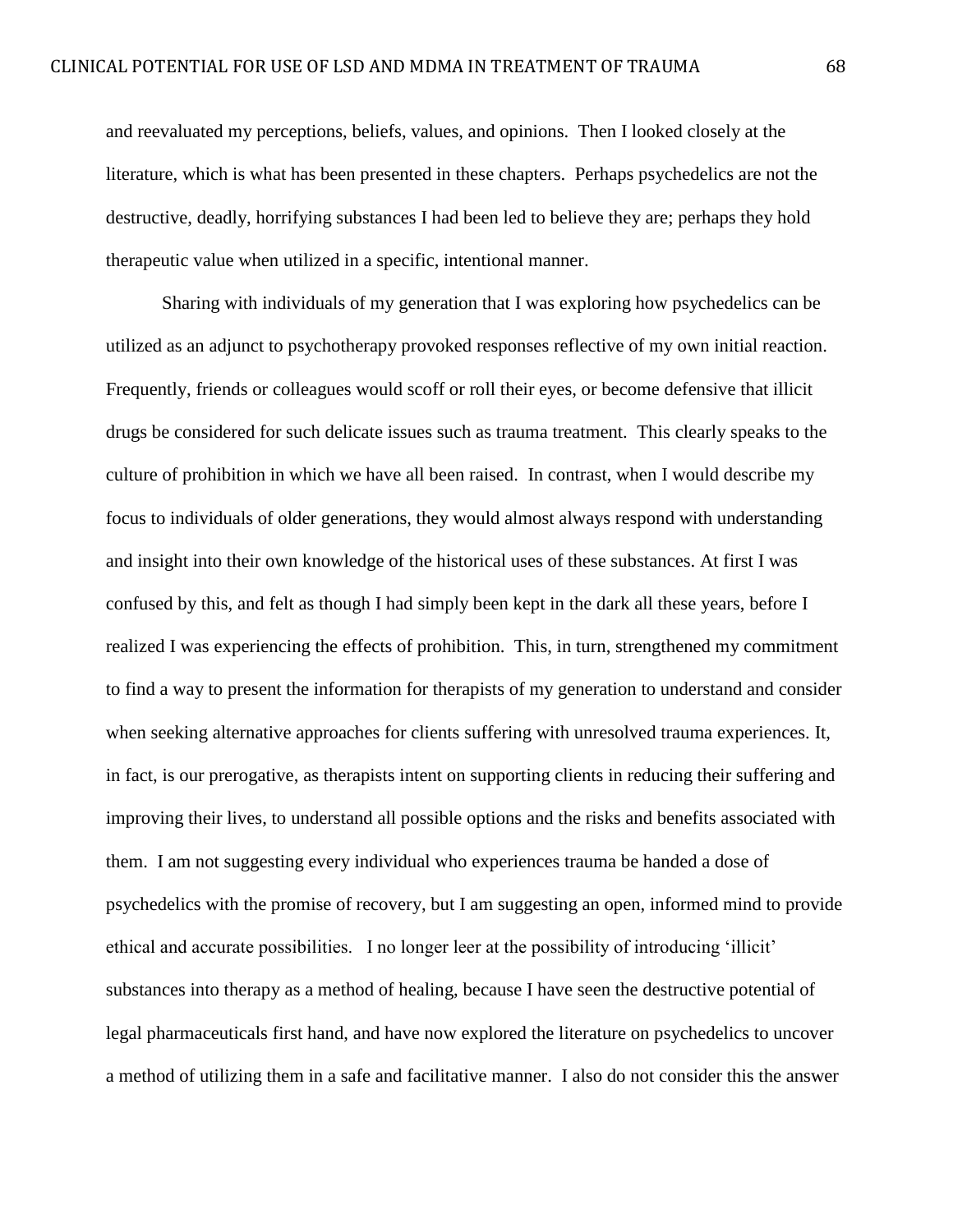to every issue, for every client, and feel it is imperative to approach this with mindful consideration of implications and appropriateness for every case. I consider it my responsibility to be informed, and educated, on existing strategies in the therapeutic community.

# **Conclusion**

"Mind-manifesting" psychedelic substances such as LSD and MDMA have a controversial history, complicated by their widespread illicit street use over the years. However, they were initially utilized in the therapy room decades ago, as a way to increase introspection, provoke repressed memories, and reduce anxiety responses to difficult emotional material. In conjunction with talk-therapy sessions with a trained and informed professional, both of these substances have been found to reduce distressing symptoms associated with trauma. The early studies of LSD in therapy have provided rich and enlightening material in which to build current best practices in using MDMA-assisted therapy for the treatment of trauma. Research is building, due largely by the ongoing efforts of MAPS, and is beginning to build a case for how to bring MDMA, and other psychedelics, into mainstream mental health treatment. The literature reviewed in this thesis offered a general approach to best practices and established therapeutic potential, as the future of psychedelic research and trauma treatment continues.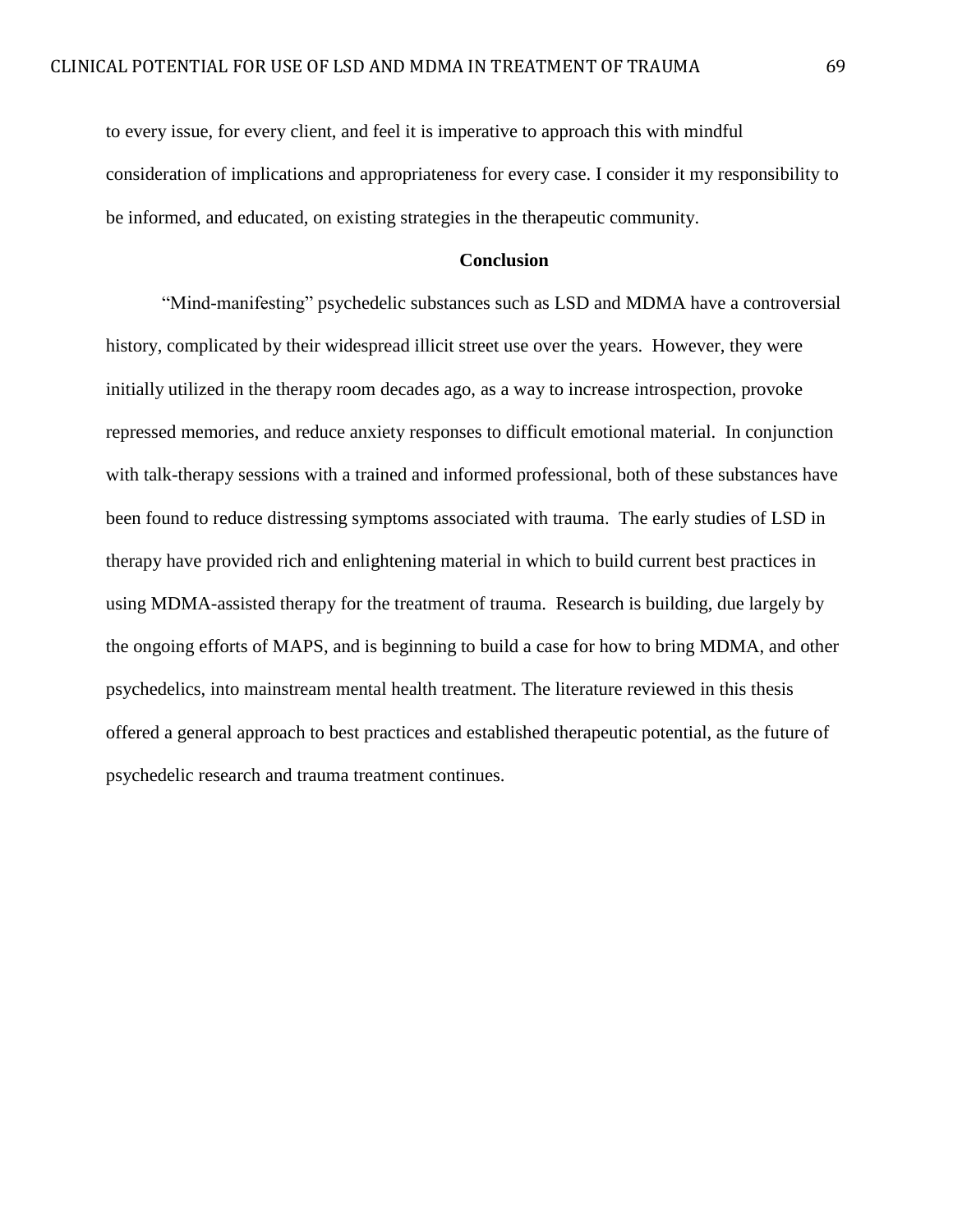## **References**

- American Psychiatric Association (2013). *Diagnostic and statistical manual of mental* disorders (5<sup>th</sup> ed). Washington, DC: Author.
- Benzenhöfer, U., & Passie, T. (2010). Rediscovering MDMA (ecstasy): The role of the American chemist Alexander T. Shulgin. *Addiction*, *105*(8), 1355–1361. doi:10.1111/j.1360- 0443.2010.02948.x
- Blainey, M. G. (2014). Forbidden Therapies: Santo Daime, Ayahuasca, and the Prohibition of Entheogens in Western Society. *Journal of Religion and Health*, 1–16. doi:10.1007/s10943- 014-9826-2
- Blewett, D. B., & Chwelos, N. (1959). Handbook for therapeutic use of lysergic acid diethylamid-25. Retrieved from <http://www.maps.org/ritesofpassage/lsdhandbook.html>
- Bliss, K. (1988). LSD and psychotherapy. *Contemporary drug problems, (15)*4, 519-563.
- Briere, J., Scott, C., & Weathers, F. (2005). Peritraumatic and persistent dissociation in the presumed etiology of PTSD. *The American Journal of Psychiatry, 162*(12), 2295-301. Retrieved from<http://search.proquest.com/docview/220491626?accountid=1230>
- Chandler, A.L., & Hartman, M. . (1960). Lysergic Acid Diethylamide (LSD-25) as a facilitating agent in psychotherapy. *American Medical Association Archives of General Psychiatry*, *2*, 286–299.
- Cohen, S. (1985). They call it Ecstasy. *Drug Abuse and Alcoholism Newsletter, 14*(6). Retrieved from [http://www.maps.org/resources/psychedelic-bibliography/.](http://www.maps.org/resources/psychedelic-bibliography/)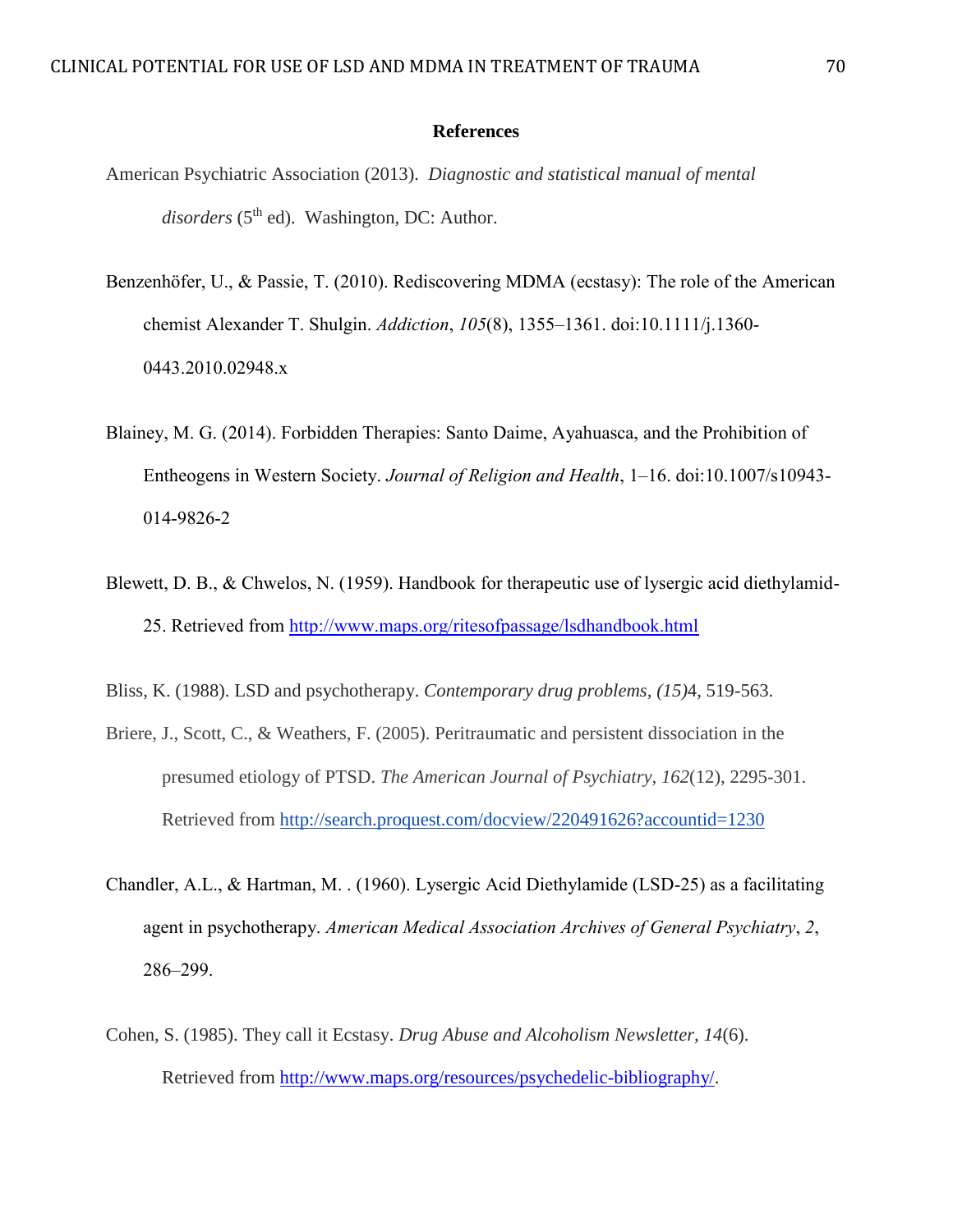- Creswell, J. (2003). Research design: Qualitative, quantitative, and mixed methods approaches. California: Sage Publications.
- Dunlop, B., Kaye, J., Youngner, C., & Rothbaum, B. (2014). Assessing Treatment-Resistant Posttraumatic Stress Disorder: The Emory Treatment Resistance Interview for PTSD (E-TRIP). *Behavioral Sciences*, *4*(4), 511–527. doi:10.3390/bs4040511
- Elcock, C. (2013). From Acid Revolution to Entheogenic Evolution : Psychedelic Philosophy in the Sixties and Beyond. *The Journal of American Cultrournal of American Culture*, *36*(4), 296–312. doi:10.1111/jacc.12051

Fink, M. (2000). Electroshock revisted. *American Scientist, 88*(2), 162-167.

- Friedman, H. (2006). The Renewal of Psychedelic Research: Implications for Humanistic and Transpersonal Psychology. *The Humanistic Psychologist*, *34*(1), 39–58. doi:10.1207/s15473333thp3401\_5
- Greer, G., & Tolbert, R. (1986). Subjective reports of the effects of MDMA in a clinical setting. *Journal of Psychoactive Drugs*, *18*(4), 319–327.
- Grinspoon, L., & Doblin, R. (2001). Psychedelics as catalysts of insight-oriented psychotherapy. *Social Research*, *68*, 677–695. Retrieved from <http://www.jstor.org/stable/10.2307/40971906>
- Jacobs, A. (2008). Acid redux: revisiting LSD use in therapy. *Contemporary Justice Review*, *11*(4), 427–439. doi:10.1080/10282580802482652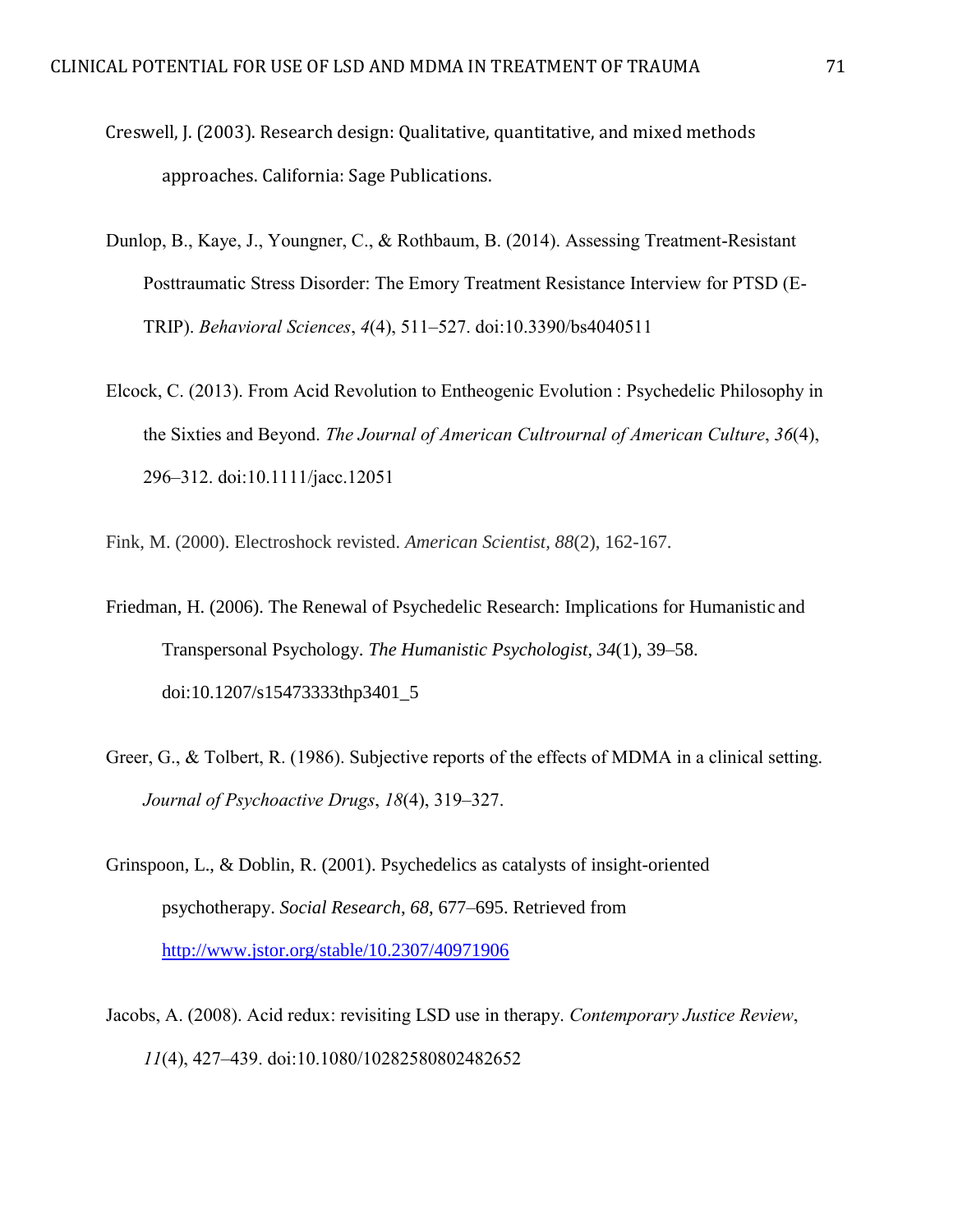- Johansen, P. O., & Krebs, T. S. (2009). How could MDMA (ecstasy) help anxiety disorders? A neurobiological rationale. *Journal of Psychopharmacology (Oxford, England)*, *23*(4), 389– 391. doi:10.1177/0269881109102787
- Keller, S.M, Zoellner, L.A., & Feeny, N.C. (2010). Understand factors associated with early therapeutic alliance in PTSD treatment: adherence, childhood sexual abuse history, and social support. *Journal of consulting and clinical psychology 78*(6), 974-980.
- Koenigs, M., & Grafman, J. (2009). Post traumatic stress disorder: The Role of medial prefrontal cortex and amygdala. *Neuroscientist, 15*(5), 540-548. doi:10.1177/1073858409333072.
- Lanius, R. a., Vermetten, E., Loewenstein, R. J., Brand, B., Christian, S., Bremner, J. D., & Spiegel, D. (2010). Emotion modulation in PTSD: Clinical and neurobiological evidence for a dissociative subtype. *American Journal of Psychiatry*, *167*(6), 640–647. doi:10.1176/appi.ajp.2009.09081168
- McCabe, O. L. (1977). Psychedelic drug crises: Toxicity and therapeutics. *Journal of Psychoactive Drugs*, *9*(2), 107–121.
- McLaughlin, A. A., Keller, S. M., Feeny, N. C., Youngstrom, E. a, & Zoellner, L. a. (2014). Patterns of therapeutic alliance: rupture-repair episodes in prolonged exposure for posttraumatic stress disorder. *Journal of Consulting and Clinical Psychology*, *82*(1), 112–21. doi:10.1037/a0034696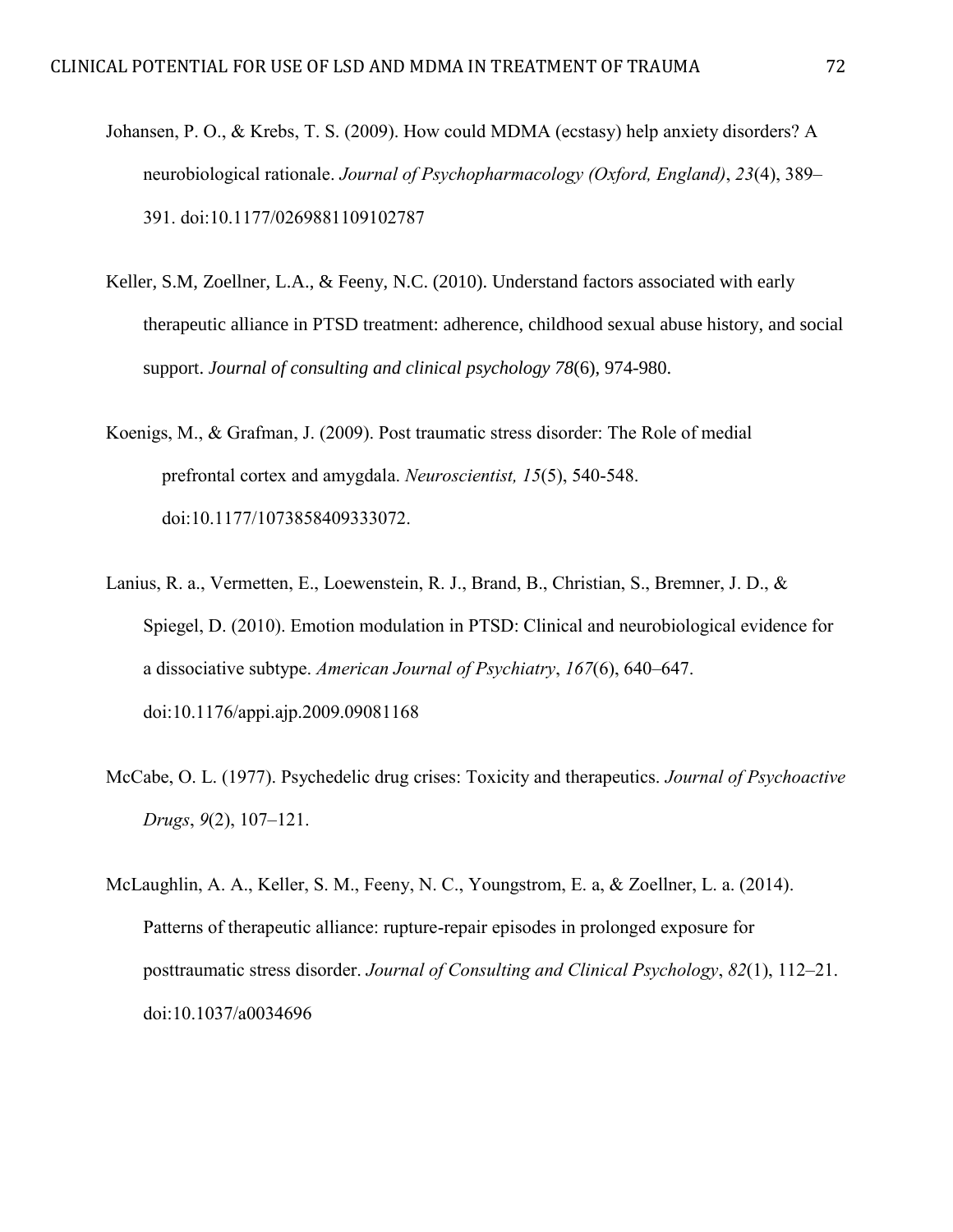- Mithoefer, M (2011). Does MDMA Have a Role in Clinical Psychiatry ? *Psychiatric Times*, *28*(May), 36–49.
- Mithoefer, M. C., Wagner, M. T., Mithoefer, A. T., Jerome, L., & Doblin, R. (2011). The safety and efficacy of  $\{+\frac{1}{3},4\}$ -methylenedioxymethamphetamine-assisted psychotherapy in subjects with chronic, treatment-resistant posttraumatic stress disorder: the first randomized controlled pilot study. *Journal of Psychopharmacology (Oxford, England)*, *25*, 439–452. doi:10.1177/0269881110378371
- Mithoefer, M. C., Wagner, M. T., Mithoefer, A. T., Jerome, L., Martin, S. F., Yazar-Klosinski, B., Michel, Y., Brewerton, T.D., & Doblin, R. (2012). Durability of improvement in posttraumatic stress disorder symptoms and absence of harmful effects or drug dependency after 3,4-methylenedioxymethamphetamine-assisted psychotherapy: a prospective long-term follow-up study. *Journal of Psychopharmacology (Oxford, England)*, *27*(1), 1–10. doi:10.1177/0269881112456611

[http://www.mu.ac.in/myweb\\_test/Research%20Methadology-Paper-3/Chapter-5.pdf](http://www.mu.ac.in/myweb_test/Research%20Methadology-Paper-3/Chapter-5.pdf)

## [www.maps.org](http://www.maps.org/)

- Najavits, L.M. (2012). Expanding the boundaries of PTSD treatment. *Journal of the American Medical Association, 308*(7), 714-716.
- Novak, S. (1997). LSD before Leary: Sidney Cohen's critique of 1950s psychedelic drug research. *Isis*, *88*(1), 87–110.

Novak, S. J. (1998). Second thoughts on psychedlic drugs. *Endeavour*, *22*(1), 21–23.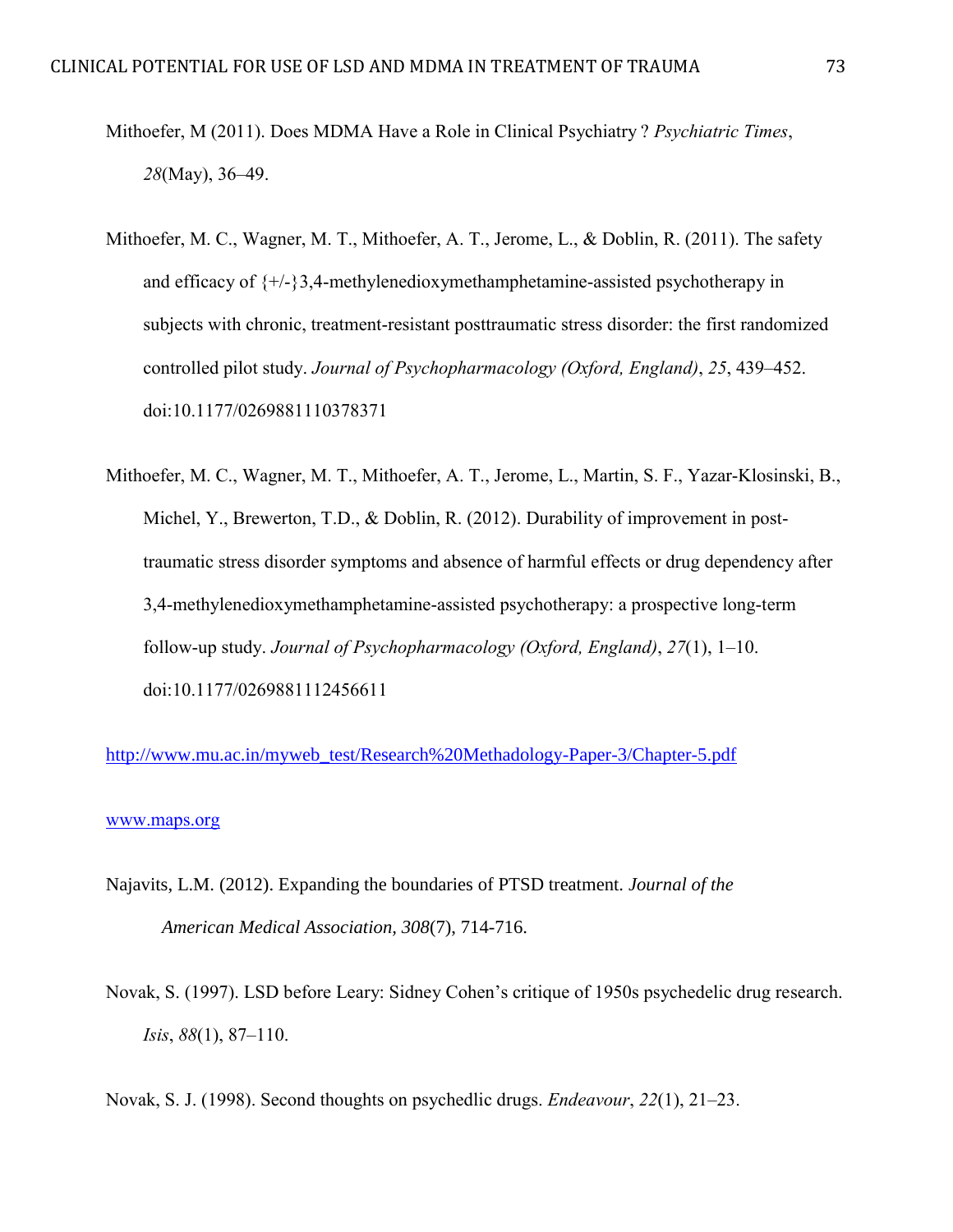- Oehen, P., Traber, R., Widmer, V., & Schnyder, U. (2012). A randomized, controlled pilot study of MDMA ( 3,4-Methylenedioxymethamphetamine)-assisted psychotherapy for treatment of resistant, chronic Post-Traumatic Stress Disorder (PTSD). *Journal of Psychopharmacology*. doi:10.1177/0269881112464827
- Oram, M. (2014). Efficacy and Enlightenment: LSD Psychotherapy and the Drug Amendments of 1962. *Journal of the History of Medicine and Allied Sciences*, *69*(2), 221–50. doi:10.1093/jhmas/jrs050
- Pahnke, W. N., Kurland, A. A., Unger, S., Savage, C., & Grof, S. (1970). The experimental use of psychedelic (LSD) psychotherapy. *Journal of the American Medical Association*, *212*(11), 1856–1863. doi:10.1001/jama.212.11.1856
- Parrott, A. C. (2007). The psychotherapeutic potential of MDMA (3,4 methylenedioxymethamphetamine) : An evidence-based review. *Psychopharmacology*, *191*, 181–193. doi:10.1007/s00213-007-0703-5
- Parrott, A. C. (2014). The Potential Dangers of Using MDMA for Psychotherapy. *Journal of Psychoactive Drugs*, *46*(January 2015), 37–43. doi:10.1080/02791072.2014.873690
- Pos, R. (1966). LSD-25 as an adjunct to long term psychotherapy. *Canadian Psychiatric Association*, *11*(4), 330–342.
- Pratchett, L. C., & Yehuda, R. (2011). Foundations of posttraumatic stress disorder: does early life trauma lead to adult posttraumatic stress disorder? *Development and Psychopathology*, *23*(2), 477–91. doi:10.1017/S0954579411000186